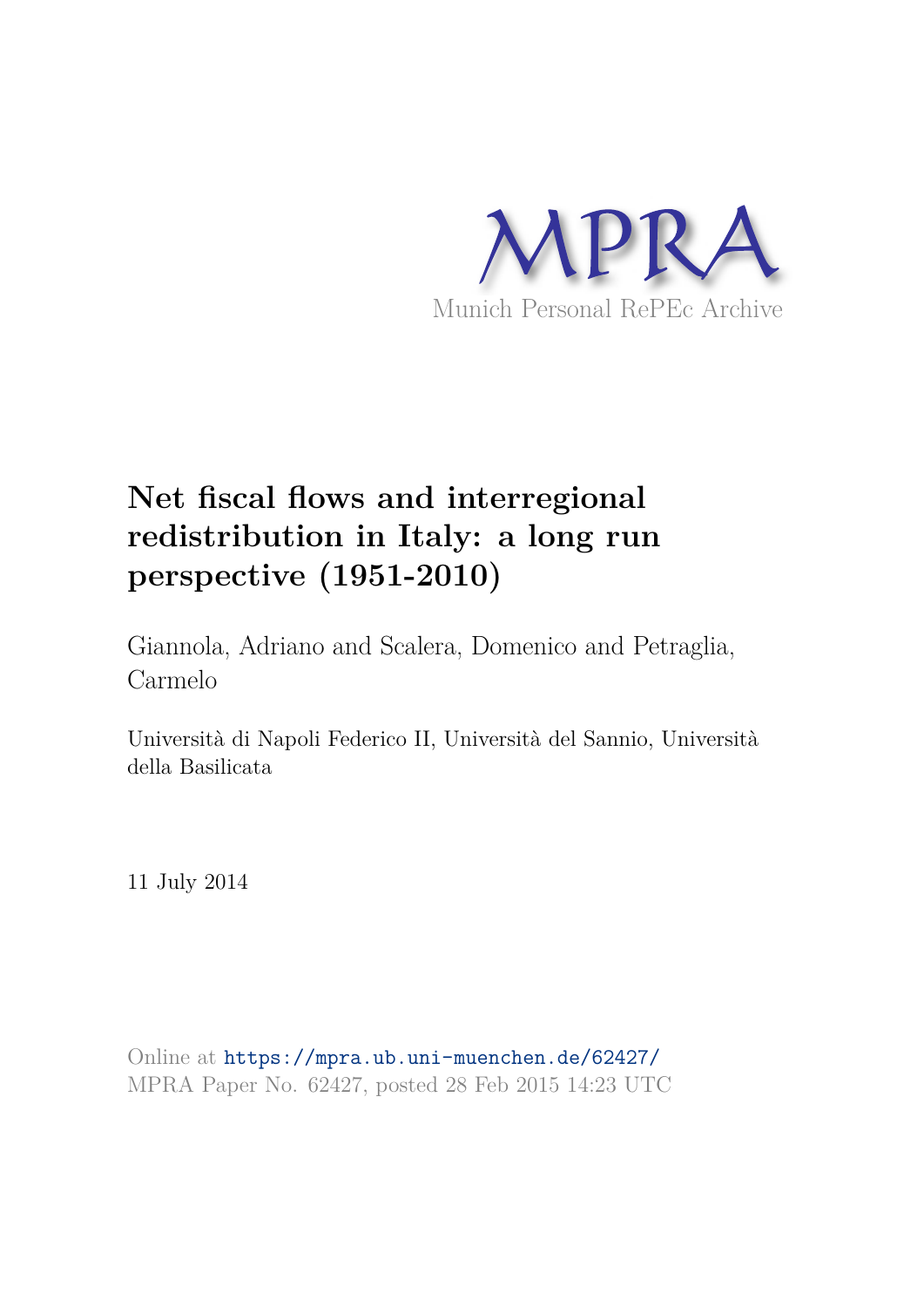## **Net fiscal flows and interregional redistribution in Italy: A long-run perspective (1951-2010)**

Adriano GIANNOLA

Università di Napoli Federico II, [giannola@unina.it](mailto:giannola@unina.it) Carmelo PETRAGLIA\* Università della Basilicata, [carmelo.petraglia@unibas.it](mailto:carmelo.petraglia@unibas.it) Domenico SCALERA Università del Sannio, [scalera@unisannio.it](mailto:scalera@unisannio.it)

\* Corresponding author: Università della Basilicata, Dipartimento di Matematica, Informatica ed Economia. Viale dell'Ateneo Lucano n. 10 – 85100 – Potenza (Italy).

#### **FEBRUARY 2015**

**Abstract:** This paper carries out a long-run reconstruction of the pattern of interregional redistribution in Italy operated through fiscal imbalances. In particular, by resorting to different sources, a discontinuous time series of Net Fiscal Flows for Italian regions and macro-regions from 1951 to 2010 is built up. The evidence collected is the basis to put forward both an assessment on the intensity and adequacy of redistribution, and an evaluation of the actual relationship between the deepening of Southern fiscal imbalance and the implementation of regional policies. On the first point, the main result of the paper is that, although the amount of resources transferred to Southern Italy from the rest of the country has been significant and increasing over time (at least up to the end of the 1990s), redistribution cannot be judged disproportionately large, in the light of income differences among regions, the public commitment in regional policies and the constitutional principles of equal access of citizens to the basic public services. Secondly, the analysis of data and the inspection of facts indicate that the relationship between the intensity of interregional redistribution and the effort of regional policies is definitely weak. This supports the view that increasing NFFs have little served the purpose of regional convergence; rather, the rise of imbalances seems to be mainly connected to the overall escalation of public expenditure, following the institutional break occurred in mid-1970s with the establishment of Regional Governments.

**JEL classification:** H50, H70, H72, R10.

**Keywords:** regional redistribution, regional convergence, net fiscal flows, Italy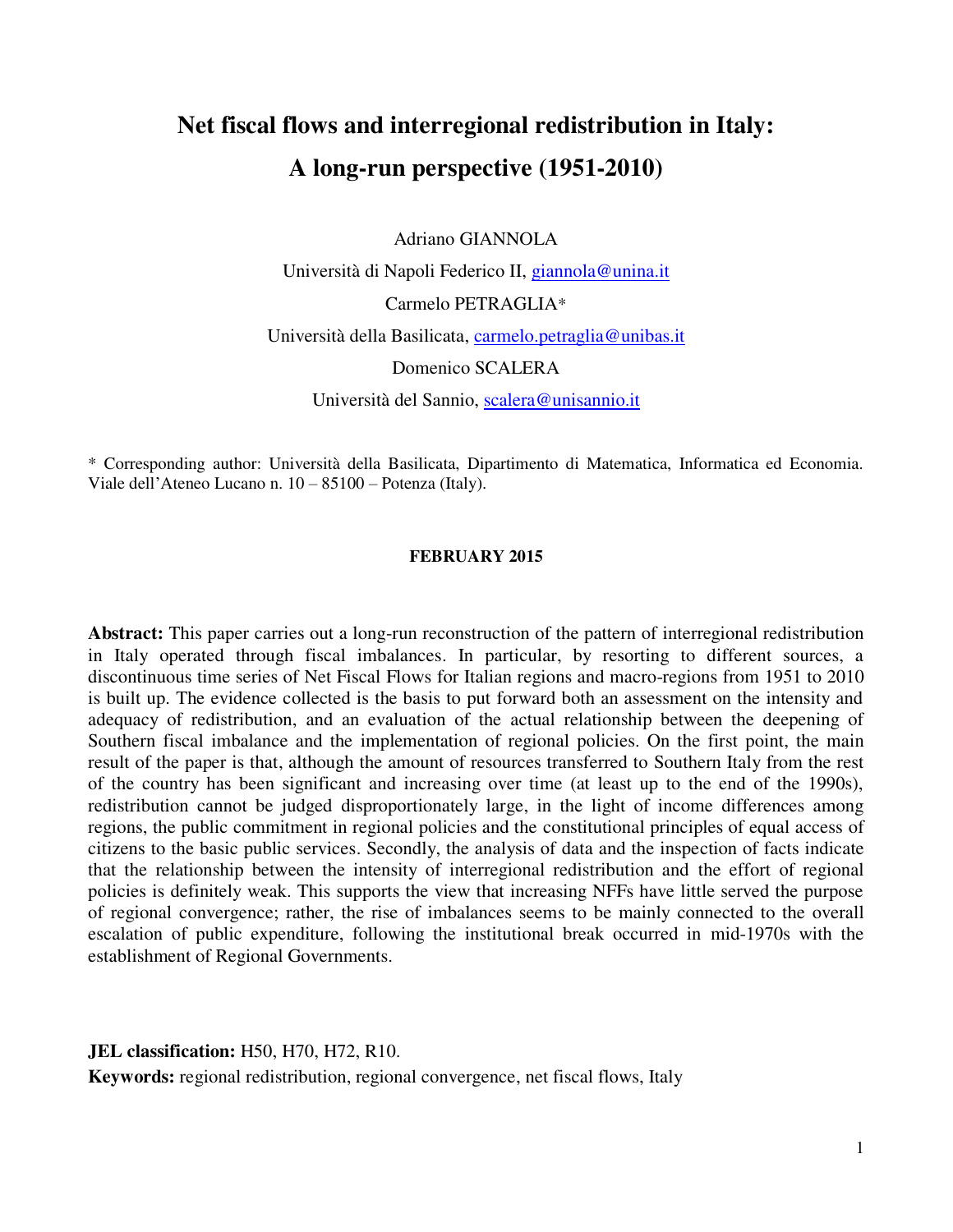#### **1. Introduction**

1

The dualistic structure of the Italian economy is unique among the countries of the European Union, for both the width of the gap between rich and poor regions and the geographic size of the relatively underdeveloped area – the so-called Mezzogiorno –, which accounts for more than 40% of national territory<sup>1</sup>. Despite more than 60 years of regional policies, nowadays in the regions of Mezzogiorno (i.e. Abruzzo, Molise, Campania, Apulia, Basilicata and Calabria plus the islands Sicily and Sardinia) GDP per capita and GDP per worker are still respectively around 60% and 80% of that of Centre-North, and the unemployment rate nearly twice as much as the national average.

The presence of large and long-lasting differences between North and South of Italy in many indicators of economic and social development has urged public intervention and a strong financial commitment by central and local governments for the implementation of policies sound to promote regional convergence and territorial rebalancing, at least since the 1950s. Characterized over time by different strategies, intermediate objectives and financial constraints, any public policy designed to fill the economic gap and apply the constitutional precepts of citizens' equality in accessing essential public services and progressivity criteria in income taxation has to some extent involved an inevitable redistribution in favor of Mezzogiorno from the more affluent Northern regions. This has originated an ongoing debate on the size of the Southern Net Fiscal Flow (NFF), i.e. the difference between total public expenditures targeted to Mezzogiorno regions and public revenues raised from that area<sup>2</sup>, as well as on the burden imposed on contributing regions, its economic sustainability and even possible consequences on country stability, territorial conflict and incentives to secessions.

The relevance of this issue is clearly not restricted to the Italian case, which is both a particularly controversial one and peculiar since Italy is not even a federal country. A flourishing literature on the interregional redistribution operated through fiscal flows (see for example Bayoumi and Masson 1995, Barberán *et al.* 2000, Bosch *et al.* 2002, Rodden *et al.*2003, Bosch *et al.* 2010) has pointed out how the issue is multifaceted and contentious in many countries, especially for the difficulty to single out how much of vertical (from central to local governments) and horizontal (from rich to poor local governments) transfers are worth (i.e. can be actually ascribed to the genuine purpose of offsetting

<sup>&</sup>lt;sup>1</sup> Historical roots and structural changes in the North-South divide characterizing the Italian economy are spelled out in Malanima and Zamagni (2010).<br><sup>2</sup> Postponing details on the definition of NFF to section 3, it is however the case to recall here that in the literature NFF

takes on a variety of other names, such as fiscal residuum, fiscal balance, net fiscal transfer and so on.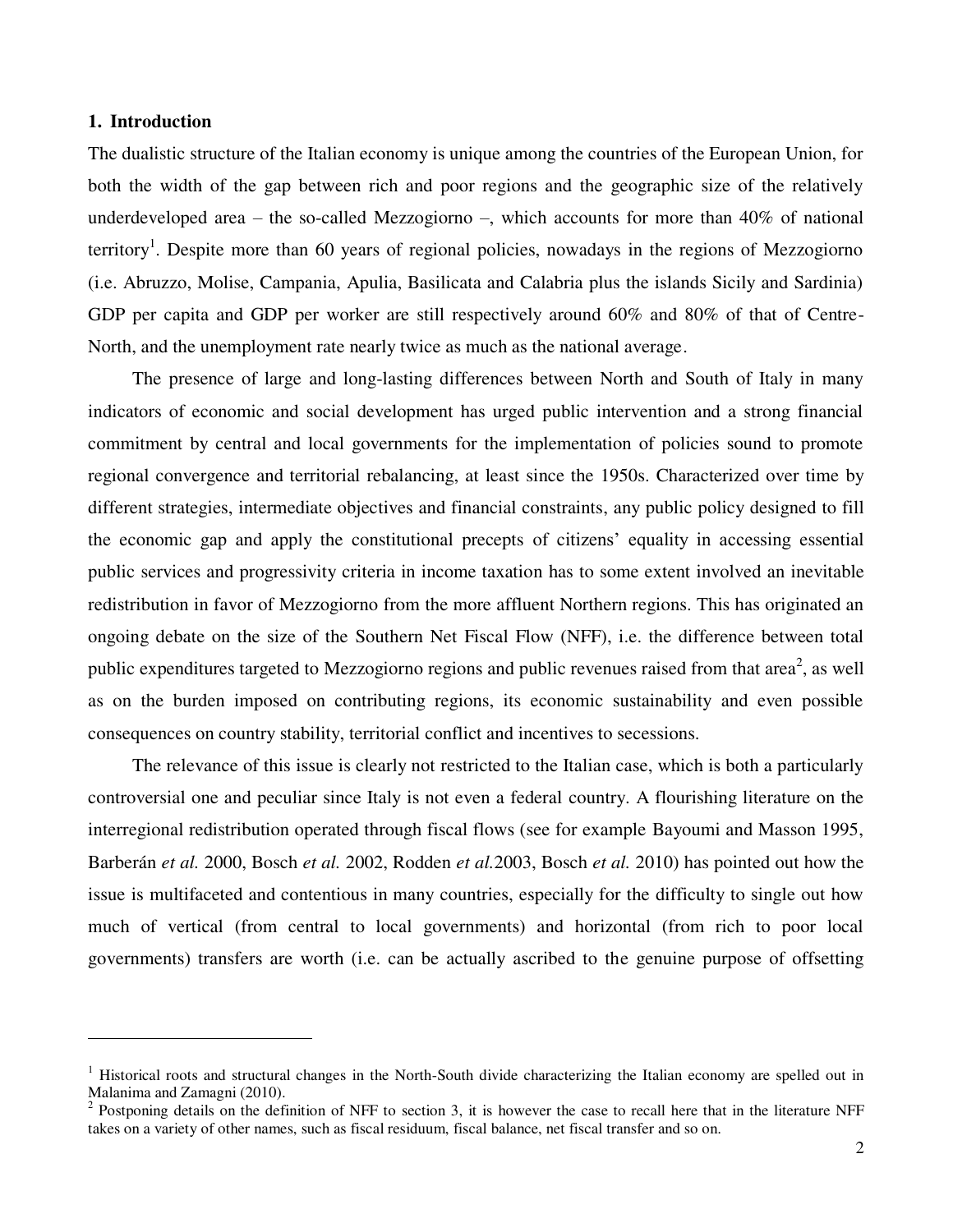geographical disparities) or instead unjustified and due to other motivations (political interests, lobbying, corruption and inefficiencies in the provision of local public services).

The subject of this paper is closely connected to this debate. Our objective is threefold. First, we intend to carry out a historical reconstruction of regional NFFs throughout six decades (1951-2010), with the purpose of estimating the size of interregional redistribution and describing its evolution over time. To the best of our knowledge, it is an unprecedented attempt, since existing literature has dealt with short time spans so far<sup>3</sup>. Secondly, we aim at supplying an assessment on the intensity of the observed interregional redistribution, taking into account the size of regional imbalances but also inequalities among regions, the public commitment in regional policies and the constitutional principles of equal access of citizens to the basic public services. Thirdly, we want to verify the role of regional and development policies devoted to fill the North-South gap in the deepening of Mezzogiorno fiscal imbalance occurred in the considered period.

The main results of the paper are that the amount of transferred resources to Mezzogiorno from the rest of the country has been significant and increasing over time (at least up to the end of the 1990s) but that, on the other hand, considering the severity of regional income differences and the burden imposed to contributing regions, the extent of interregional redistribution operated by fiscal flows cannot be deemed excessive. Also, regional policies do not turn out to be the most important determinant of NFFs rise; instead, the growth of regional imbalances seems to have been mainly engendered by the escalation of primary public expenditure characterizing in particular the period between mid-1970s and early 1990s, when the decentralization of expenditure responsibilities connected to the creation of "Regioni a statuto ordinario" (Regional Governments) and the concomitant centralization of revenues from municipalities to the national government have hampered fiscal discipline and encouraged public overspending.

After this introduction, section 2 is devoted to a survey on the long standing debate on interregional redistribution in Italy, from its origins to the recent contributions. Section 3 covers the long-run reconstruction of regional NFFs, carried out by building up discontinuous time series of public revenues and expenditures for regions and four macro-regions (i.e. groups of regions named

1

<sup>&</sup>lt;sup>3</sup> The only exception is the recent paper by Buiatti *et al.* (2014) where the ratio of Government Surplus to GDP is estimated for North, Centre and South for the period 1963-2007. However in that case the estimation method is based on an indirect reconstruction operated from national account data, and results only partially coincide with ours.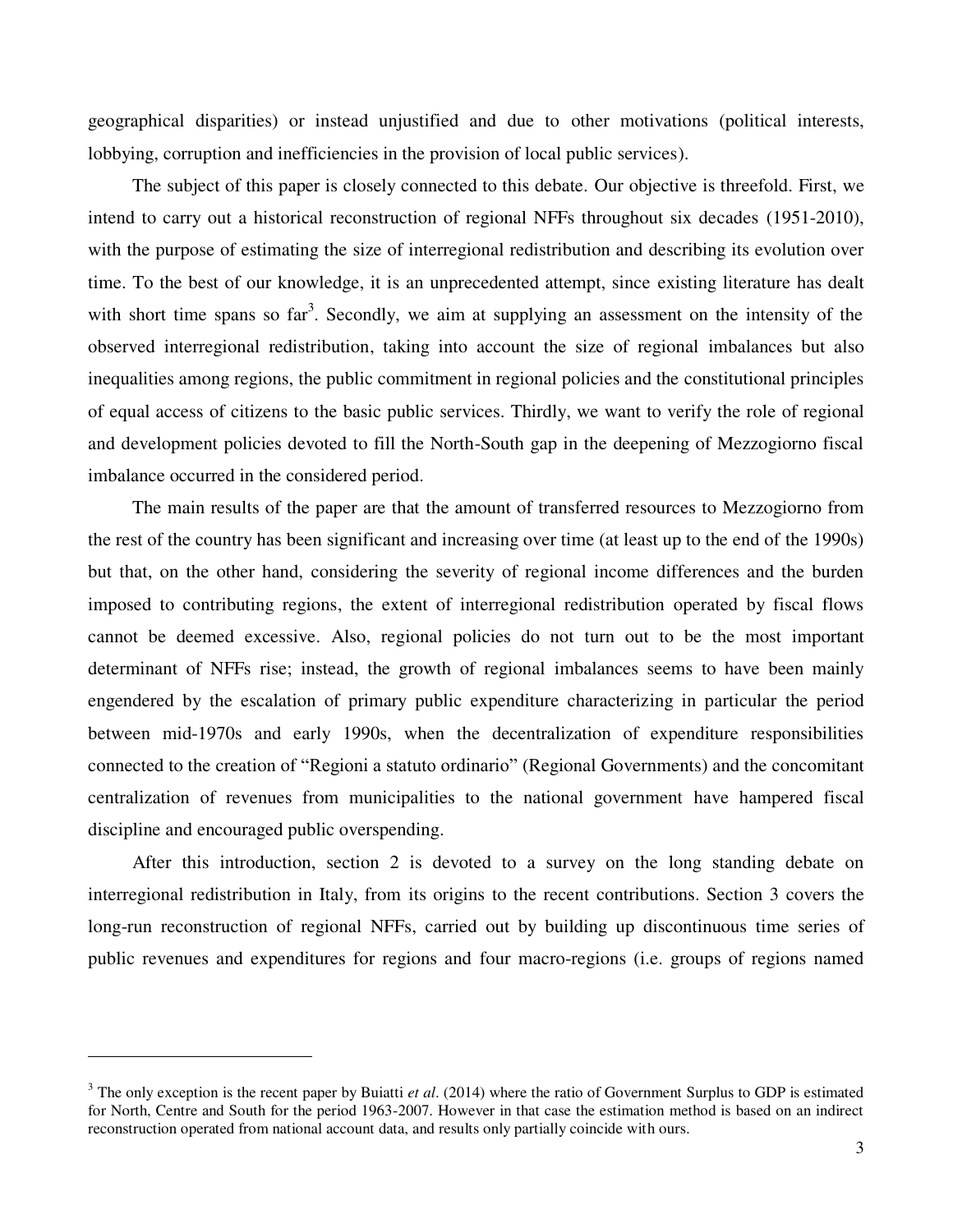North-West, North-East, Centre and Mezzogiorno)<sup>4</sup>. Methodology, data and results are presented and an assessment is given on the intensity and adequacy of the redistributive effort in favor of Mezzogiorno. Section 4 addresses the issue of the causes of the observed dynamics of regional NFFs, arguing that the inspection of facts and data identifies the boom in overall public expenditure occurred from mid-1970s on (rather than regional policies for the development of Mezzogiorno) as the driving force of rising regional imbalances. Section 5 concludes the paper.

#### **2. The North-South dualism and interregional redistribution: a long standing discussion**

Early empirical studies on the regional redistributive effects of public finance in Italy date back to Pantaleoni (1891) and Nitti (1900). According to these studies, unification in 1861 led to increased fiscal pressure in the provinces of Mezzogiorno, due to the extension of the fiscal system of the former Kingdom of Sardinia, which was characterized by more numerous and higher taxes and tributes, to the other pre-unitary states. As a consequence, the South of the newborn country was called to contribute to the financing of national public budget to a higher extent than the North, despite its lower per capita income and population. On the other hand, the governments of the time targeted the North with relatively high levels of public investment for infrastructures aimed to support the ongoing industrial take off of local economies, while for the South an agricultural-based model of development was preferred. Thus, in the post-unitary period (1861-1900), the South suffered from a substantial drain of public resources.

Pantaleoni (1891) provides the first attempt to evaluate regional fiscal pressure relative to the regional distribution of national wealth for the years 1884-1889. To this purpose, the author considers taxes levied in each region on income, business activities, consumption and lotteries as the regional fiscal burden and, in the absence of figures on regional income and wealth, estimates the regional shares of national wealth by using the regional distribution of estate tax revenues. Finally, by comparing the regional distributions of fiscal burden and wealth, he shows how the uneven (i.e. not proportional to wealth) regional distribution of fiscal burden across regions favors residents in the North of the country. In fact, Northern regions (Piedmont, Liguria, Lombardy, Veneto) hold 48% of national wealth, bearing only 40% of national fiscal burden; for Central regions (Emilia, Tuscany,

1

<sup>&</sup>lt;sup>4</sup>The geographical aggregation of Italian regions in "macro-regions" presented here is often used in the literature. It splits the country in four parts named North-West (Piedmont, Aosta Valley, Lombardy, Liguria), North-East (Veneto, Trentino Alto Adige, Friuli Venezia Giulia, Emilia Romagna), Centre (Tuscany, Umbria, Marche, Lazio) and Mezzogiorno.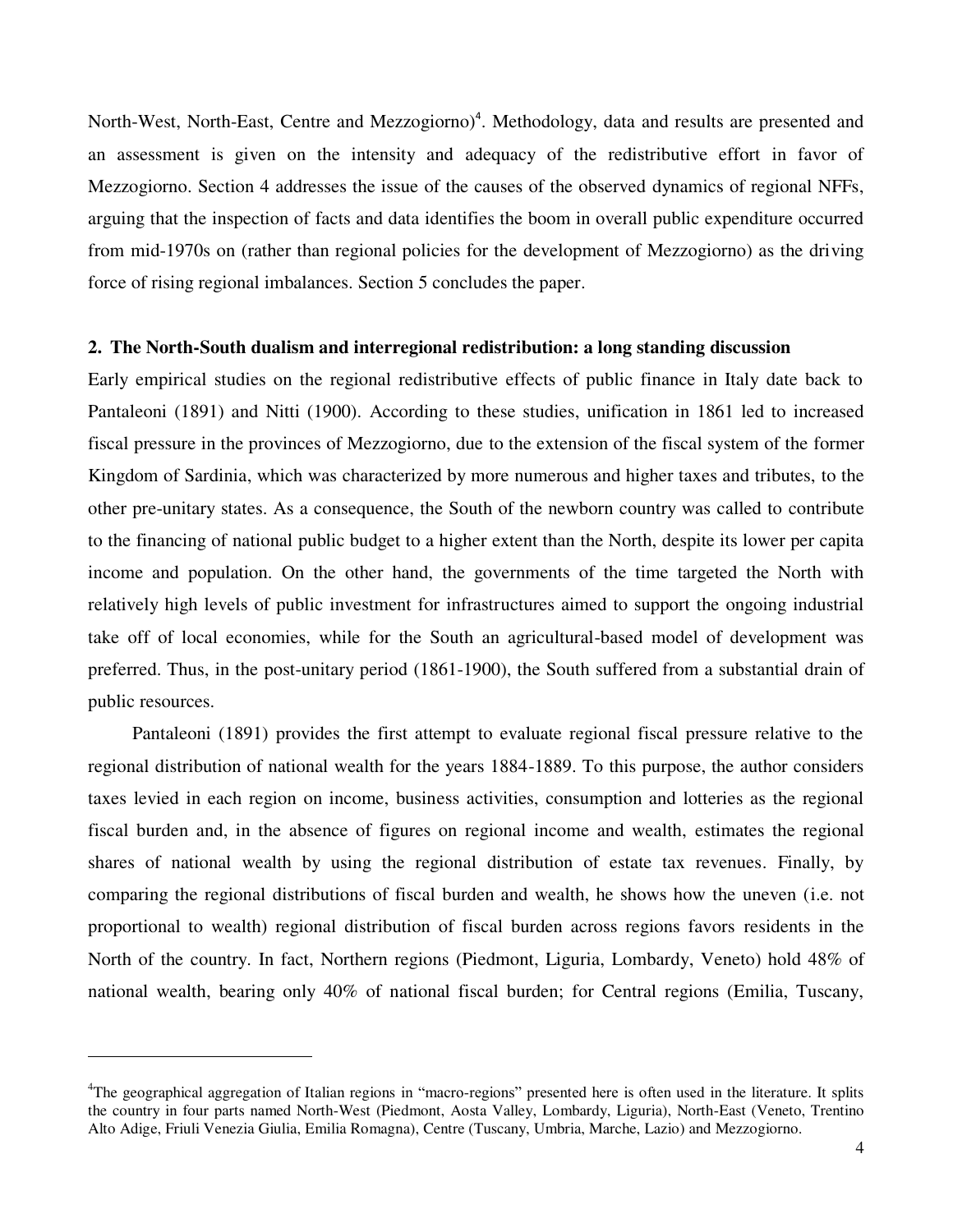Marche and Lazio) the corresponding figures are 25% of wealth and 28% of taxes; for Mezzogiorno 27% of wealth and 32% of taxes.

Nitti (1900) is the first to deliver regional estimates of the distribution of both tax burden and public expenditure for the years 1893-94 and 1897-98. On the tax revenues side, he basically shares the Pantaleoni opinion: fiscal pressure comes out to be relatively higher in the South, the gap being larger for income taxes. Likewise, he finds evidence of a clearly uneven regional distribution of public spending in favor of the North, especially for military expenditures (at that time the main category of primary public expenditure), public investment in infrastructures, public security and public workers' salaries<sup>5</sup>. Summarizing, in the view of Nitti, during most of the first 40 years after unification, the combination of higher fiscal pressure and lower public spending in the South produced a net flow of public resources toward the North. Northern tax payers were indeed contributing to the financing of public services by less than their potential fiscal capacity, while benefiting from relatively higher per capita levels of public services than the South<sup>6</sup>.

After Nitti (1900), none other empirical investigation has attempted to get reliable estimates of the regional distribution of public spending until the 1960s. Conversely, much effort has been devoted to the estimation of fiscal pressure at the regional level, and the debate mostly focused on size and direction of the implied fiscal redistribution among the macro-regions of the country. In this vein, Bernardino (1928) and Zingali (1933) reach opposite conclusions by looking at the years just before and after the First World War (respectively 1911-13 and 1919-21). A major feature of Bernardino (1928) is the regional repartition of excise and customs duties, made under the assumption that their incidence in a given region be proportional to the amount of all other taxes collected in the same region. Following this assumption, the contribution of Northern regions to tax revenues is estimated at about 58.9%, while their share of wealth amounts to 53.5%. On the other hand, the South contributes to tax revenues by less than its share of wealth. The higher contribution of the North as compared to its

 $\overline{a}$ 

<sup>&</sup>lt;sup>5</sup> In detail, Nitti found that military expenditure in the North was about twice as much as in the South, even if only half of the army was located in the Northern regions. Payments of the Ministry for Public Works (including public investment in railways) were as well considerably higher in the North.

<sup>&</sup>lt;sup>6</sup> The results of Pantaleoni (1891) and Nitti (1900) were carefully examined and criticized in the following years. Gini (1962) pointed out some severe methodological flaws of those studies, in particular due to the use of data on taxes collected in a given region as an indicator of fiscal pressure in that region, neglecting the problem of the geographical distribution of the real incidence of taxes. However, Gini himself, after a number of methodological corrections, obtained a regional distribution of the fiscal burden very similar to the one described by Nitti. Many years later, Giarda (1982) reaches similar conclusions. According to this latter, in the years 1860-1897, the South contributed to national tax revenues by more than its own fiscal capacity; with particular reference to 1897-1898, per capita fiscal burden was only 7.5% higher in the North than in the South, although the difference in per capita income among the two areas was not lower than 30%.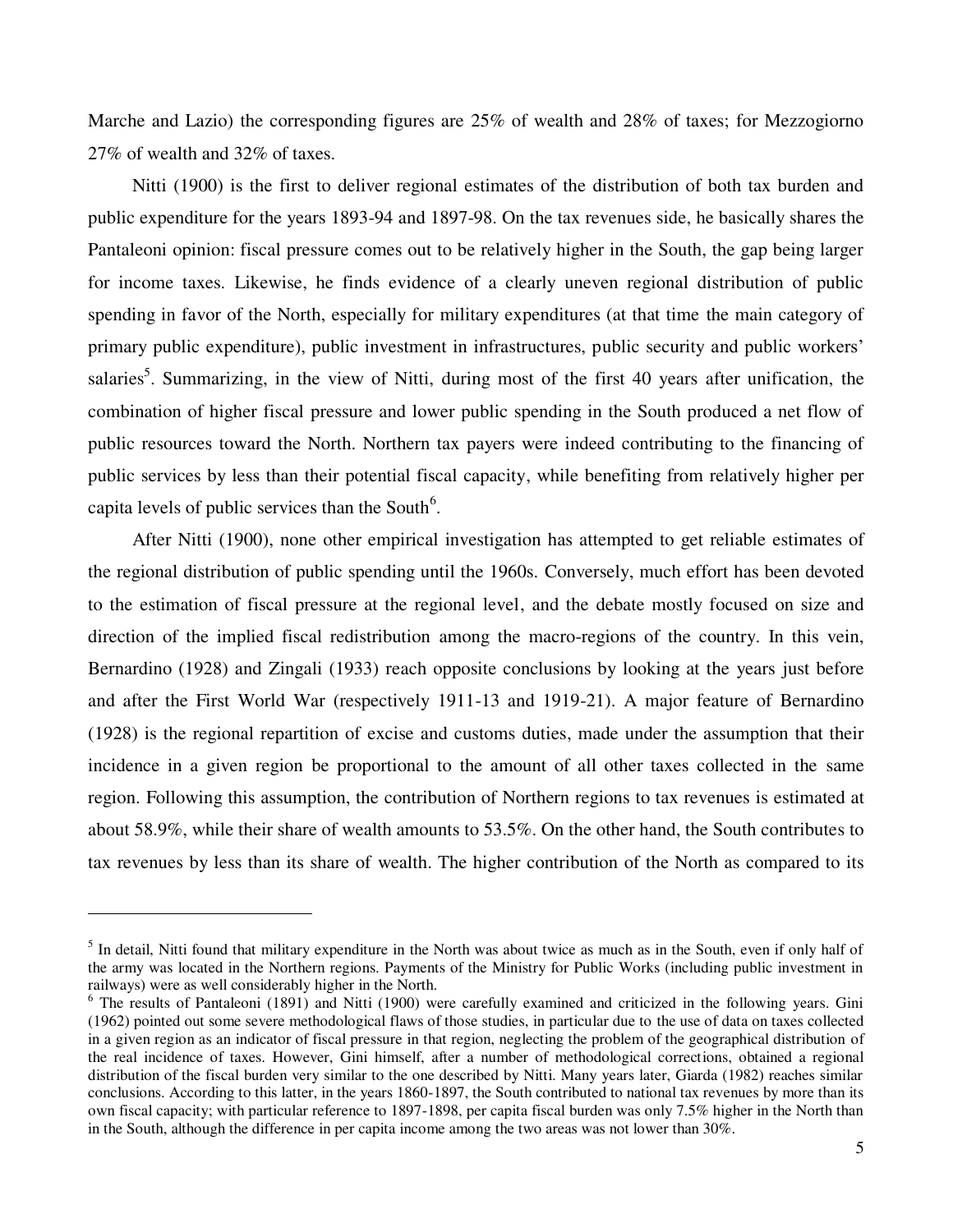fiscal capacity is estimated to be even greater in the period 1919-21. Zingali (1933) criticizes the methodology of the regional allotment of taxes employed by Bernardino. As a result of his adjustments, Zingali finds the North to be beneficiary of a net transfer of resources.

Soon after the Second World War, the debate is revitalized by the availability of new data allowing for more appropriate regional sharing of fiscal burdens. In particular, regional data on consumption become available and this makes it possible to provide estimates of the distribution of indirect taxes based on their actual geographical incidence. Employing this additional information, but considering two different spans of time, i.e. respectively 1952-53 and 1953-34, and using different methods to evaluate the regional incidence of taxes, De Meo (1955) and Stammati (1955) find starkly different results. According to De Meo, Northern regions contribute about 60% of total tax revenues while accounting for 62% of national income; Central and Southern regions respectively pay 21% and 19% of total taxes, producing 20% and 18% of national income. Instead, Stammati (1955) maintains that the North contributes to national tax revenues by more than its own fiscal capacity.

The first attempt to supply regional estimates of both tax revenues and public expenditure after Nitti (1900) is made by Tarquinio (1969). This study, using cash-flow data on revenues (collected taxed) and payments (public spending), registered by Provincial Treasuries and reported in the "Conto Riassuntivo" (Summary Statistics) of the Ministry of Treasury from 1951 to 1965, suffers from two main limitations. First, as noticed by Forte *et al.* (1978), tax collected and/or payments settled by a given Provincial Treasury are not necessarily linked to economic facts taking place in the same Province; as Tarquinio himself recognizes, public works carried out in Naples could in principle be paid by the Provincial Treasury of Milan, or *vice versa*. Second, Tarquinio does not consider the payments settled by the "Tesoreria Centrale" (Central Treasury); moreover, he takes into account only a share of the payments settled by the Provincial Treasury of Rome. These omissions, according to Geri and Volpe (1985), imply that only 45% of total public expenditure is actually attributed to regions, while the remaining 55% is left out of the picture. On the other hand, Tarquinio (1969) presents three important merits. First of all, this study fills a research gap after many years. Second, unlike previous investigations, it uses *actual* public finance data, rather than data *estimated* from the distribution of personal income, personal wealth or other macroeconomic variables available at the regional level. Finally, it considers a remarkably long span of time. Its main results indicate that Northern regions have benefited from a relatively higher level of public expenditure, while the regional disaggregation of the tax burden shows a slight relative advantage for Southern regions in terms of both fiscal pressure and per capita fiscal burden. This evidence leads the author to conclude that between 1951 and 1965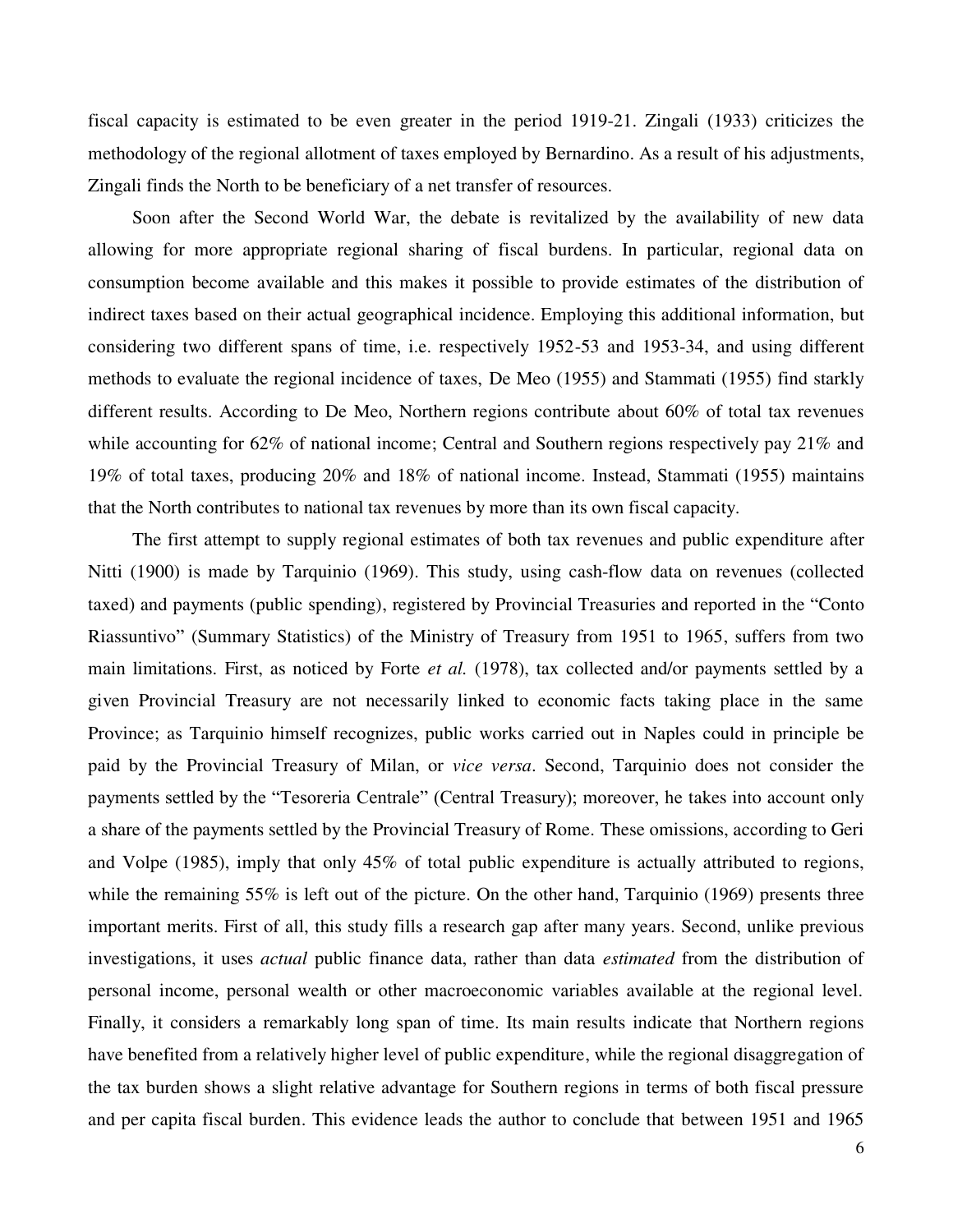ordinary public resources have mainly been allotted to territories in accordance with their economic weight in terms of share of GDP and political importance, despite the rebalancing goals of the ongoing policies of "Intervento Straordinario" (Special Aid Program) for the development of Mezzogiorno.

The onset of Regional Governments in the early 1970s represents a structural break to the national tradition of strong centralization of the public sector. Fiscal decentralization and the presence of different levels of government bring about additional difficulties for a correct imputation of revenues and expenditures to the different regions. Forte *et al.* (1978) and Geri and Volpe (1985) try to cope with such difficulties in two alternative ways and reach very different conclusions. Forte *et al.* (1978) find a strong redistribution from North to South, while Geri and Volpe (1985) identify in the regional distribution of public spending the source of a relative advantage for the North.

Forte *et al.* (1978) estimate regional fiscal imbalances for the years 1971-1973 by using a number of indicators to proxy the regional distribution of taxes and public expenditure items. The evidence they collect allows them to document the existence of a significant drain of resources from the North to Mezzogiorno, occurring through both a lower tax pressure and (especially) a higher expenditure in the South. Notably, according to Forte *et al*. (1978), redistribution seems to be more effective in reducing current disposable income differences than filling the infrastructural and production gap between the two areas.

Geri and Volpe (1985) regionalize public expenditure flows in the 1970s by following the alternative strategy of using actual data retrieved from the "Conti consolidati del settore pubblico" (Public Administration General Accounts) in order to provide a quantitative assessment of the regional relative advantage or disadvantage produced by the allocation of public resources for the years 1971, 1975, 1977 and 1981. To do that, they compare the regional shares of public spending with the regional distribution of population and GDP, so identifying two stable patterns for Northern and Southern regions. On the one hand, Northern regions receive a share of public expenditure that is proportional to inhabitants but below their contribution to the formation of national income. On the other hand, the share of public expenditure received by the South is lower than the share of population but higher than their contribution to national GDP. More importantly, the fairness of the regional distribution of public expenditure is evaluated by analyzing disaggregated data on current and capital expenditure. The richer Northern regions benefit from higher per capita levels of current public spending with respect to Southern regions, this pattern being stable for the whole 1970s. On the other hand, consistent with the territorial cohesion objective of regional policies, per capita public investment turns out to be higher in the South, although this relative advantage progressively declines over the considered period.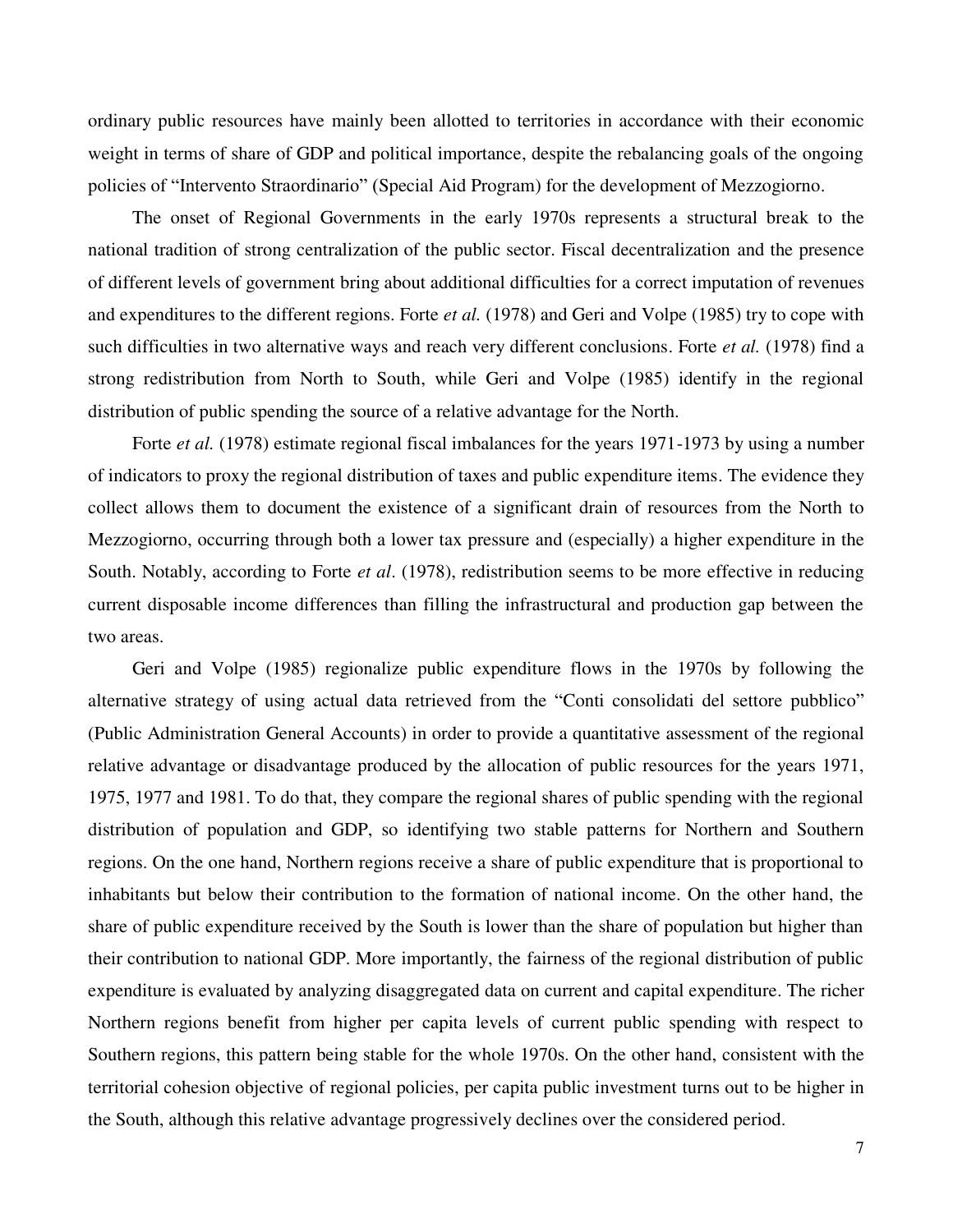Since the mid-1990s the political discussion on regional fiscal imbalances has been increasingly characterized by claims on a presumed excess in transfers of public resources from the North to the South, with some advocates of the federalist reform<sup>7</sup> conceiving fiscal decentralization as a tool to empower Central-Northern regions to retain their own resources otherwise wasted in Mezzogiorno. The need to offer documented research about this issue, on which the debate has been often distorted by partisan attitudes, has spurred the recent resurgence of interest on the topic of interregional redistribution, also favored by the great improvement in the quality and quantity of data. Since 1996, the Italian Economic Development Ministry has started to systematically collect data on public revenues and expenditures at a regional level, providing the publicly available dataset of "Sistema Conti Pubblici Territoriali" (Regional Public Accounts System)<sup>8</sup>. These data represent a valuable source of information and have been indeed extensively used in a number of studies for the purpose of estimating regional NFFs or other facets of the North-South redistribution.

The main recent contributions include Pisauro (2009), Staderini and Vadalà (2009), Ambrosanio *et al*. (2010), Arachi *et al*. (2010), Grasso and Garganese (2010), Ferrario and Zanardi (2011), Giannola *et al*. (2011), Arachi *et al.* (2013), Cerea (2013), and Piperno (2013). Although these studies are heterogeneous for objectives, approaches, covered time spans (within the period 1996-2010) and even for data and computation methods, they share the common conclusion that a substantial amount of resources is transferred every year from Centre-North to Mezzogiorno, in the face of a Southern gap in per-capita income and the endowment of socio-economic infrastructures, at least partly justifying differences in per capita revenues and outlays originating NFFs.

#### **3. Estimating regional Net Fiscal Flows and evaluating interregional redistribution**

#### *3.1. Methodology*

l

This section is devoted to a reconstruction of regional public revenues, expenditures and NFFs in Italy throughout the period 1951-2010. Going back in time to six decades, a major difficulty of this task is connected to the lack of primary data from direct sources, at least for years prior to 1996. This problem obliges to resort to secondary data available from indirect sources, i.e. studies that provide estimates of regional tax revenues and public expenditures, with reference to different spans of time. In particular,

 $^7$  After the introduction of Regional Governments between 1972 and 1977, since 1992 a reform process aiming at adopting a more decentralized fiscal framework has got under way. In 2001 the Constitution was changed to recognize a wider scope to local governments' action. More recently, fiscal autonomy has been enhanced by law 42/2009.

<sup>&</sup>lt;sup>8</sup> See the websites<http://www.dps.tesoro.it/cpt/cpt.asp>and<http://www.rgs.mef.gov.it/>for more detailed information.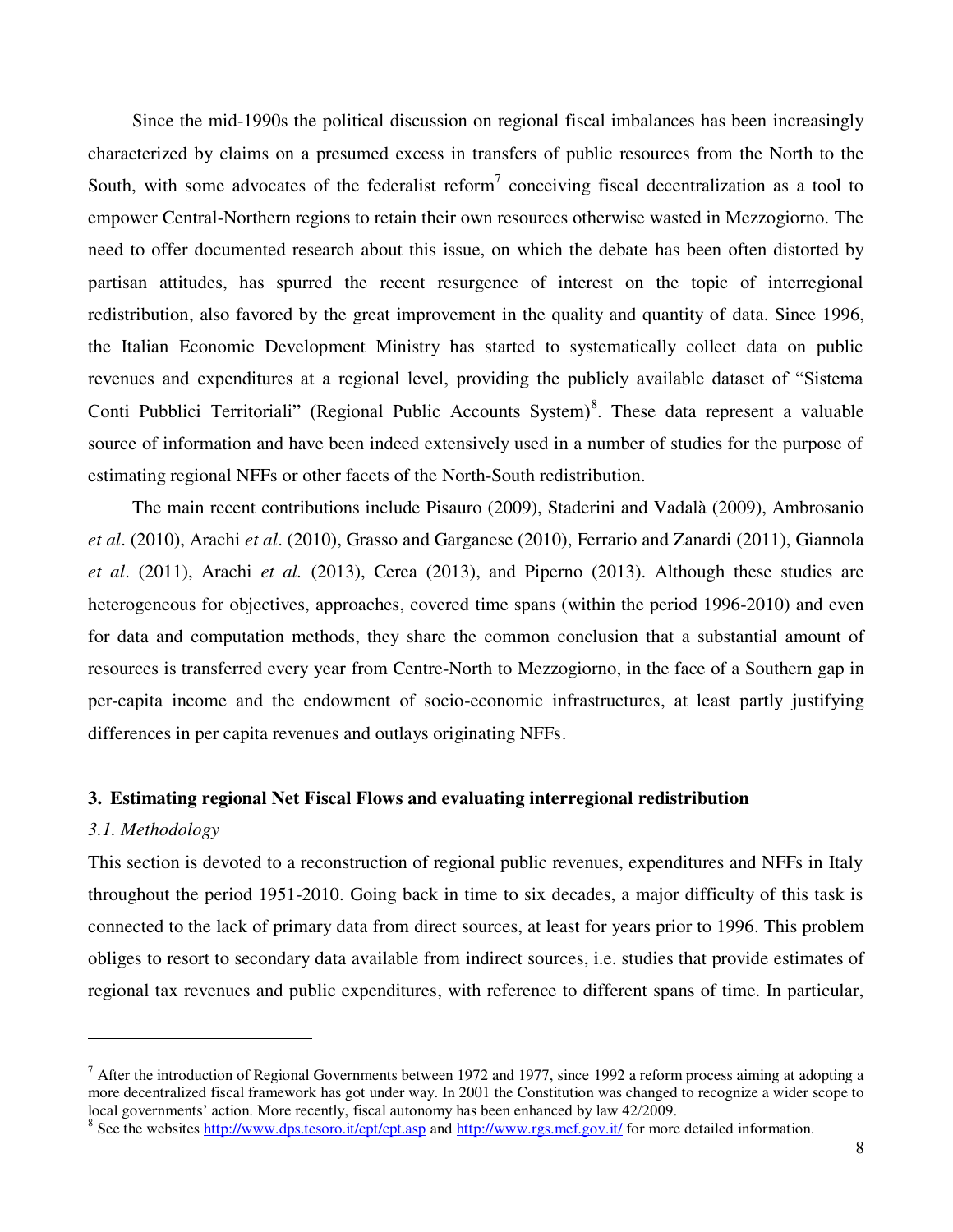in what follows we employ data drawn from Tarquinio (1969) for the years 1951 to 1965, Forte *et al.*  (1978) for the years 1971 to 1973, ISTAT (1996) for the years 1983 to 1992, and Fondazione Agnelli (1998) for the year 1995.

In order to deal with the heterogeneity of sources, we conduct a careful screening of both the items included and excluded in the calculation of aggregate variables and the methods employed for computation/estimation in each study. Then, we make the needed adjustments to make comparisons sensible: details on these adjustments are given in the following pages and shortly recalled in the Notes to Tables A1-A6 (Appendix). More generally, we are aware of limitations due to the quality of information on Italian territorial accounts, which especially before 1996 is often deemed not very reliable, also due to the national tradition of extreme centralization of the public sector. Nevertheless, we believe that our exercise is worthwhile and significant, considering that on one hand the previous literature has acknowledged the overall trustworthiness of our sources (even the oldest ones), and on the other hand the results we work out from our analysis are sufficiently neat to support at least qualitative (if not quantitative) conclusions on the dynamics of the examined variables. A further implication of the lack of primary data is that the time series we obtain are discontinuous, since many observations are only yearly averages over longer periods, while for some years data are missing. The nature of data, together with the small sample size, makes our data not suitable for time series analysis.

To integrate the series with the data of the last two decades, we consistently select the studies by Arachi *et al.* (2010) for the years 1996-2002, Staderini and Vadalà (2009) for the years 2004-2006 and Arachi *et al.* (2013) for the years 2007-2010, which considering the employed methodology, supply the most homogeneous data with those of the previous years.

Another important methodological point concerns the exact definition of our main variable, i.e. the Net Fiscal Flow: what is NFF and how is it measured? It is worth mentioning that there are several more or less similar ways to compute NFF<sup>9</sup>. The definition that we and most of our source papers adopt considers NFF as the difference between what the residents of a region or a macro-region contribute to the general (central, local and social security) government and what they gain from it in terms of public spending targeted to that (macro-)region<sup>10</sup>. This approach is quite comprehensive and in principle

 $\overline{a}$ 

<sup>9</sup> The methodological problems connected to measuring NFFs are addressed for instance by the papers in Part I of Bosch *et al.* (2010); for a survey, see in particular Ruggeri (2010).

<sup>&</sup>lt;sup>10</sup> The opposite definition (i.e. public expenditure minus taxation) is also common. More generally, in federal contexts, NFF is alternatively calculated as the payments made by residents and regional government to other (federal or regional) governments minus what a region receives through direct spending and intergovernmental transfers (Ruggeri, 2010). A partly different approach distinguishes between vertical and horizontal fiscal imbalances (e.g. Bird and Tarasov, 2004);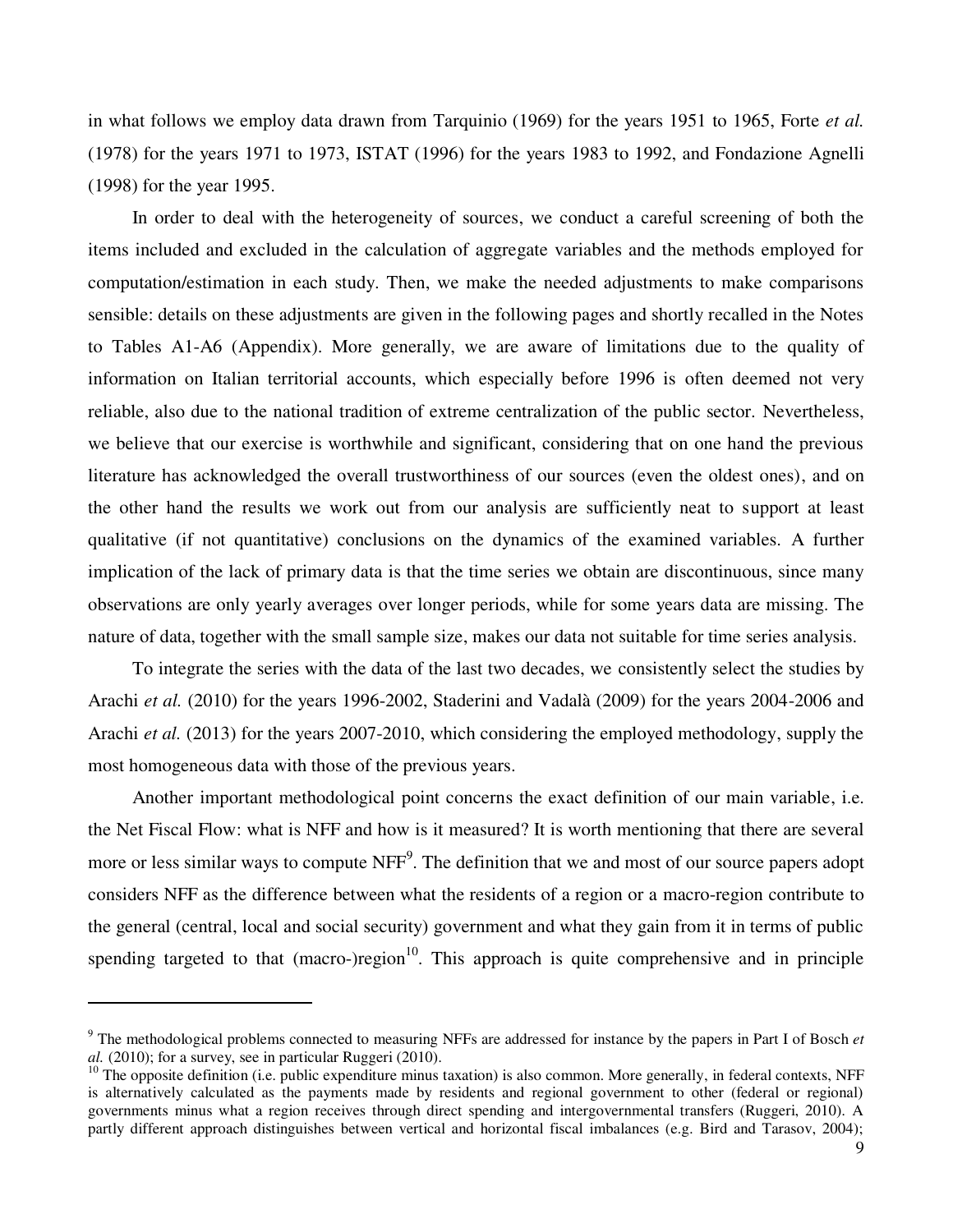meant to include all public revenues and expenditures (with the exceptions mentioned below) relevant to a given territory. In particular, both current and capital expenditure are taken into account, while conversely revenues/expenditures of public enterprises and transfers from/to all other levels of government are excluded.

A common feature of previous studies on regional NFFs is the omission from computations of interests on public debt. This is usually motivated by the practical problems involved in the allocation of interests among regions. Several authors also argue that interest payments should be kept out of NFFs calculation because they do not bestow additional benefits on the recipients, who would have otherwise purchased private securities. As pointed out by Ruggeri and Yu (2000), this argument is little convincing since the cost of servicing public debt is borne by taxpayers often dwelling outside the region where interests are paid and/or public debt accumulated because primary outlays were not financed by current taxes. Although the payment of interests constitutes an additional component of interregional redistribution (see Giannola and Scalera, 1995 for more detail on the Italian case), we will not include it in NFFs, given the difficulty of evaluating this item. However, some descriptive data on the regional distribution of interest payments on public debt are reported in section 3.4 to highlight its potential relevance in the North-South redistribution.

An additional issue we deal with concerns the possible adjustment of regional NFFs to account for aggregate public surplus or deficit. In fact, when the purpose of reckoning NFFs is that of representing the intensity of regional redistribution operated through the public sector, it seems sensible to cleanse regional balances from the amount accounting for the regional share of the overall surplus or deficit (McCracken, 1993; Mansell and Schlenker, 1995; Ambrosanio *et al.*, 2010; Arachi *et al.*, 2013). To do that, we amend original data by allocating surplus or deficit to regions on a per capita basis, so as to have a zero aggregate net fiscal flow (i.e. national aggregate NFF=0 and therefore national per capita NFF=0). Finally, concerning the regional gains from public spending, the approach adopted by all our sources and ourselves is the one known as the benefit approach (for alternative approaches, see Ruggeri, 2010) which focuses on the actual beneficiary of spending. As it is known, this latter is not always residing in the region where expenditure is formally recorded, like in the case of general public services concentrated in Lazio, the region of the capital Rome, but actually regarding all residents throughout the country.

 $\overline{a}$ 

Arachi *et al*. (2010) evaluate NFFs for Italian regions and then break them down in their vertical and horizontal components.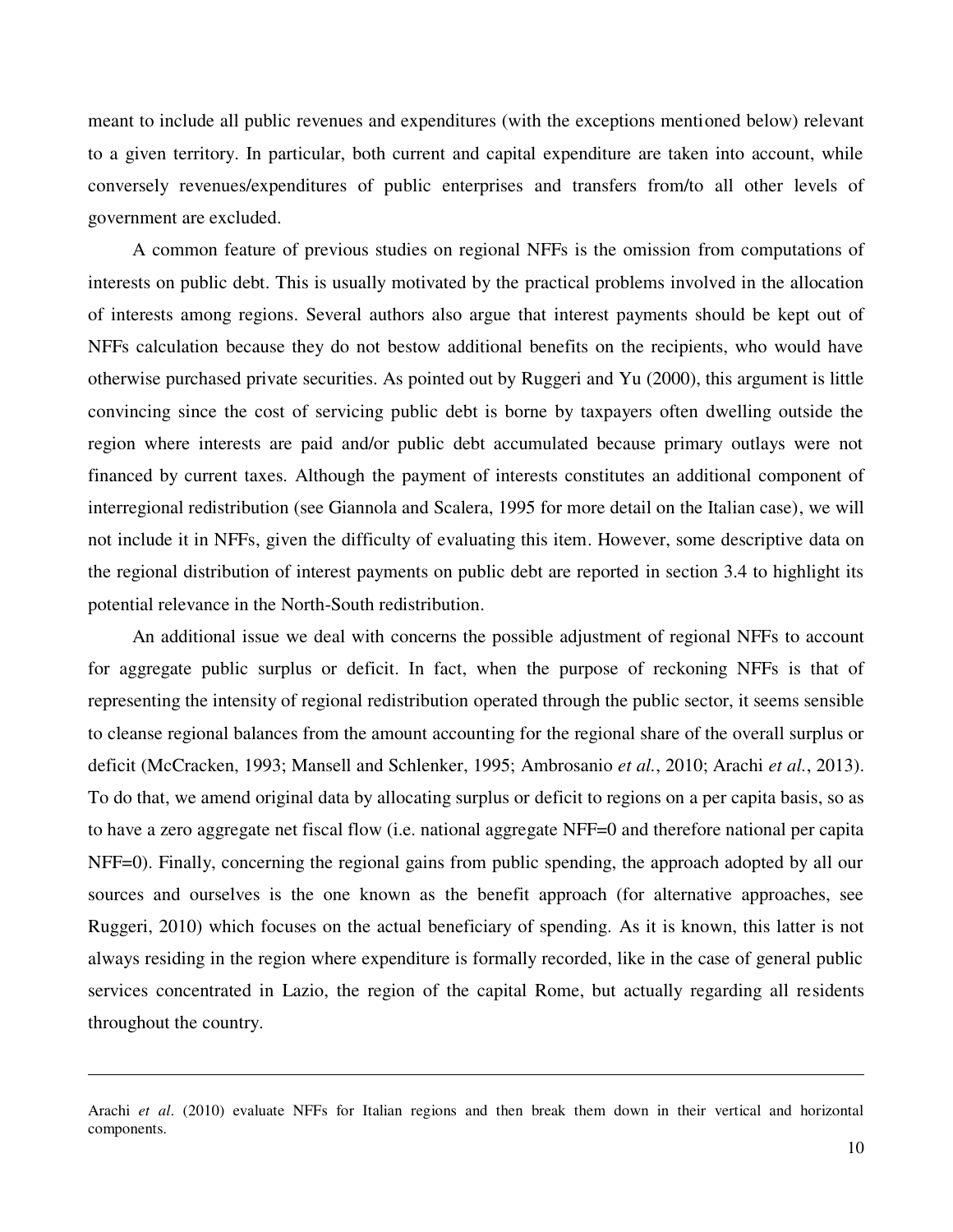#### *3.2. Data*

The Data Appendix collects six Tables displaying the data on regional per capita public revenues and expenditures (yearly averages on 11 periods between 1951 and 2010) that we employ in this section and the following ones. The figures reported in Tables A1 to A6 are derived from original data supplied by the source papers after suitable manipulation. All of them are converted from Liras current values into constant 2010 Euros values through a national-wide GDP deflator.

The data drawn from Tarquinio (1969) for the period 1951-1965 are definitely the most difficult to be made homogeneous with other information. Regional revenues are originally constituted by cash inflows to Provincial Treasuries of the Ministry of Economy and Finance, i.e. taxes on personal income, business activities, production, consumption, customs, revenues from lotteries and public monopolies. Similarly, expenditures are calculated as the regional sum of the payments made by Provincial Treasuries of the Ministry of Economy and Finance. As revenues and expenditures pertaining to the Central Treasury of the Ministry of Economy and Finance are left out, we correct the original data by adding a proportional (to the population residing in the region) share of the overall amount revenues and expenditures of Central Treasury to revenues and expenditures of Provincial Treasuries. In addition, since Tarquinio (1969) omits capital expenditures, we proceed to a further adjustment by estimating the missing items. To do that, we use data from Ministero dell'Economia e delle Finanze (2011) and Picci (2002): in particular, we retrieve from the former (Table 22, p. 50) the shares of current and capital public expenditure for the years 1950 to 1970 so as to estimate the total capital public expenditure, and then attach to each region a share of it according to the estimated allocation of public investments among Italian regions in years between 1948 and 1969 (Picci, 2002, pp. 32-34). This procedure yields reasonably reliable estimates of *total* regional revenues and expenditures which are the basis for calculation of the per capita data reported in Table A1.

Table A2 reports data relative to years 1971-73 originally presented in Forte *et al.* (1978). Tables A3, A4 and A5 summarize the same kind of data for years 1983-85, 1986-89 and 1990-92 retrieved from ISTAT (1996). Unlike Tarquinio (1969), the more refined detail of information allows in these cases to distinguish not only between current and capital expenditures but also to single out social security revenues and expenditures. As a consequence, Tables A2 to A5 show both total regional NFFs (total revenues minus total expenditures) and "Net of social security" regional NFFs (tax revenues minus the difference between total expenditures and social security payments). Table A6 collects data from Fondazione Agnelli (1998) for the year 1995, Arachi *et al.* (2010) for years 1996-2002, Staderini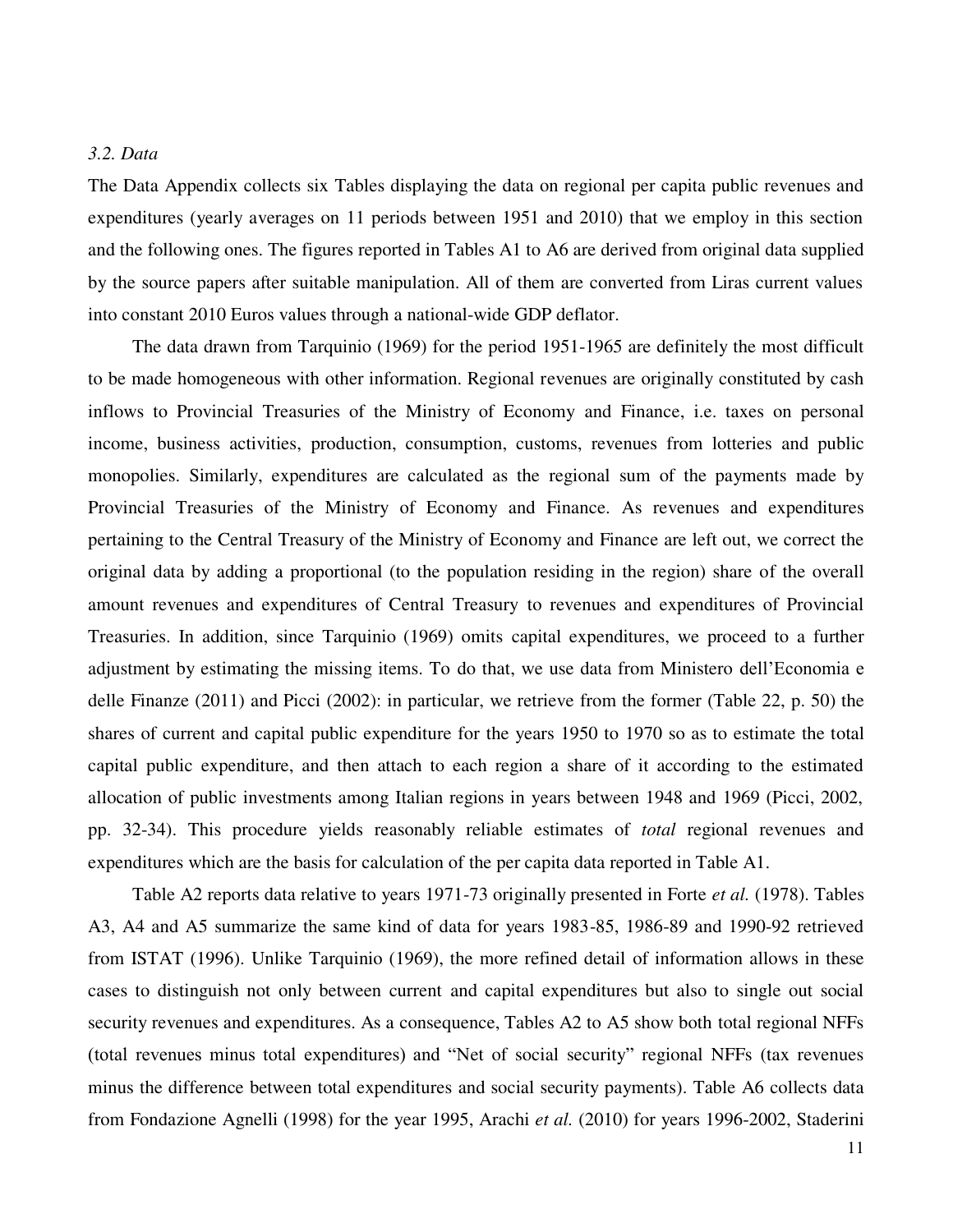and Vadalà (2009) for 2004-2006 and Arachi *et al.* (2013) for 2007-2010. Since Fondazione Agnelli (1998) does not supply data on social security payments, these are supposed to be equal in real per capita terms to the values of 1990-1992. In Table A6 no distinction is made between social security and other items for both payments and revenues, since the source papers do not supply these details. Finally, following Arachi *et al.* (2010) and Arachi *et al.* (2013), only data on NFFs are shown for 1996- 2002 and 2007-2010.

Data of Tables A1 to A6 are the basis to build up the series of yearly averages of regional NFFs in absolute Euro 2010 values reported in Table 1. These values are adjusted for aggregate budget surpluses or deficits (i.e. modified as explained above to make aggregate surplus/deficit equal to zero), in order to highlight the inter-regional redistribution operated through the public sector, regardless the occurrence of aggregate primary surpluses or deficits. Table 2 shows the NFFs in absolute Euro 2010 values for four macro-regions, and also reports both per capita and NFF/GDP ratios.

#### $<<$  TABLE 1 >>

 $<<$  TABLE 2 >>

#### *3.3. Results*

.

To have a first glance on the outcome of our reconstruction, we can look at Table 2 and Figures 1a, 1b, 2a and  $2b<sup>11</sup>$ , where the time paths of NFFs (in 2010 billion Euros absolute and per capita values) for the four macro-regions are displayed. The figures show that the evolution of NFFs over time is characterized by the following major features:

*a)* despite the multiplicity and heterogeneity of sources, NFFs of all macro-regions follow a consistent and relatively smooth pattern throughout the whole period;

*b)* a strong and continuous (at least until the end of the 1990s) increase in absolute e per capita values of NFFs in favor of the South takes place, with an apparent deepening of redistribution;

*c)* North-West and Mezzogiorno increasingly assume opposite roles as structural donor and recipient, while North-East and Centre are initially neutral and turn out to appreciably contribute from mid-1970s onwards. More precisely, both absolute and per capita values of Mezzogiorno NFFs follow a U-shaped curve with the trough in the second half of the 1990s, while North-West shows a symmetrically opposite evolution. For the other two macro-regions the variability of NFF indicators is

 $11$  Figures 1a and 2a show the time dynamics of actual values, while figures 1b and 2b present the Kernel-weighted local polynomial smoothing for each macro-region.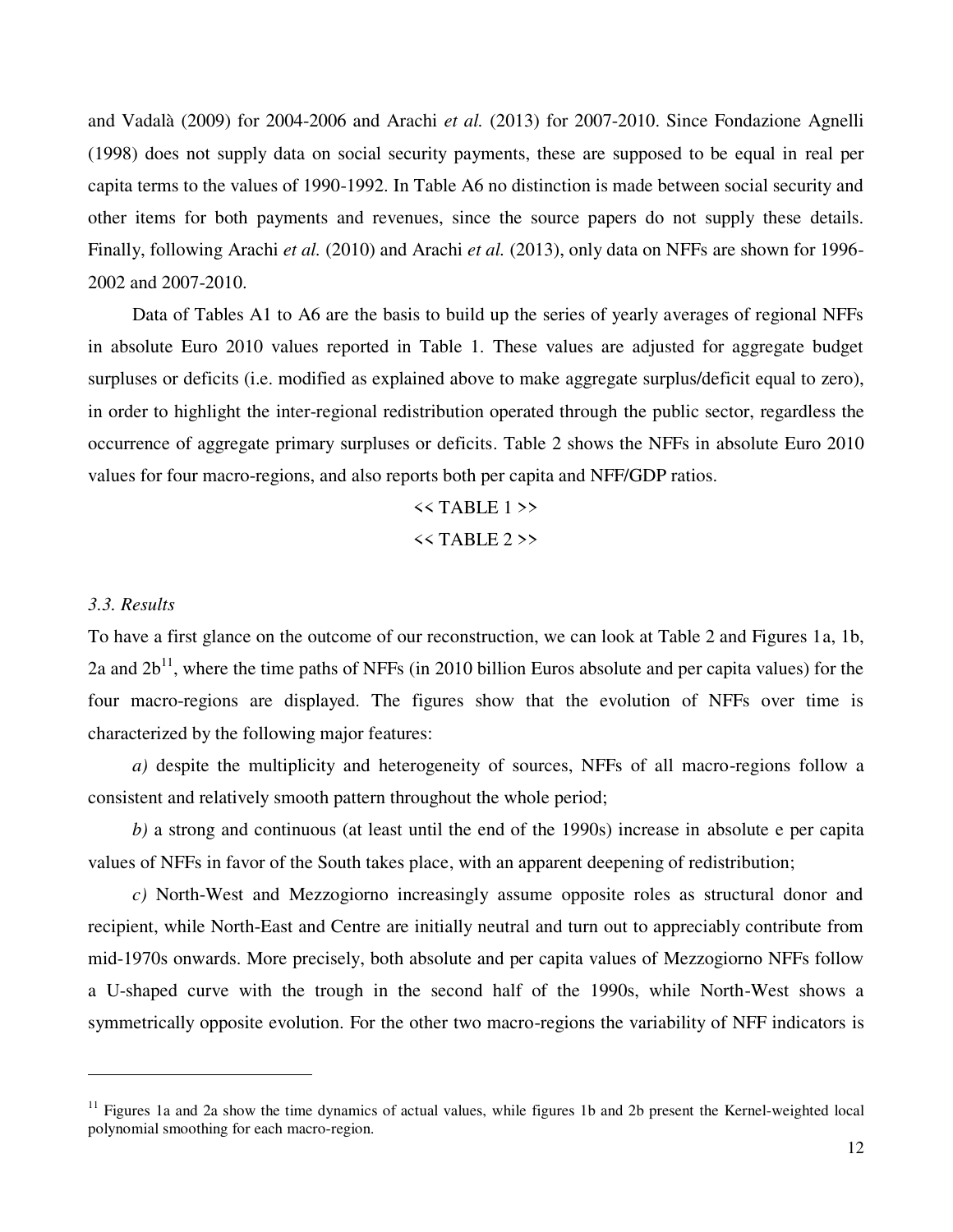definitely lower. North-East initially exhibits NFFs close to 0 in terms of both absolute and per capita values while later on, between 1984 and 1999, the trend is increasing. Since 1999 the NFF of this macro-region again shrinks in both absolute and relative terms. Finally, for the regions of Centre, the NFF is negative and close to the figures of Mezzogiorno up to the beginning of the 1970s; then it turns to be positive and increases steadily throughout the period. Finally, in the last four years (2007-2010), the NFF becomes greater in Centre than North-East.

> $<<$  FIGURES  $1a - 1b$  >> << FIGURES 2a – 2b >>

#### *3.4. An assessment of redistribution*

The purpose of this section is to provide an overall assessment on the intensity of the observed interregional redistribution in Italy by making use of indexes and analytical procedures intensively employed in the literature. As it is customary, in evaluating the extent of redistribution, we take into account actual inequalities among regions, the public commitment to reduce regional disparities and the constitutional principles of equal access of citizens to the basic public services. Also, our judgment is somehow based on comparisons with redistribution carried out through public finance flows in other countries, even if these comparisons always require great caution, due to heterogeneity in defining and measuring redistribution (Lambert *et al*., 2011). Before starting our analysis, we must recall that, following the most common approach in the literature, our data on NFFs do not include the payment of interests on public debt. It is important to bear in mind that over the whole period 1951-2010 the share of public bonds held by residents in Mezzogiorno has been much lower than the one belonging to Northern residents, so that Southern regions have permanently received lower interest payments by the State than other macro-regions (see Table 3; the average value of interests paid in the Centre-North is set equal to 100; only selected years are reported due to data availability).The lack of public outlays connected to interest payments obviously affects our results: considering interest expenditure would reduce the extent of interregional redistribution in a significant way (Giannola and Scalera, 1995).

#### << TABLE 3>>

To assess the actual extent of the interregional redistribution emerging from Figures 1 and 2, it is preliminarily useful to look at the relationship between regional per capita NFFs and per capita GDP between 1951 and 2010, to check whether the correlation between NFFs and regional fiscal capacity is positive and high enough to indicate a substantial redistribution. The four graphs depicted in Figure 3 are related to different time intervals, i.e. the whole period 1951-2010 in the top left, and the three sub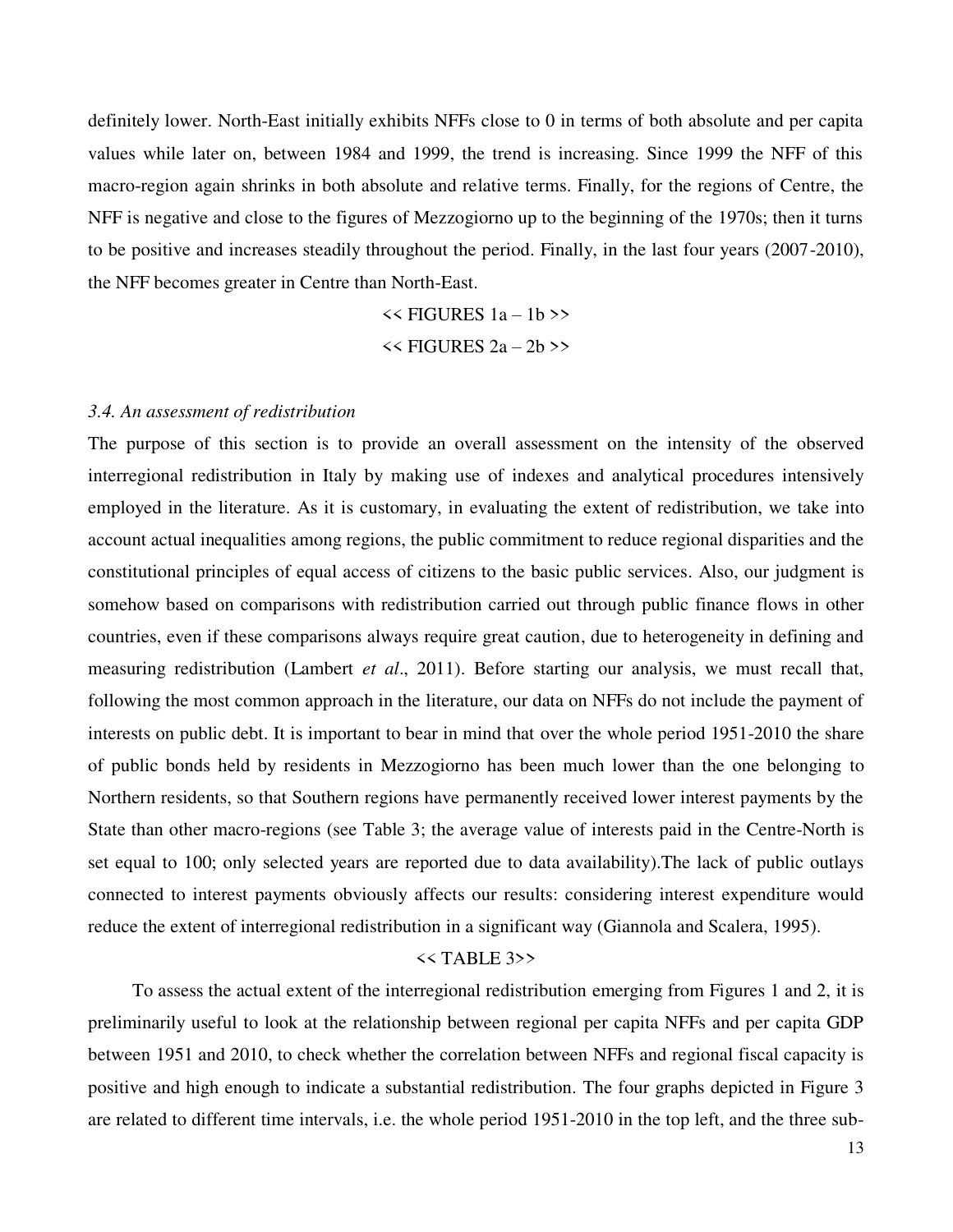periods 1951-90 (top right), 1984-2010 (bottom left) and 1991-2010 (bottom right). As shown in the top panels, the link between regional income and fiscal balances turns out to be fairly weak on the whole, and particularly for the first four decades. Consistently,  $R^2$  values are low for the whole sample regression and for the years 1951 to 1990. For this latter period the regression coefficient is not even statistically significant. This evidence is partially contrasted in the bottom panels, indicating a much stronger relationship for the last two decades. From the mid-1980s onwards, more affluent regions start recording significant increases in NFFs: according to regressions' coefficients, on average, an additional per capita euro involves a rise of about 35-40 cents in per capita NFFs.

#### << FIGURE 3>>

The descriptive evidence just described is made more significant by estimating the Bayoumi and Masson (1995) and Bosch *et al*. (2002) equations on the same data. Bayoumi and Masson (1995) estimate the size of territorial redistribution by studying the relationship between regional disposable income after that public revenues and expenditures have taken place (i.e.  $y_i^d = GDP_i - NFF_i$ ; *i* stands for region) and initial regional income  $GDP_i$ . Dividing these variables by average values to normalize, and taking logarithms, we get the equation to estimate:

$$
\ln \frac{y_{it}^d}{y_{at}^d} = \alpha_i + \beta \ln \frac{GDP_{it}}{GDP_{at}} + e_{it}
$$
 (1)

where the subscripts *t* and *a* respectively denote time and national average value. The estimated value for  $\beta$  can be used to account for the redistributive impact of public finance. As a matter of fact, if an increase of 1% in  $\frac{GDP_i}{GDP_i}$  $GDP_a$ involves a corresponding increase of 1% in  $\frac{y_i^d}{dt}$  $\frac{y_i}{y_a^d}$ , then the redistributive impact is zero, whereas when the increase of  $\frac{y_i^d}{d}$  $\frac{y_i}{y_d^d}$  is only 0.7%, then redistribution can assessed at 30%. Therefore (*1-β*) represents the size of redistribution brought about by interregional fiscal flows.

A complementary way to accomplish the task of assessing the redistributive impact of fiscal flows is the estimation of the Bosch *et al*. (2002) equation:

$$
ln\left(1 - \frac{NFF_{it}}{GDP_{it}}\right) = \theta_i + \gamma ln \frac{GDP_{it}}{GDP_{at}} + e_{it}
$$
\n(2)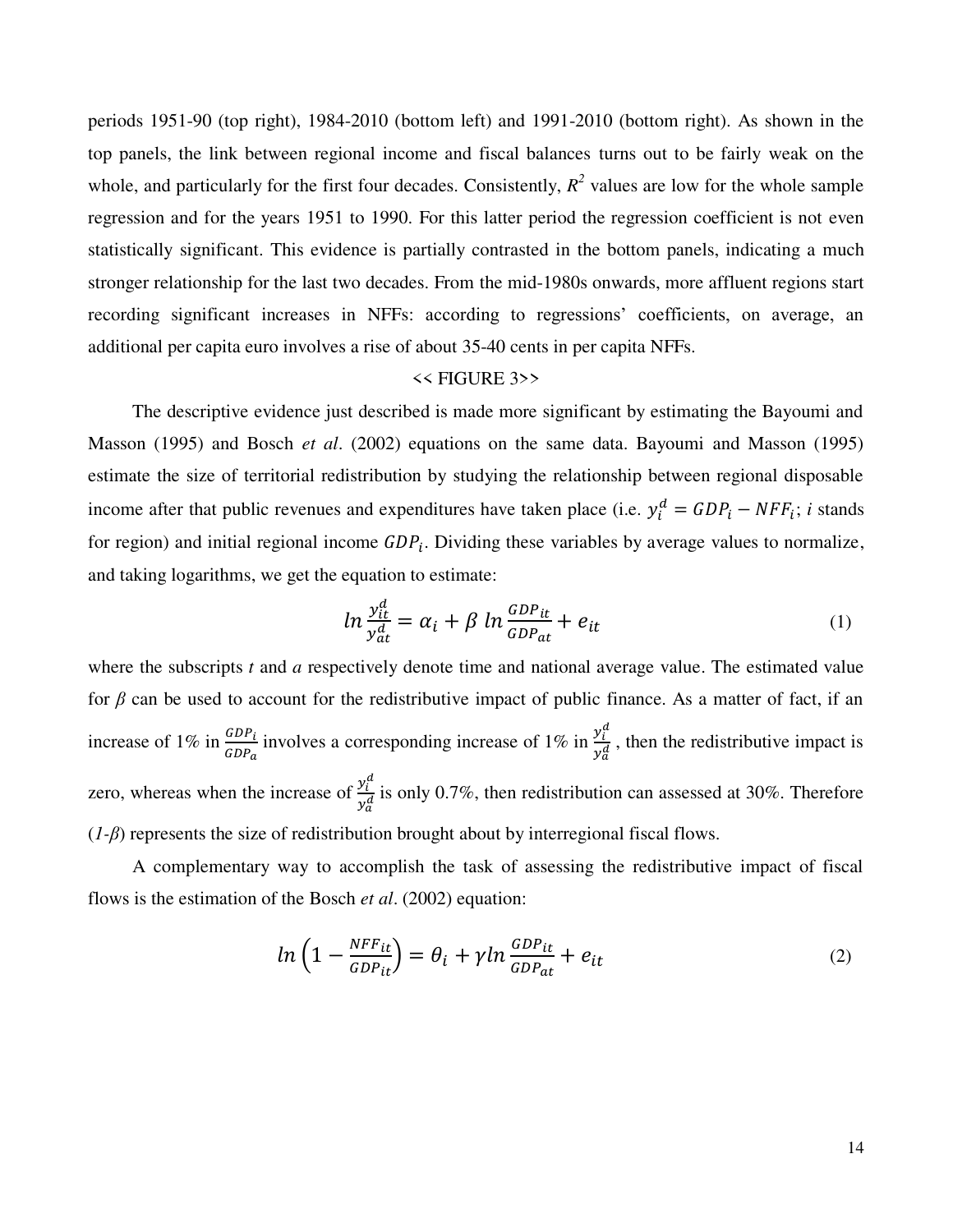where *γ* (the income elasticity of NFFs) is again a measure of the intensity of redistribution. In the presence of a redistributive function for NFFs, we expect that  $\hat{y}$  takes negative values: the higher its absolute value, the stronger impact of fiscal flows $^{12}$ .

Table 4 summarizes the results of estimation of the two equations (the first six columns refer to equation 1; the last six columns to equation 2) for both the whole period 1951-2010 and the sub-period 1984-2010, during which the extent of NFFs has become more significant. Over the entire span of time 1951-2010, the extent of redistribution turns out to range from 8% (Fixed Effects estimates) to 35% (OLS estimates). Since, according to the Hausman test reported in the eighth row of the Table, FE should be preferred to the other two kind of estimations, we can conclude that over the whole period 1951-2010 the redistributive impact of public financial flows can be deemed rather weak. On the other hand, the picture is somewhat different when only the last 25 years are taken into consideration, since now the size of estimated redistribution looks more substantial, ranging between 38% and 46% (in the case of Random Effects estimates, i.e. the ones obtained with the most appropriate method, according to the Hausman and Breusch and Pagan tests, the redistributive impact of public financial flows is estimated around 44%).

#### $<<$  TABLE 4>>

Although comparisons with other studies and other countries require the due circumspection, weighing this result against most of the existing literature confirms that the intensity of interregional redistribution in Italy can be judged limited over the entire period and relatively higher (but not disproportionally elevated) in the sub-period 1984-2010. In fact, the size of redistribution through public fiscal flows is estimated around 40% (average over several countries) by MacDougall (1977); 30% for Spain by Castells *et al*. (1981); 39% for Canada and 22% for the United States according to Bayoumi and Masson (1995); 38% in France, 26% in UK, 18% in Canada and 16% in the USA by Mélitz and Zummer (1998); 40% for Germany by Duboz and Nicot (1998); 45% on average in several European countries, by Castells (1998). More recently, Barberán *et al*. (2000), estimating equation (1) for Spain in 1991-96, evaluate between 32% and 38% the redistributive power of the activity of the Spanish central public administration. Bosch *et al*. (2002) evaluates redistribution as follows: 28% for Australia in 1985-1999, 33% for Spain in 1991-1996, 18% for the United States in 1981-1998 and 5%

.

<sup>&</sup>lt;sup>12</sup> Bosch *et al.* (2002) show that there is a precise relationship between  $\beta$  of equation (1) and  $\gamma$  of equation (2), i.e. the redistributive power  $(1 - \beta)$  is equal to  $-\gamma$ .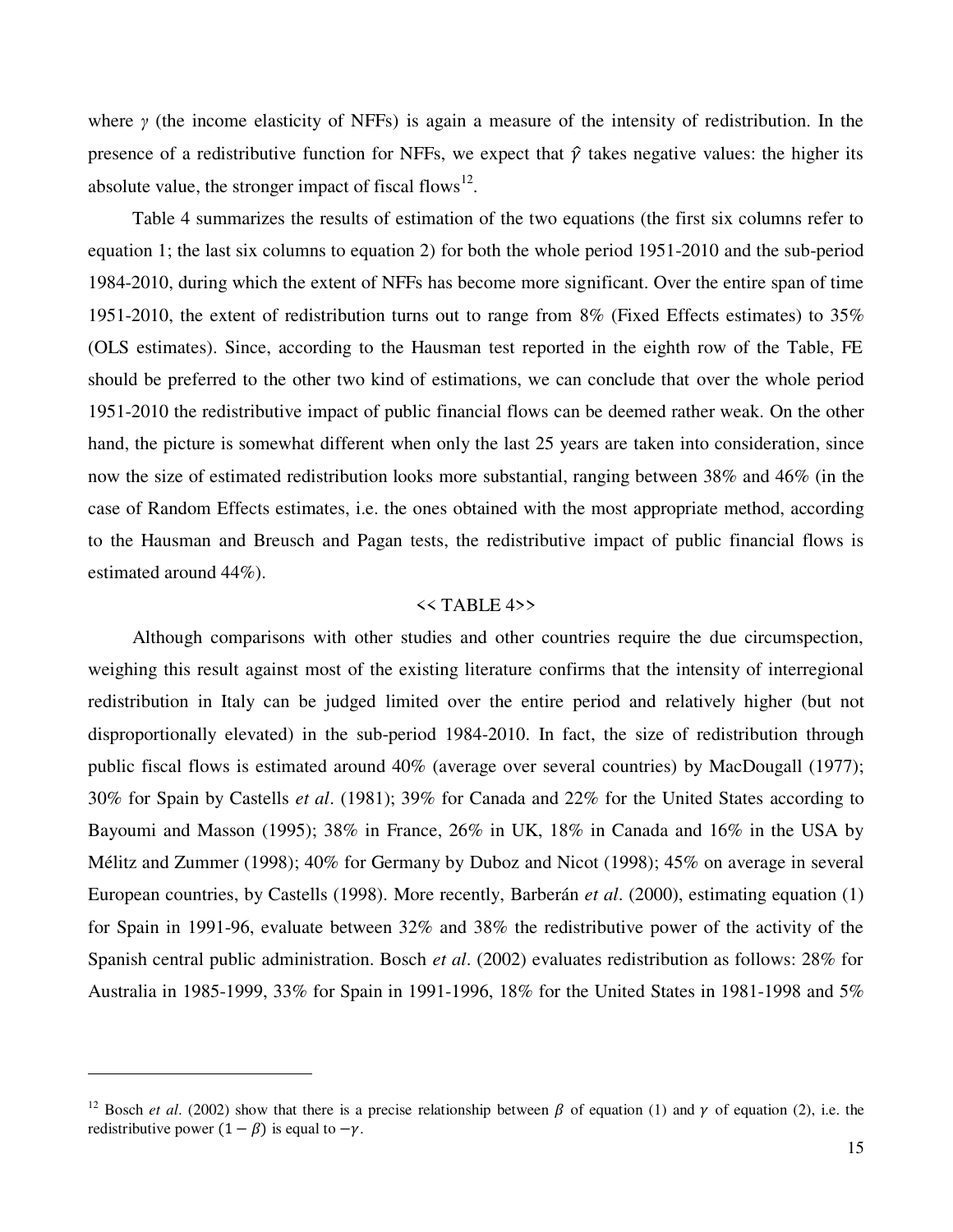for the European Union in  $1986-1999^{13}$ . Rodden (2010) estimates the redistributive power of public grants between 1990 and 2005 as follows: less than 10% in Argentina, Brazil, India, United States and European Union; between 10% and 20% in Australia, Germany and Spain; around 23% in Canada. Finally, Decressin (2002) and Arachi *et al.* (2010) use similar estimates to assess the extent of redistribution in Italy respectively in the periods 1983-1992 and 1996-2002; the former finds that the redistributive power of fiscal flows is around 24% while for the latter the estimate is about  $28\%^{14}$ .

Additional information is conveyed by Figures 4a and 4b, concerning the actual real burdens and benefits (i.e. relative to regional GDP) imposed to (enjoyed by) residents of contributing (benefited) regions. While absolute and per-capita NFFs remarkably increase in the last 20-25 years, the ratios of NFFs to regional GDP show more moderate dynamics. Figures 4 show these ratios in the four macroregions. While not surprisingly North-West turns out to be the macro-region with the most significant contribution to interregional transfers relative to its own GDP, in accordance with the progressivity of the Italian fiscal system, its role in nourishing the redistribution toward Mezzogiorno appears to be declining over time. As a matter of fact, from 1980s onward (and particularly in 2007-10) the weighted-by-GDP contribution of North-West to transferring resources to the South comes out to be less than in 1950s-1960s. Concerning North-East, the weight of NFF on its own GDP remains always rather low, within 6%, even in the 1980s and 1990s when absolute and per capita transfers significantly increase. Concerning Centre, from 1972 onward its NFF/GDP ratio is always very close to North-East and at the end of the period it is about 5.13%, not much lower than the value of North-West (7.43%).

#### $<<$  FIGURES  $4a - 4b$  >>

Finally, to complete our assessment of the magnitude of interregional redistribution we separately consider the evolution of public outlays and revenues (Figures 5 and 6). Figure 5 shows the relative values of per capita public expenditures in the four macro-regions between 1971 and 2006. The graph highlights that while in the 1970s per capita public expenditure is higher in Mezzogiorno than in all the

 $\overline{a}$ 

<sup>&</sup>lt;sup>13</sup> "However, if we consider that the relative size of the European Union budget in terms of GDP is quite small..., the redistributive power is in fact very high" (Espasa, 2001, page 31).

<sup>&</sup>lt;sup>14</sup> Looking at comparisons of per capita regional or macro-regional NFFs across countries, the case of Northern Ireland is particularly striking: according to recent estimates (N.I. Department of Finance and Personnel, 2014), in 2011-12 per head NFF was about 6700 Euros, i.e. 4000 Euros net of UK aggregate per capita deficit (in 2009-10 the same figures were respectively 7500 and 4500 Euros). Wales and North-East England show smaller but still significant and long-lasting imbalances (Economic Outlook, 2008; Eden, 2011). In Germany, some Länder display large per capita differences between received and disbursed payments (considering both horizontal LFA and vertical BEZ transfers, see Deutsche Bank Research, 2011). Throughout the period 1995-2010, this aggregate, similar to NFF, amounts to about 1800 Euros and 1600 Euros per year respectively for Bremen and Berlin. These comparisons, even if require even more caution than the ones on the redistributive power of public finance, highlight that the figures of the Mezzogiorno imbalance do not look disproportionately large with respect to other European territories.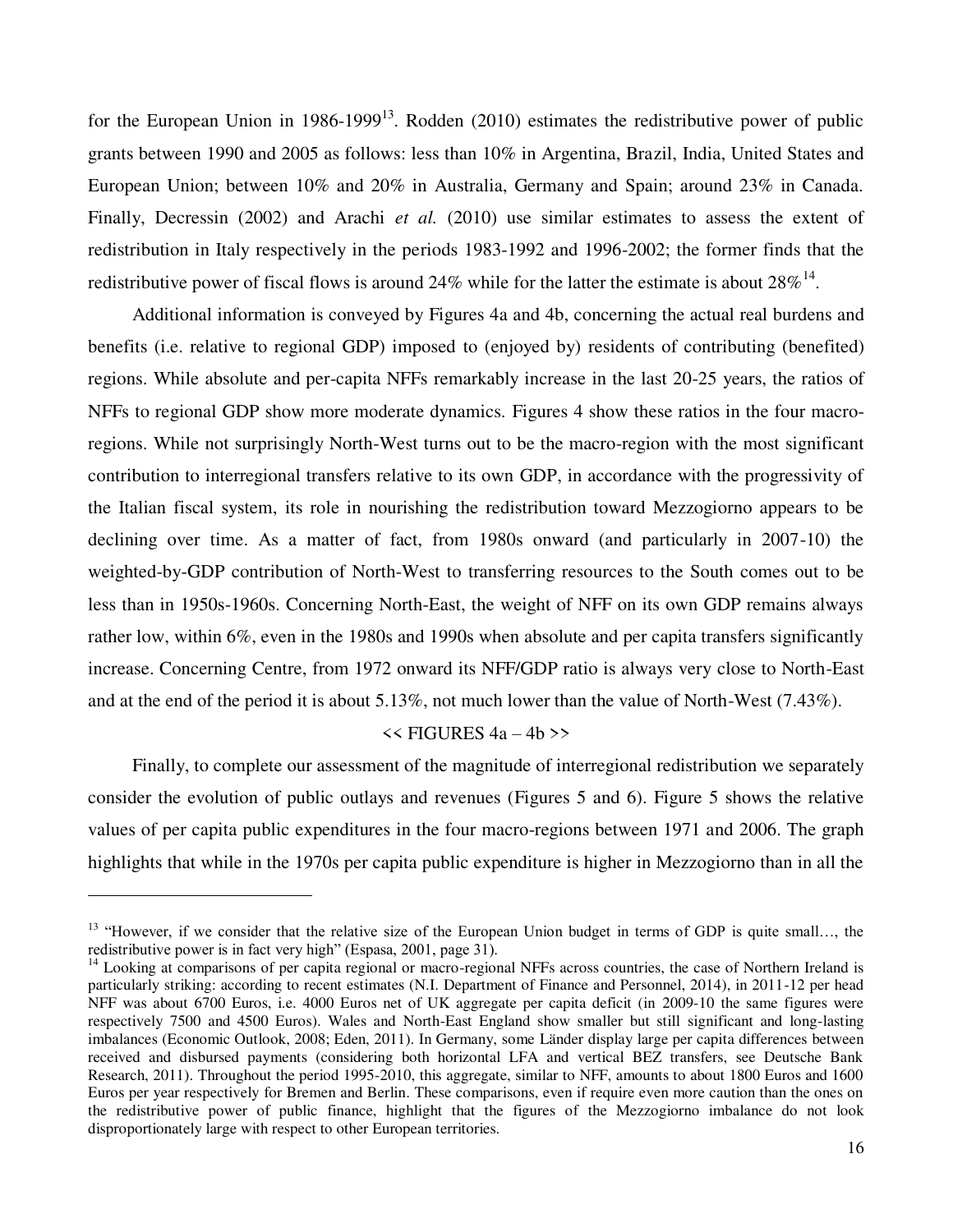other macro-regions, from the beginning of the 1980s, it is steadily below the national average, with the difference increasing over time (in 2004-06, more than 5% with respect to Italy and about 8% with respect to the North). Conversely, per capita public expenditure in North-West and North-East is almost always above the national average, whereas in the Centre it is increasing throughout the period: lower than in all the other macro-regions until the end of the 1990s but higher in 2004-06.

To set up Figure 6, we resort to the notion of regional "normal" per capita tax revenues, meant as the personal income tax (IRPEF) payment owed by a resident earning an income equal to average regional GDP<sup>15</sup>. Figure 6 illustrates the time path of macro-regional ratios actual/normal per capita tax revenues (normalized by setting the value of Italy equal to 1), pointing out that (except in the 1970s) the ratio is for Mezzogiorno always well above the national average (at least 5% higher from the 1990s onward). In North-West and Centre the ratio is steadily close or just above the average (around 4% higher in North-West), while in North-East it is permanently lower (more than 15% lower from 1995 onward). This evidence confirms that while in absolute terms per capita values of tax revenues in Mezzogiorno are always significantly lower than in the other macro-regions, due to the lower income of this area, the Southern citizens end up with paying considerably more than they would if overall fiscal revenues were shaped by the same progressivity involved by IRPEF personal income tax.

#### << FIGURES 5-6>>

Summarizing, the evidence shown above seems to supply little ground for extreme judgments on the extent of interregional redistribution in Italy over the considered span of time. While in fact in absolute terms the amount of transferred resources is significant and increasing over time (at least up to the end of the 1990s), many indicators show that the impact of redistribution can be deemed to be moderate considering the severity of regional income differences and the relatively reasonable burden imposed to contributing regions.

#### **4. Why have regional NFFs increased so much?**

 $\overline{a}$ 

Whatever the judgment on the intensity of the North-South redistribution, the evolution of NFFs over the considered six decades raises a question on the reasons behind the observed increase in interregional imbalances. In this section we consider and contrast two alternative explanations, to argue

 $15$  To reckon macro-regional normal tax revenues, we assume that the taxpayer is a household with two children and both parents employed, with income equal to the average macro-region income. Then, by making use of the procedure implemented at the website [http://www.dossier.net/irpef/calcolo-irpef.htm,](http://www.dossier.net/irpef/calcolo-irpef.htm) we calculate her tax bill. Tax rates and family tax credits refer to fiscal year 2012. For example, the taxpayer of North-West in 1971-73 has a taxable yearly income of 16,891 Euros, a tax credit of 677 Euros and a theoretical tax bill of 3,284 Euros.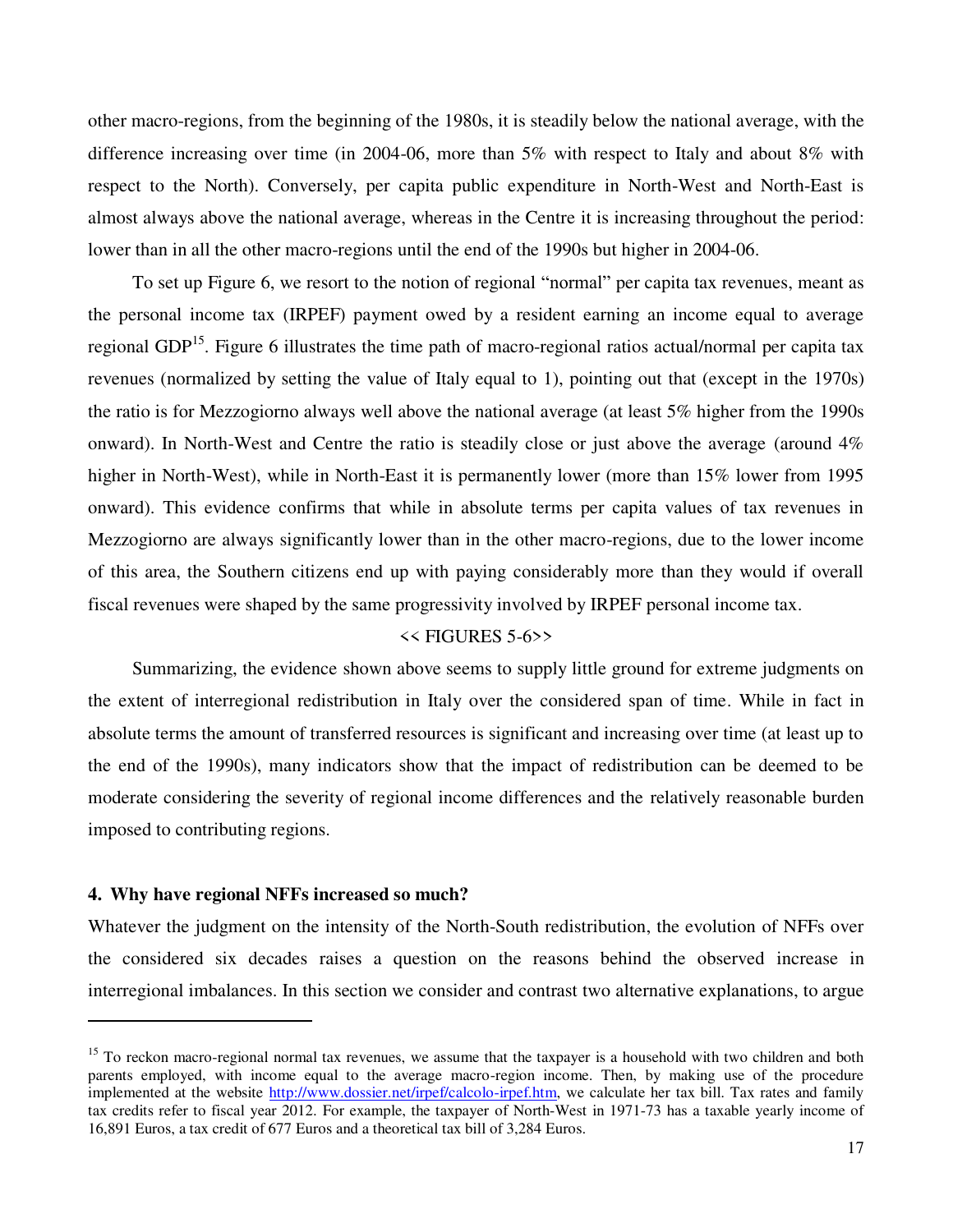that the most likely cause of NFFs deepening has not been in regional and development policies aiming at filling the North-South gap, but rather in the remarkable increase of the overall primary public expenditure occurred from mid-1970s on. To that escalation contributed a condition of softened public budget constraint, brought about by the overhaul of local government financing system which in the same period led to more centralized revenues from municipalities to the national government and a strong decentralization of expenditure (in particular health and transportation expenditures) due to the establishment of Regional Governments.

Looking at the width of the historical gap between rich and poor regions of the country, the first natural candidate to explain the NFFs dynamics is the implementation of regional policies implying the transfer of large amounts of financial resources to Mezzogiorno<sup>16</sup>. In this view, the rise in North-South transfers may have served the purpose of reducing the social and economic gap of Mezzogiorno by financing the needed public investments. To explore this conjecture, in the following we consider the progression of the Southern per capita GDP relative to the national average, some additional evidence on socio-economic indicators of the gap, as well as the main facts and features of regional policies in Italy throughout the period 1951-2010.

Important aspects of the dynamics of the Mezzogiorno gap are illustrated by Figure 7 and Table 5 which respectively show the time path of relative per capita GDP (the national average per capita GDP being set equal to 100), and indexes of aggregate productivity, accumulation and industrialization rates (figures expressed in relative terms, 100 being the national average). The reported evidence allows identifying four different phases in the process of regional convergence/divergence in Italy<sup>17</sup>, the turning points being related to changes in the nationwide economic cycle and regional policies' switches.

<< FIGURE 7>>

#### $<<$  TABLE 5>>

1

 $16$  A rise in total investment expenditure in the South connected to the implementation of regional policies has to be backed by increases in domestic (i.e. Southern) private or public saving or/and outside saving. This latter includes public (NFFs) and private (mainly, direct investments by firms and financial flows by banks) components. To the extent that domestic saving falls short of total investment, transfers from outside are needed. An application of national accounting methodologies to the case of Mezzogiorno imbalance is carried out by Savona (2010).

<sup>&</sup>lt;sup>17</sup> The evolution described by these four stages strictly complies with the main results of the large extant literature on regional convergence in Italy, in particular with the evidence that "per capita income inequality has decreased over the period 1960-75, but (…) it has started to increase again from the mid-1970s" (Paci and Saba, 1997, page 1). Among other references, see for example Dow *et al*. (2012), Iuzzolino *et al*. (2011), Di Liberto *et al*. (2008), Terrasi (1999), Mauro and Podrecca (1994).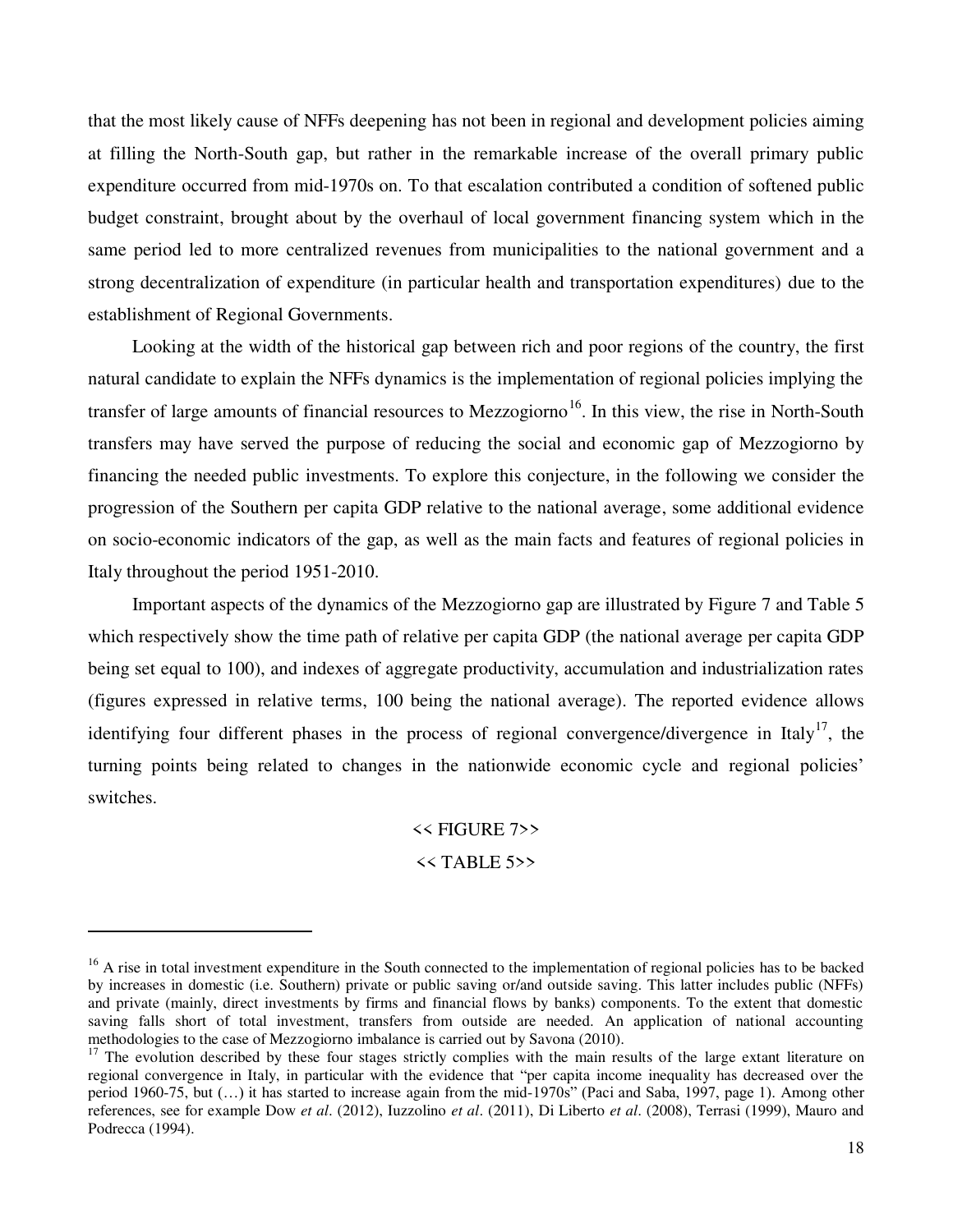Stage 1: *Convergence*. From (late) 1950s to the early 1970s, a relatively long period of substantial regional convergence takes place.

Stage 2: *Stability*. After the Southern relative GDP reaches its maximum value in 1972-74, in the following decade the nationwide economic slowdown coincides with a stage of stability in regional disparities, with Mezzogiorno going through a progressive rundown of industrial investments and a fall in relative productivity.

Stage 3: *Divergence*. In the decade from mid-1980s to the end of the 1990s, while the Italian economy experiences a stage of sluggish recovery, the North-South gap deepens.

Stage 4: *Stability (again)*. From the end of the 1990s onward, the North-South output gap remains substantially steady, thus keeping Mezzogiorno relative output at a level barely higher than in the 1950s.

Tables 6 and 7 emphasize the persistence of the Italian dualism considering socio-economic facets of the gap. According to Table 6, the share of households in poverty is in 2008 still significantly higher in the South than in the rest of the country. Disaggregated data on the Human Development Index (Felice and Vasta, 2012) reported in Table 7 confirm that in Italy, even from the more general perspective of socio-economic development, the regional convergence came to a halt in the 1980s, despite the subsequent substantial increase in NFFs.

#### << TABLES 6-7>>

Concerning regional and development policies, in the first two stages (until mid-1980s), covering years of rapid growth (the so-called Italian economic miracle) and a final decade of stabilization, regional policy is driven by the Special Aid Program leading Mezzogiorno to start industrialization and significantly reduce its development gap. The policy stance is characterized by centralized (at a national level) governance and a strong supply-based approach, typically following a top-down pattern. The "Cassa per il Mezzogiorno" (Mezzogiorno National Agency) is the main responsible for both planning and funding interventions, focusing its action on: a) public investment in infrastructure; b) public investment in state-owned enterprises; and c) funding of private investment through both capital and interest subsidies.

Between the end of 1980s and the first 1990s regional policy comes to a major turning point. The Mezzogiorno National Agency is dismissed and the Special Aid Program abolished and replaced by ordinary regional policies operating for all depressed areas in the country. The new "bottom-up" approach, more consistent with the European Cohesion Policy framework, focuses on local systems of small and medium-sized firms mostly operating in traditional industries and is based on the idea that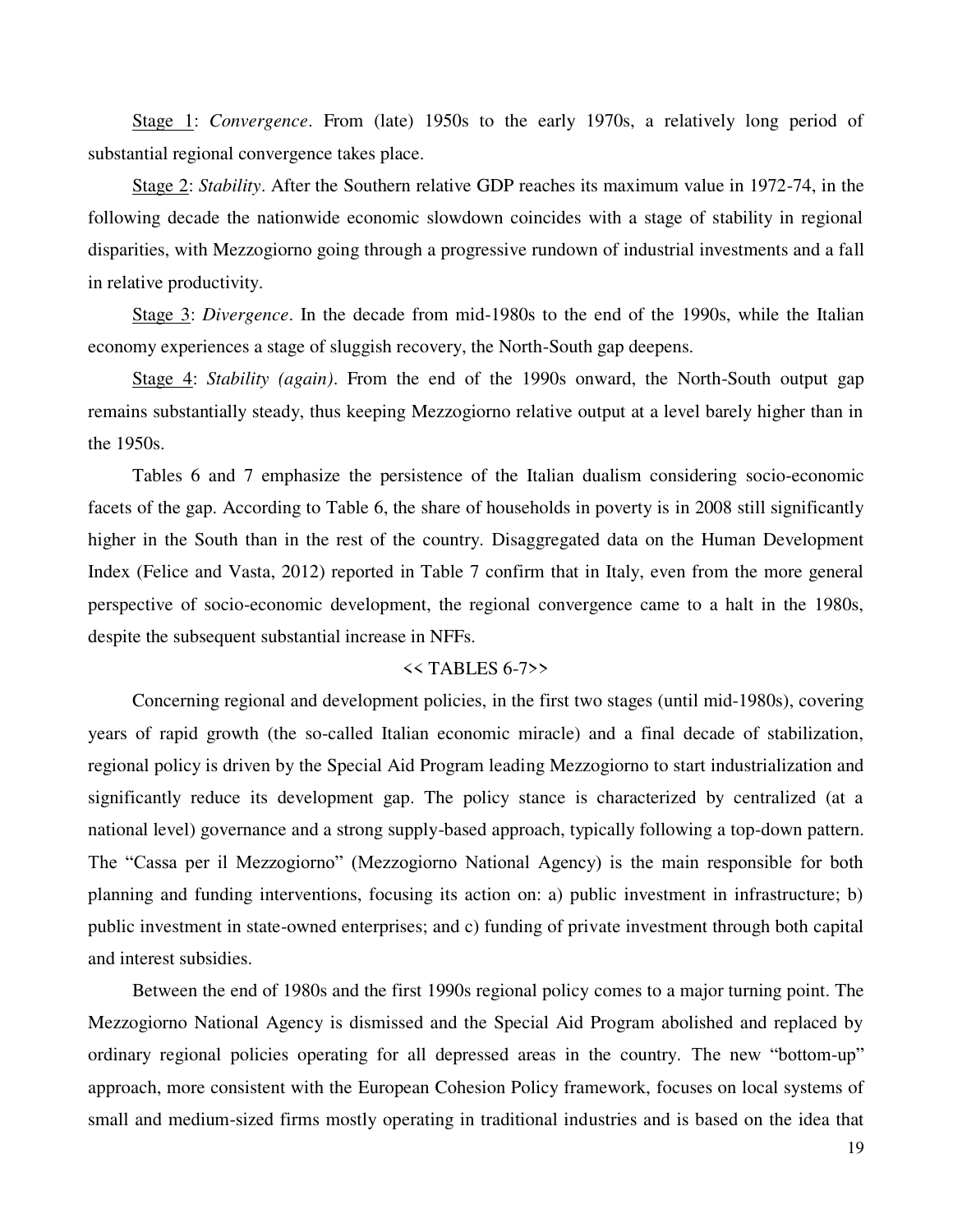"endogenous" development may be triggered by active participation of local agents in the policies' programs. Public support to local demand is expected to foster local supply and boost local industrial activities: this justifies fiscal incentives to firms, income subsidies for households and job creation measures in the public sector (especially in Regional Governments). Since the late 1990s, a strategy of public intervention named "Nuova Programmazione" (New Planning) has been adopted, reconciling the confidence in the ability of Southern regions to attain endogenous development, with extensive external intervention aimed at improving the local social and economic context. The declared ultimate aim of this strategy is the creation of conditions suitable for a self-sustaining development process through improvements in the socio-economic and institutional context of Mezzogiorno. The evidence of lacking regional convergence supports the view that this strategy has not been successful, although the causes of the failure are still an open question (Erbetta and Petraglia, 2011).

In terms of resources allotted to the South through regional policies, Tables 8 and 9 provide some valuable information. Table 8 shows that the financial effort of regional policies has increased up to mid-1970s and decreased afterwards, depicting a path which closely resembles the evolution of the gap. In percentage of national GDP, total resources deployed for public intervention in Mezzogiorno increased from 0.73% in 1951 to 1.32% in 1980, while the only funding of public investment and business incentives rose from 0.73% to 0.90%. The decreasing trend experienced in the following years occurred in correspondence with: the progressive decline of the activities of Mezzogiorno National Agency in the 1981-1986 period (1.19%), the ending of extraordinary intervention in 1987-1993 (1.10%), and the beginning of the ordinary intervention for depressed areas in 1994-1998 (0.74%). In addition, Table 8 emphasizes the effects of switching regional policies from supply side interventions to demand-targeted measures (fiscal subsidies to firms, income support for households and job creation measures in the public sector), mirrored by the increase in the share of public resources assigned to payroll tax reductions. Table 9 shows that the decline in capital public expenditure in Mezzogiorno has become even sharper in the last years, amounting in real per capita terms to a shrink of about 30% between 2001 and 2010.

#### $<<$  TABLES 8-9>>

Due to limitations of our data, it is difficult to ascertain whether and how much the rise of NFFs may be ascribed to the evolution of regional policies aiming at filling the North-South gap. However, by focusing on the relationship between the dynamics of NFFs and the time path of regional convergence/divergence, we get some useful hints. Considering the relative regional income  $RRI_{it}$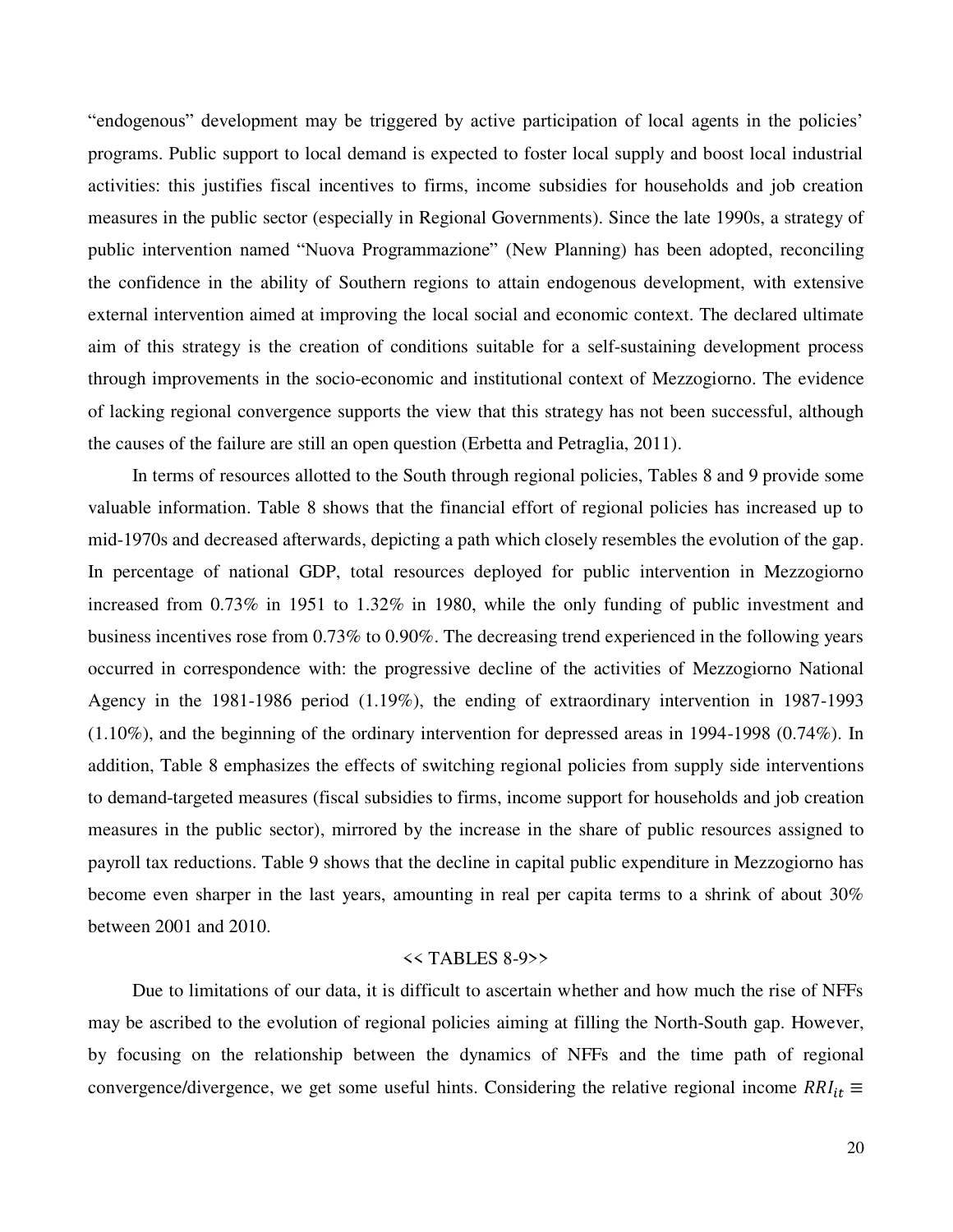GDP<sub>it</sub>  $rac{dDF_{tt}}{dDP_{at}}$  (symbols are the same as in Section 3.4), Table 10 shows the coefficients of linear correlation between (a) absolute and percentage changes in  $RRI_{it}$ , and (b) regional NFFs in absolute per capita terms (b1), as ratios to regional GDP (b2), and as natural logarithms of that ratio (b3), considering both current and lagged values. As one can see, no significant correlation emerges at the usual threshold of 5% confidence. The same conclusion is confirmed by an inspection of Figure 8, where percentage changes in  $RRI_{it}$  are contrasted to lagged per capita NFFs and lagged natural logarithms of NFF to GDP ratios: both the scatter plots depict a point cloud without any hint of a possible relationship between net fiscal flows and relative GDP growth<sup>18</sup>. Although data are little suitable to econometric applications, we also made several attempts to detect a possible influence of NFFs on convergence of Italian regions. In no case we found significant effects of Southern regions imbalances on  $\beta$  and  $\sigma$ convergence.

### $<<$  TABLE 10>> << FIGURE 8>>

Summarizing, from the scrutiny of the events occurred throughout the four phases of convergence/divergence and the examination of Tables 5-10 and Figures 7-8, the link between the dynamics of regional NFFs and the evolution of the North-South gap appears faint, so that regional fiscal imbalances do not seem to have regional policies aiming at the development of Mezzogiorno among their main motivations. Indeed, for the first three phases, there is no evidence that increasing NFFs have been accompanied by a reduction in the gap: actually, on one side the sustained process of regional convergence of the 1950s-1970s was achieved at the cost of moderate interregional transfers; on the other, the gap widened just in correspondence to larger and increasing NFFs. Finally, in the last stage (from the mid-1990s onwards), a stable or slightly decreasing gap has been matched by shrinking NFFs.

While the hypothesis that regional imbalances have been caused by the need to finance development policies does not seem to hold, alternative explanations of rising NFFs may be rooted in the escalation of primary public expenditure, which especially characterizes the period between mid-1970s and early 1990s. The size of the growth in the value of public expenditure can be appreciated by

 $\overline{a}$ 

<sup>&</sup>lt;sup>18</sup> Many other attempts to detect correlation between NFFs and indicators of the Mezzogiorno gap yield similar results. In particular, aware that the relationship between relative regional GDP and NFFs might go the other way round (i.e. increasing NFFs may have been the effect of excess consumption in the South and fiscal sterilization of the Southern balance of payments' deficits), we also tested the existence of correlation between per capita NFFs and natural logarithms of NFF to GDP ratios on one side, and lagged *RRI*<sup>*i*</sup> on the other, obtaining again the result of low and insignificant correlation.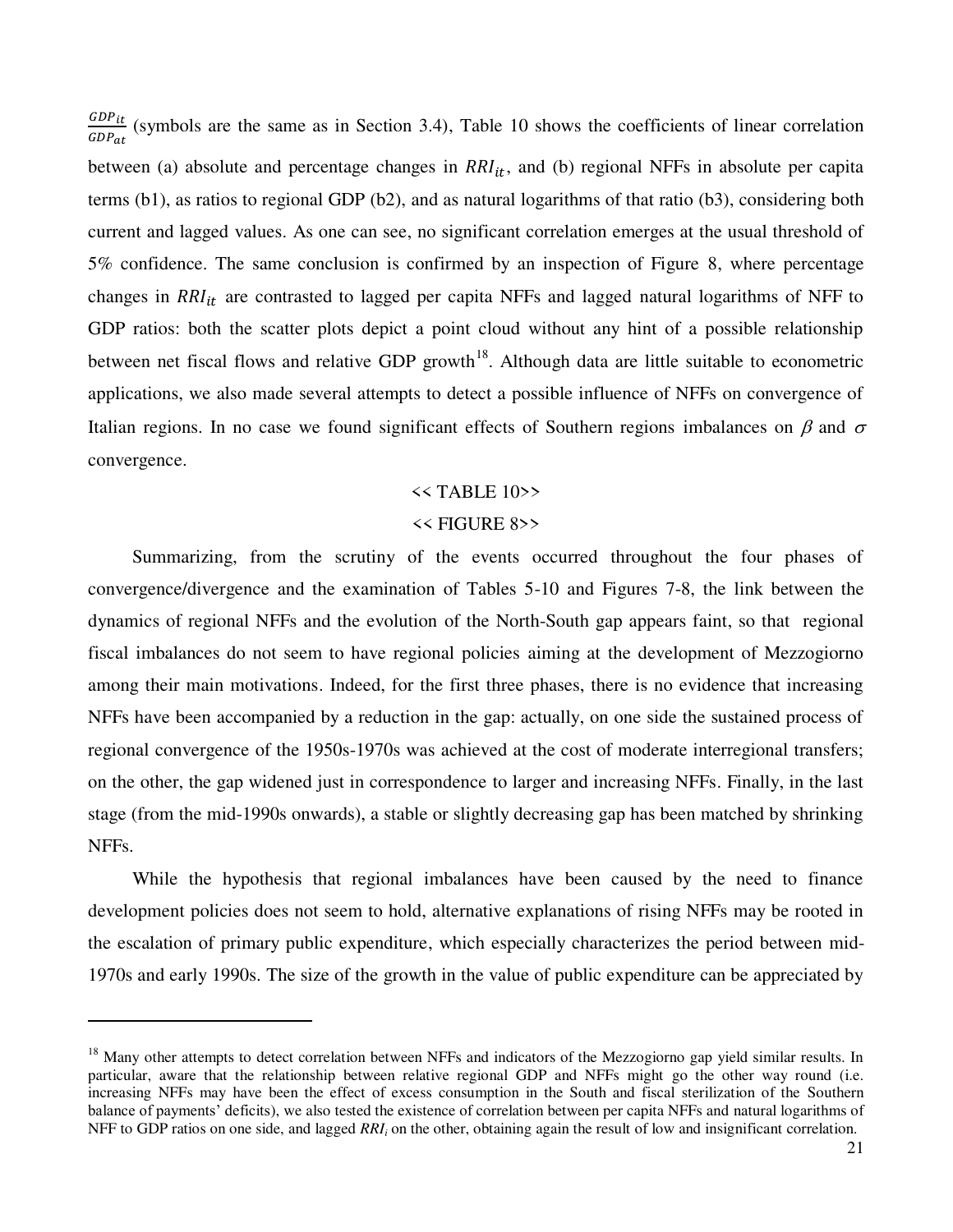examining the data of Ministero dell'Economia e delle Finanze (2011): between 1950 and 1999, the total expenditure increases from 30 to 721 million Euros (real values at 2009 prices) then declining to 699 million in 2009. As a ratio to GDP, public expenditure is around  $25\%$  in 1950, 30% in 1960, 33% in 1970 and then 41% in 1980, up to 56% in 1993, to reduce just below 50% after 2000. Based on the same source, Giarda (2011) estimates that primary expenditure is 22.5% of GDP in 1951, 27.6% in 1960, 31.8% in 1970, 36.9% in 1980, 43.2% in 1990, 41% in 2000 and 46.7% in 2010. According to ISTAT (2010), primary government expenditure increases from 37% to 44% of GDP between 1980 and 1993, then declines to 40%, to increase again in the years of the crisis (44% in 2008 and 48% in 2009). Parallel to the observed rise in public expenditure, since mid-1970s an overhaul of local government financing system occurs with the centralization of revenues from municipalities to the national government and the establishment of Regional Governments, involving a strong decentralization of expenditure (in particular health and transportation expenditures). As a consequence, the weight of local administrations' expenditure remarkably increases: according to Giarda (2011), from 19% of total expenditure (1951) to 29% (1980) and 35% (2008); according to ISTAT (2010), from 31% in 1984 to 35% in 2004. The institutional break connected to the establishment of Regional Governments is probably among the causes of the escalation of public expenditures and deficit. A wide literature (Weingast *et al.*, 1981; Persson and Tabellini, 2000; Velasco, 2000; Pisauro, 2001; Rodden *et al.*, 2003; Rodden, 2006) has proved that the blend of decentralized expenditure decisions and a centralized financing might be highly detrimental for fiscal discipline. In particular, the well known common-pool argument points out that in this case the budget constraint is softened and regional governments are induced to overspend (specifically on the Italian case, see Bordignon, 2000; Giarda, 2011; Padovano, 2012; Buiatti *et al*., 2014).

In the face of such an intense expansion of public expenditure, the growth of Mezzogiorno NFF (rising *only* from 10-13% of local GDP in the 1950s-1960s, to 22% in the 1990) seems to be somehow unavoidable, in the light of differences in regional income and the progressivity of taxation system. As a matter of fact, to the extent that increased public expenditure is equally distributed across regions and the related increasing revenues are collected in accordance with local income, the deepening of NFFs inevitably follows. Worthwhile to remark, this argument does not necessarily imply that the escalation of expenditures and deficit have been an effect of Mezzogiorno imbalances; rather, the "decentralization without responsibility" model prevailing after mid-1970s plus a strong propensity of policy makers to inflating public expenditure may have been likely reasons for both loose fiscal discipline and increasing NFFs.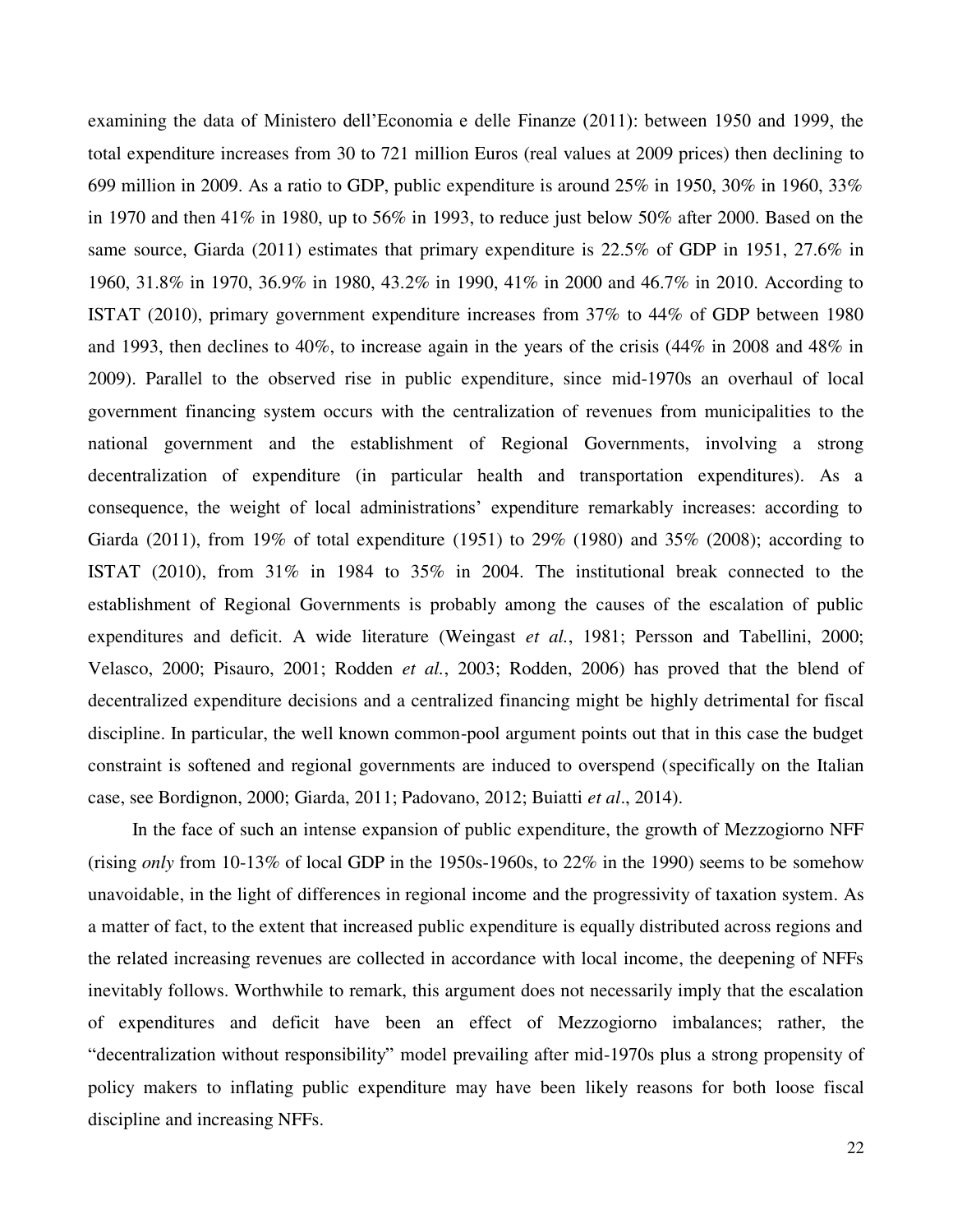A final argument in favor of the hypothesis that the path of NFFs has had little to do with regional policies is supplied by the trend of current and capital components of public expenditure. Consistent with the evidence of Table 8, showing a clear decrease in the share of capital to total public expenditure in the South, Ministero dell'Economia e delle Finanze (2011) reports that between 1950 and 2009 the capital public expenditure dramatically decreases from 47% (1950) of total expenditure (net of interests and debt reimbursements) to 39% (1960), 19% (1970), 17% (1985), 11% (1995), 10% (2009), while the local governments' share of capital expenditure rises in the same period from 20% to  $60\%$ <sup>19</sup>. Since capital expenditure is the component of public outlays most relevant to development and regional policies, its reduction over time further corroborates the conclusion that interregional redistribution has not been functional to the purpose of territorial rebalancing.

#### **5. Concluding remarks**

1

This paper carries out a long-run reconstruction of the pattern of interregional redistribution in Italy operated through fiscal imbalances. In particular, by resorting to different sources, a discontinuous time series of NFFs for Italian regions and macro-regions from 1951 to 2010 is built up. The evidence collected is the basis to put forward both an assessment on the intensity and adequacy of redistribution, and an evaluation of the actual relationship between the deepening of Southern fiscal imbalance and the purposes of regional policies. On the first point, the main result of the paper is that, despite the amount of transferred resources to Southern Italy from the rest of the country has been significant and increasing over time (at least up to the end of the 1990s), redistribution cannot be judged disproportionately large, in the light of income differences among regions, the public commitment in regional policies and the constitutional principles of equal access of citizens to the basic public services. Secondly, the analysis of data and the inspection of facts indicate that the relationship between the intensity of interregional redistribution and regional convergence is definitely weak. This supports the view that increasing NFFs have little served the purpose of regional catching up; rather, the rise of imbalances seems to be mainly connected to the overall escalation of public expenditure,

<sup>&</sup>lt;sup>19</sup> These figures show both the reduction and the reallocation at a regional level of capital public expenditure. Scalera and Zazzaro (2010) highlight that this reallocation may be unfavorable to growth, due to poor skills of local bureaucracies. In the same vein, Mauro and Pigliaru (2013) argue that the effectiveness of public investments is related to the local endowment of social capital: if this latter is lower than the national average level (as it happens in Mezzogiorno), a project managed by central government institutions is more productive and conducive to growth than one managed by local institutions. This statement is in line with the empirical evidence on the role of government quality in shaping the relationship between fiscal decentralization and regional disparities: fiscal decentralization will promote regional convergence only in high government quality settings, while it will magnify regional disparities in contexts with poor governance (Kyriacou *et al*., 2013).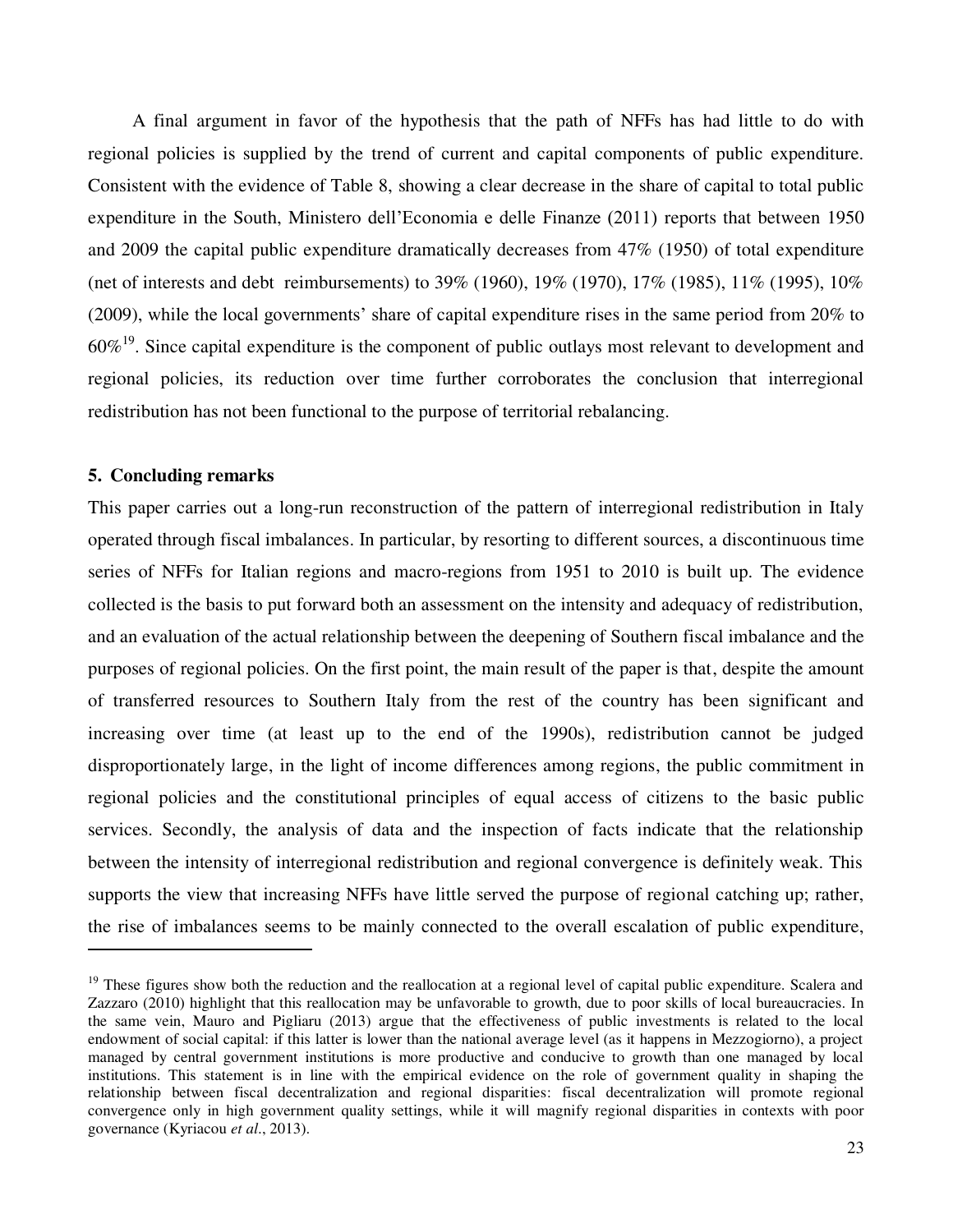following the institutional break occurred in mid-1970s with the establishment of Regional Governments.

The evidence of relatively worthless transfers to Mezzogiorno might supply the underpinning for a radical critique against interregional redistribution: given that NFFs have shown to be little useful to closing the gap, why not reducing them substantially? While the analysis of the design flaws which impaired the ability of regional policies implemented in the last couple of decades to activate a virtuous process of convergence among Italian regions needs certainly more careful quantitative investigation, we believe that the evidence presented in this paper should not be considered as a good argument to call for a drastic cut in transfers, but that past failures have rather to stimulate the search for more effective policies for rebalancing geographical disparities than be used as an excuse for egoistic localism.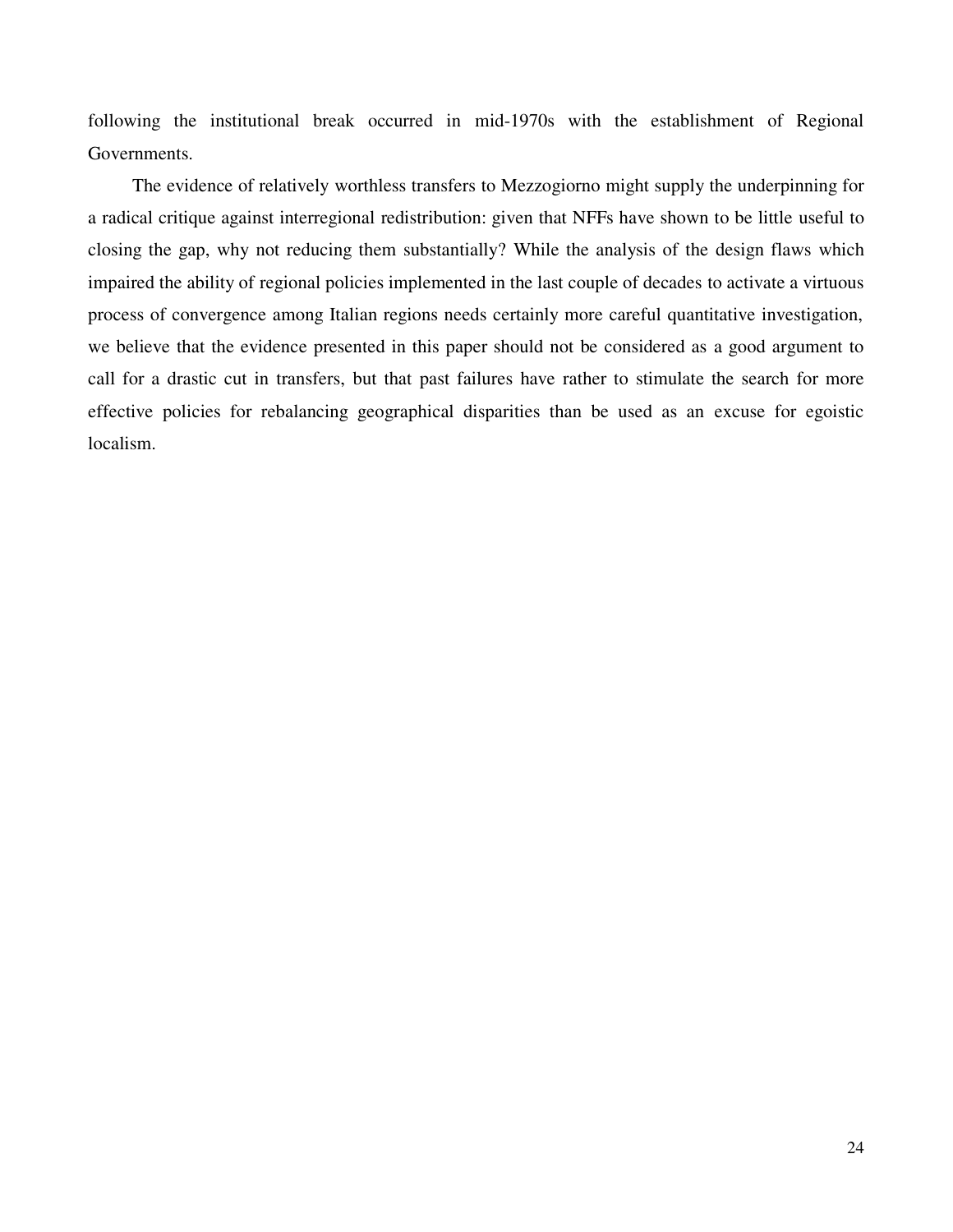### **TABLES AND FIGURES**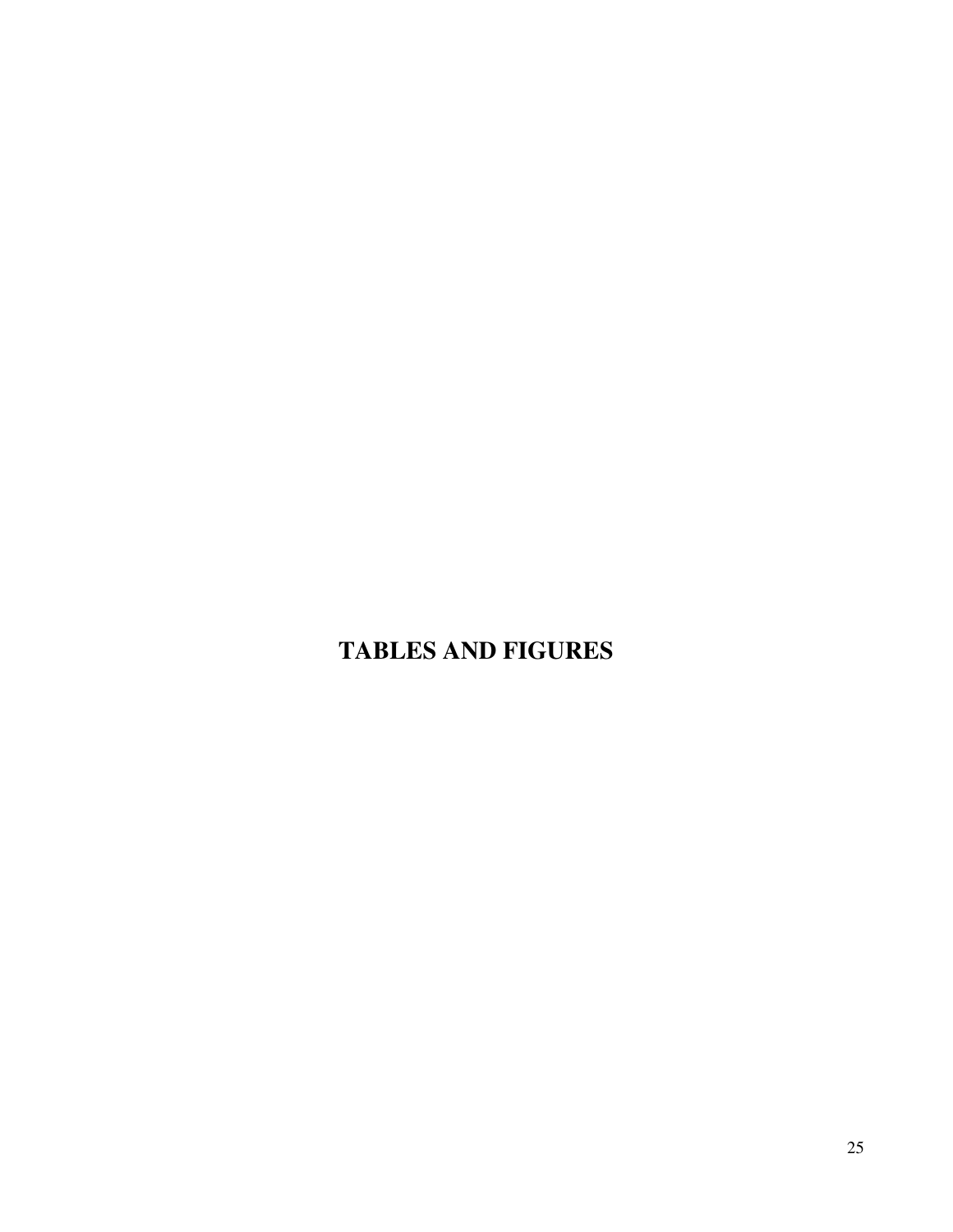| <b>Regions</b>      | 1951-57  | 1958-61                  | 1962-65        | 1971-73  | 1983-85   | 1986-89   | 1990-92   | 1995      | 1996-02   | 2004-06   | 2007-10   |
|---------------------|----------|--------------------------|----------------|----------|-----------|-----------|-----------|-----------|-----------|-----------|-----------|
| Piedmont            | 2.050    | 2.062                    | 3.555          | 5.957    | 5.321     | 7.433     | 8.127     | 7.509     | 6.719     | 4.409     | 6.292     |
| <b>Aosta Valley</b> | 0.000    | $-0.019$                 | $-0.032$       | $-0.009$ | -0.331    | $-0.358$  | $-0.274$  | $-0.522$  | $-0.624$  | $-0.560$  | $-0.087$  |
| Lombardy            | 8.341    | 10.699                   | 12.751         | 16.964   | 27.242    | 31.307    | 35.609    | 42.145    | 45.235    | 43.550    | 24.222    |
| Trentino A. A.      | $-0.204$ | $-0.082$                 | $-0.154$       | 0.016    | $-1.591$  | $-0.950$  | $-1.434$  | $-3.013$  | $-1.669$  | $-1.901$  | $-1.128$  |
| Veneto              | 0.593    | 0.063                    | 0.066          | 0.716    | 5.244     | 5.622     | 7.398     | 12.986    | 11.149    | 9.054     | 3.585     |
| Friuli V. G.        | $-0.137$ | $-0.042$                 | 0.272          | $-0.669$ | $-0.479$  | $-0.655$  | 0.012     | $-1.373$  | $-0.143$  | $-0.474$  | 0.869     |
| Liguria             | 2.837    | 3.243                    | 3.646          | 1.510    | $-0.793$  | $-0.798$  | $-0.870$  | $-3.178$  | $-2.117$  | -2.460    | 2.714     |
| Emilia Romagna      | 0.826    | 1.478                    | 0.598          | 1.092    | 4.555     | 5.078     | 6.130     | 9.758     | 11.493    | 9.551     | 8.610     |
| Tuscany             | 0.301    | $-0.167$                 | 0.000          | $-0.164$ | 2.639     | 1.438     | 1.411     | 1.142     | 0.973     | 2.595     | 2.491     |
| Umbria              | $-0.233$ | $-0.416$                 | $-0.492$       | $-0.719$ | $-0.955$  | $-1.188$  | $-1.286$  | $-1.868$  | $-1.663$  | $-1.905$  | 0.029     |
| Marche              | $-0.066$ | $-0.203$                 | $-0.028$       | $-0.653$ | $-0.479$  | -0.734    | $-0.624$  | $-0.326$  | $-0.514$  | $-0.168$  | $-0.552$  |
| Lazio               | $-7.150$ | $-2.929$                 | $-7.666$       | 3.092    | 4.542     | 8.456     | 8.283     | 11.045    | 9.225     | 11.861    | 13.604    |
| Abruzzi             | $-0.423$ | $-0.871$                 | $-0.764$       | $-1.956$ | $-3.044$  | $-2.310$  | $-2.236$  | $-2.659$  | $-2.520$  | $-2.191$  | $-1.600$  |
| Molise              | $\sim$   | $\overline{\phantom{a}}$ | $\blacksquare$ | $-0.681$ | $-1.101$  | $-1.069$  | $-1.156$  | $-1.348$  | $-1.331$  | $-1.342$  | $-0.639$  |
| Campania            | $-1.053$ | $-2.542$                 | $-2.195$       | $-4.332$ | $-10.043$ | $-13.377$ | $-13.996$ | $-16.060$ | $-19.574$ | $-16.715$ | $-18.345$ |
| Apulia              | $-1.135$ | $-2.405$                 | $-1.990$       | $-5.547$ | $-6.385$  | $-6.938$  | $-7.854$  | $-10.802$ | $-12.625$ | $-11.412$ | $-9.737$  |
| <b>Basilicata</b>   | $-0.302$ | $-0.540$                 | $-0.500$       | $-1.432$ | $-2.657$  | $-2.683$  | $-2.665$  | $-2.391$  | $-2.796$  | $-2.663$  | $-1.735$  |
| Calabria            | $-0.821$ | $-1.351$                 | $-1.304$       | $-3.722$ | $-5.969$  | $-7.080$  | $-8.223$  | $-11.835$ | $-10.786$ | -9.231    | $-6.988$  |
| Sicily              | $-2.432$ | $-4.096$                 | $-3.957$       | $-6.413$ | $-11.169$ | $-15.167$ | $-17.312$ | $-22.691$ | -22.979   | $-17.684$ | $-17.221$ |
| Sardinia            | $-0.822$ | $-1.667$                 | $-1.858$       | $-3.042$ | $-3.880$  | -4.016    | $-4.494$  | $-6.531$  | $-6.994$  | $-5.696$  | $-4.384$  |

**Table 1. Regional net fiscal flows in Italy, average values,1951-2010, billions of 2010 Euros.** 

*Source*: Own elaboration on Tarquinio (1969), Forte *et al*. (1978), ISTAT (1996), Fondazione Agnelli (1998), Arachi *et al.* (2010), Staderini and Vadalà (2009) and Arachi*et al.* (2013).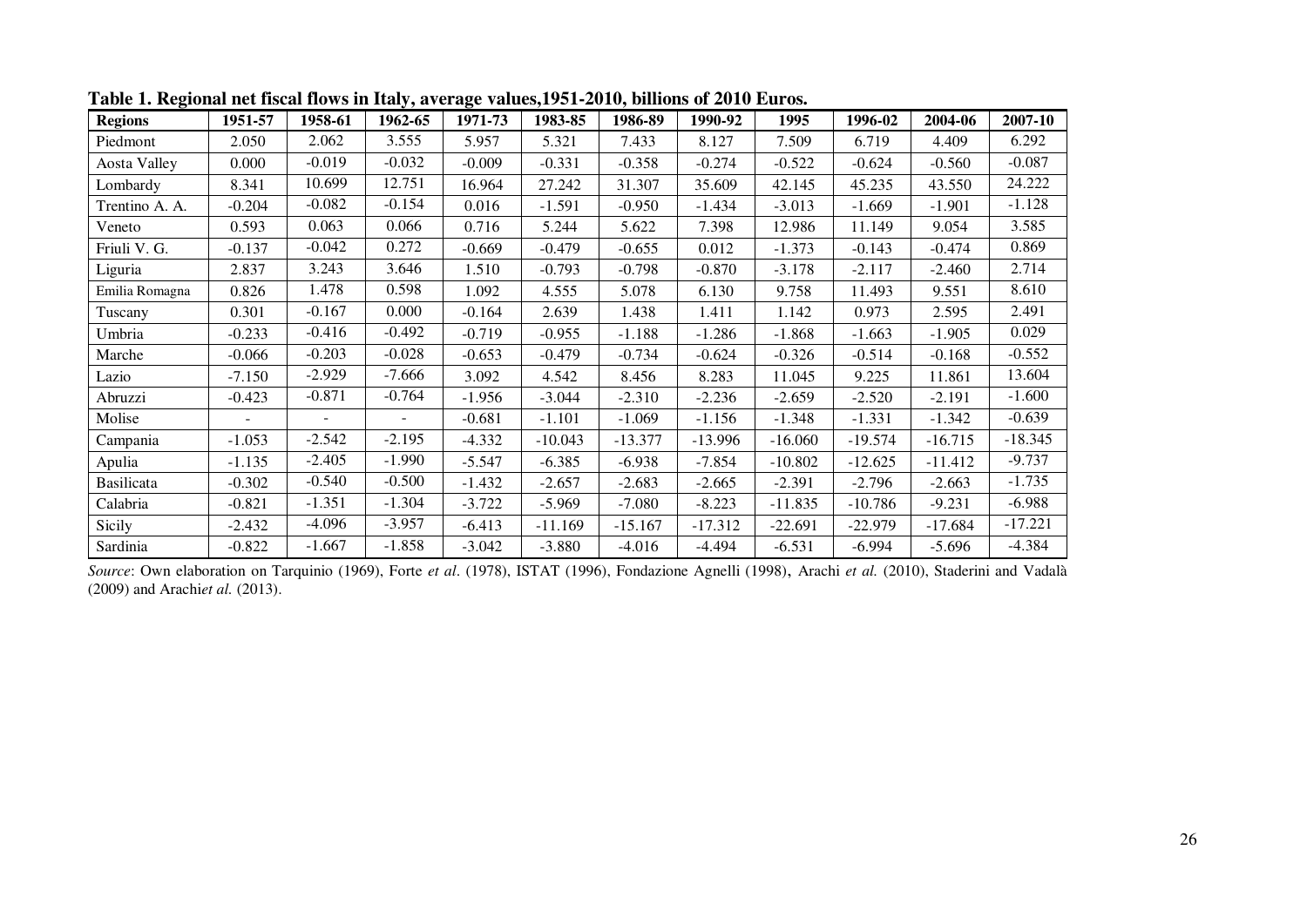|                                  |             | 1951-57  | 1958-61   | 1962-65   | 1971-73   | 1983-85   | 1986-89   | 1990-92   | 1995      | 1996-02   | 2004-06   | 2007-10   |
|----------------------------------|-------------|----------|-----------|-----------|-----------|-----------|-----------|-----------|-----------|-----------|-----------|-----------|
|                                  | North-West  | 13.227   | 15.986    | 19.921    | 24.421    | 31.439    | 37.584    | 42.591    | 45.955    | 49.213    | 44.940    | 33.141    |
| <b>Billions of Euros</b>         | North-East  | 1.079    | 1.417     | 0.782     | 1.156     | 7.729     | 9.095     | 12.106    | 18.357    | 20.830    | 16.229    | 11.936    |
| $(2010 \text{ prices})$          | Centre      | $-7.148$ | $-3.715$  | $-8.185$  | 1.557     | 5.747     | 7.972     | 7.784     | 9.993     | 8.020     | 12.384    | 15.572    |
|                                  | Mezzogiorno | $-6.989$ | $-13.470$ | $-12.566$ | $-27.125$ | $-44.249$ | $-52.640$ | $-57.936$ | $-74.316$ | $-79.605$ | $-73.797$ | $-60.649$ |
|                                  | North-West  | 1,096    | 1,248     | 1,466     | 1,625     | 2,070     | 2,484     | 2,850     | 3,066     | 3,263     | 2,918     | 2,152     |
| Per capita Euros                 | North-East  | 114      | 149       | 81        | 114       | 742       | 875       | 1,167     | 1,756     | 1,967     | 1,474     | 1,084     |
| $(2010 \text{ prices})$          | Centre      | $-805$   | $-402$    | $-848$    | 150       | 527       | 728       | 714       | 909       | 724       | 1,103     | 1,387     |
|                                  | Mezzogiorno | $-387$   | $-729$    | $-669$    | $-1,424$  | $-2,150$  | $-2,515$  | $-2,821$  | $-3,561$  | $-3,811$  | $-3,561$  | $-2,927$  |
|                                  | North-West  | 12.97    | 10.78     | 11.19     | 9.62      | 9.23      | 10.12     | 10.37     | 10.92     | 11.10     | 9.57      | 7.43      |
| Ratios to regional<br><b>GDP</b> | North-East  | 1.72     | 1.63      | 0.71      | 0.74      | 3.31      | 3.63      | 4.32      | 5.92      | 6.30      | 4.58      | 3.56      |
|                                  | Centre      | $-12.65$ | $-4.77$   | $-8.16$   | 1.05      | 2.66      | 3.38      | 3.03      | 3.58      | 2.68      | 3.87      | 5.13      |
|                                  | Mezzogiorno | $-9.65$  | $-13.13$  | $-9.70$   | $-14.00$  | $-15.45$  | $-16.94$  | $-17.65$  | $-22.26$  | $-22.16$  | $-19.70$  | $-16.98$  |

#### **Table 2. Macro-regions' net fiscal flows in Italy, averages, 1951-2010.**

*Source*: Own elaboration on Tarquinio (1969), Forte *et al*. (1978), ISTAT (1996), Fondazione Agnelli (1998), Arachi *et al.* (2010), Staderini and Vadalà (2009) and Arachi *et al.* (2013).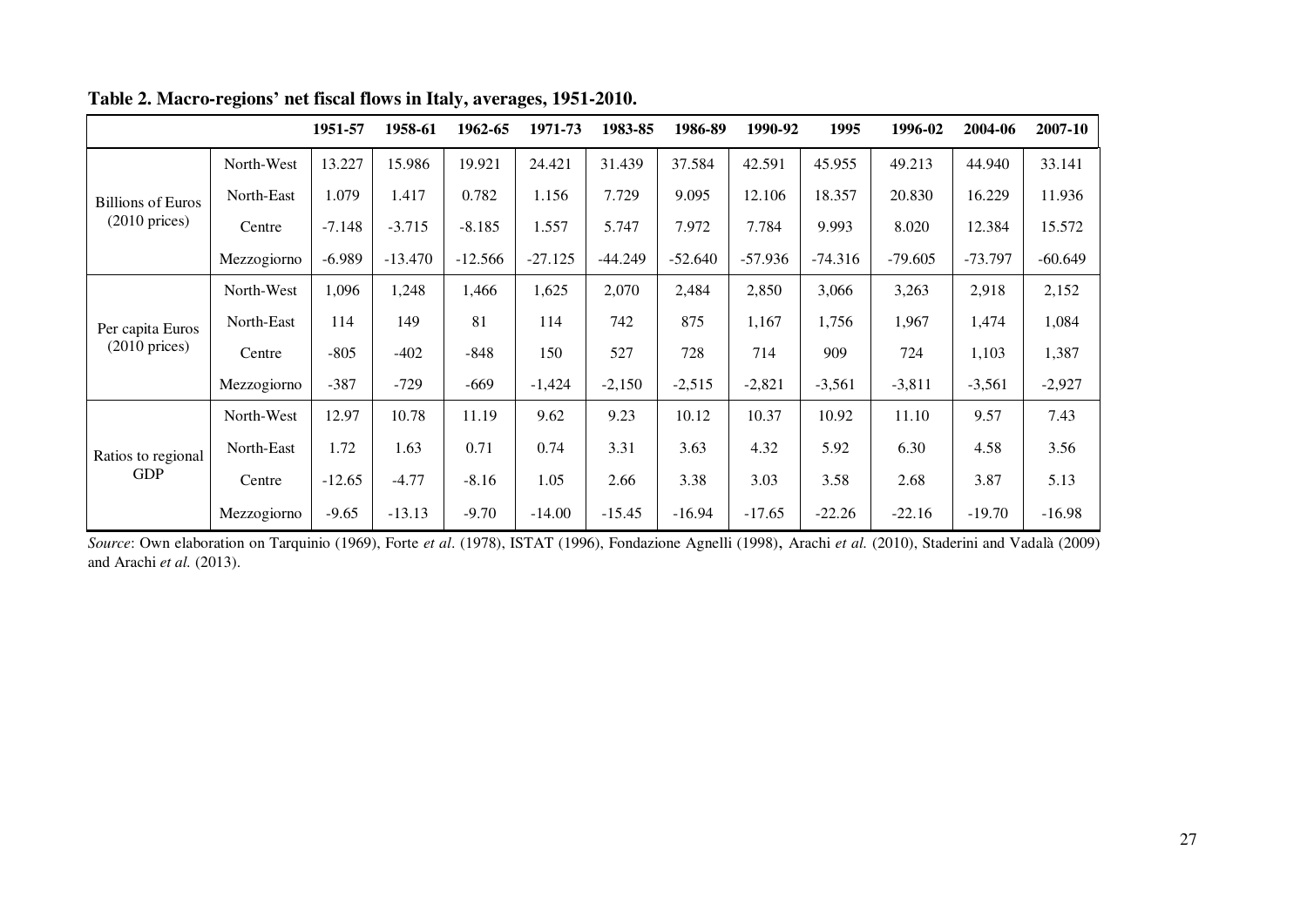|      |      |      |      |      |      | $\tilde{\phantom{a}}$ |      |      |      |      |      |      |
|------|------|------|------|------|------|-----------------------|------|------|------|------|------|------|
| 1951 | 1952 | 1953 | 1954 | 1955 | 1956 | 1957                  | 1958 | 1959 | 1960 | 1961 | 1962 | 1963 |
| 20.0 | 25.6 | 28.1 | 28.1 | 29.7 | 30.0 | 30.8                  | 30.9 | 31.1 | 29.8 | 29.0 | 29.1 | 29.0 |
|      |      |      |      |      |      |                       |      |      |      |      |      |      |
| 1970 | 1971 | 1972 | 1973 | 1974 | 1975 | 1976                  | 1977 | 1978 | 1979 | 1980 | 1981 | 1982 |
| 19.1 | 19.3 | 20.2 | 19.6 | 18.2 | 18.5 | 17.0                  | 20.0 | 18.3 | 18.5 | 18.1 | 17.0 | 14.5 |
|      |      |      |      |      |      |                       |      |      |      |      |      |      |
| 1983 | 1984 | 1985 | 1986 | 1987 | 1988 | 1989                  | 1990 | 1991 | 1992 |      |      |      |
| 14.5 | 15.4 | 23.3 | 24.3 | 23.8 | 24.7 | 28.1                  | 23.6 | 20.9 | 18.6 |      |      |      |
|      |      |      |      |      |      |                       |      |      |      |      |      |      |
| 2003 | 2004 | 2005 | 2006 | 2007 | 2008 | 2009                  | 2010 | 2011 | 2012 |      |      |      |
| 33.5 | 27.9 | 34.3 | 34.8 | 33.9 | 32.9 | 29.6                  | 31.1 | 32.4 | 31.8 |      |      |      |
|      |      |      |      |      |      |                       |      |      |      |      |      |      |

**Table 3. Per capita interest payments on public debt in Mezzogiorno (Centre-North = 100)** 

*Sources*: Magnani (1997) for years 1970-1992. For the other two periods 1951-1963 and 2003-2012, interest expenditure is ascribed to each macro-region according to the distribution of the stock of public debt owned by residents (Manfrellotti, 2008). In 1951-1963 and 2003-2012 periods, residents include financial institutions and households. In 1970-1992 residents are solely households.

#### **Table 4. Redistributive power and income elasticity of NFFs.**

|                     |                             | 1951-2010                   |                             |                             | 1984-2010                   |                             |                             | 1951-2010                   |                             |                             | 1984-2010                   |                             |
|---------------------|-----------------------------|-----------------------------|-----------------------------|-----------------------------|-----------------------------|-----------------------------|-----------------------------|-----------------------------|-----------------------------|-----------------------------|-----------------------------|-----------------------------|
|                     | <b>OLS</b>                  | <b>RE</b>                   | <b>FE</b>                   | <b>OLS</b>                  | RE                          | FE                          | <b>OLS</b>                  | RE                          | <b>FE</b>                   | <b>OLS</b>                  | RE                          | <b>FE</b>                   |
|                     | $0.642275***$<br>(0.038565) | $0.670624***$<br>(0.022680) | $0.918975***$<br>(0.075670) | $0.544188***$<br>(0.010742) | $0.555833***$<br>(0.025939) | $0.615150***$<br>(0.084091) |                             |                             |                             |                             |                             |                             |
|                     |                             |                             |                             |                             |                             |                             | $-0.35772***$<br>(0.038565) | $-0.32938***$<br>(0.022680) | $-0.081025$<br>(0.075670)   | $-0.45581***$<br>(0.010742) | $-0.44417***$<br>(0.025939) | $-0.38485***$<br>(0.084091) |
| Constant            | $0.011474***$<br>(0.001697) | $0.013784**$<br>(0.006490)  | $0.034021***$<br>(0.007220) | $0.011554***$<br>(0.002152) | $0.012462*$<br>(0.007306)   | $0.017092**$<br>(0.007179)  | $0.011474***$<br>(0.001697) | $0.013784**$<br>(0.006490)  | $0.034021***$<br>(0.007220) | $0.011554***$<br>(0.002152) | $0.012462*$<br>(0.007306)   | $0.017092**$<br>(0.007179)  |
| Adjusted $R^2$      | 0.903051                    |                             | 0.925765                    | 0.931122                    |                             | 0.973612                    | 0.742691                    |                             | 0.802974                    | 0.904598                    |                             | 0.963451                    |
| F                   | 2040.924***                 |                             | 137.554***                  | 1132.175***                 |                             | 257.428***                  | 633.1176***                 |                             | 45.6265***                  | 1318.995***                 |                             | 184.2043***                 |
| Hausman             |                             |                             | 22.767***                   |                             |                             | 1.154                       |                             |                             | 22.767***                   |                             |                             | 1.154                       |
| Breusch -<br>Pagan  |                             |                             | 21.285***                   |                             |                             | 156.422***                  |                             |                             | 21.285***                   |                             |                             | 156.422***                  |
| <b>Observations</b> | 220                         | 220                         | 220                         | 140                         | 140                         | 140                         | 220                         | 220                         | 220                         | 140                         | 140                         | 140                         |

*Source*: Own elaboration on Tarquinio (1969), Forte *et al*. (1978), ISTAT (1996), Fondazione Agnelli (1998), Arachi *et al.* (2010), Staderini and Vadalà (2009) and Arachi *et al.* (2013).

*Note*: (\*), (\*\*) and (\*\*\*) denote statistical significance respectively at confidence levels of 10%, 5% and 1%.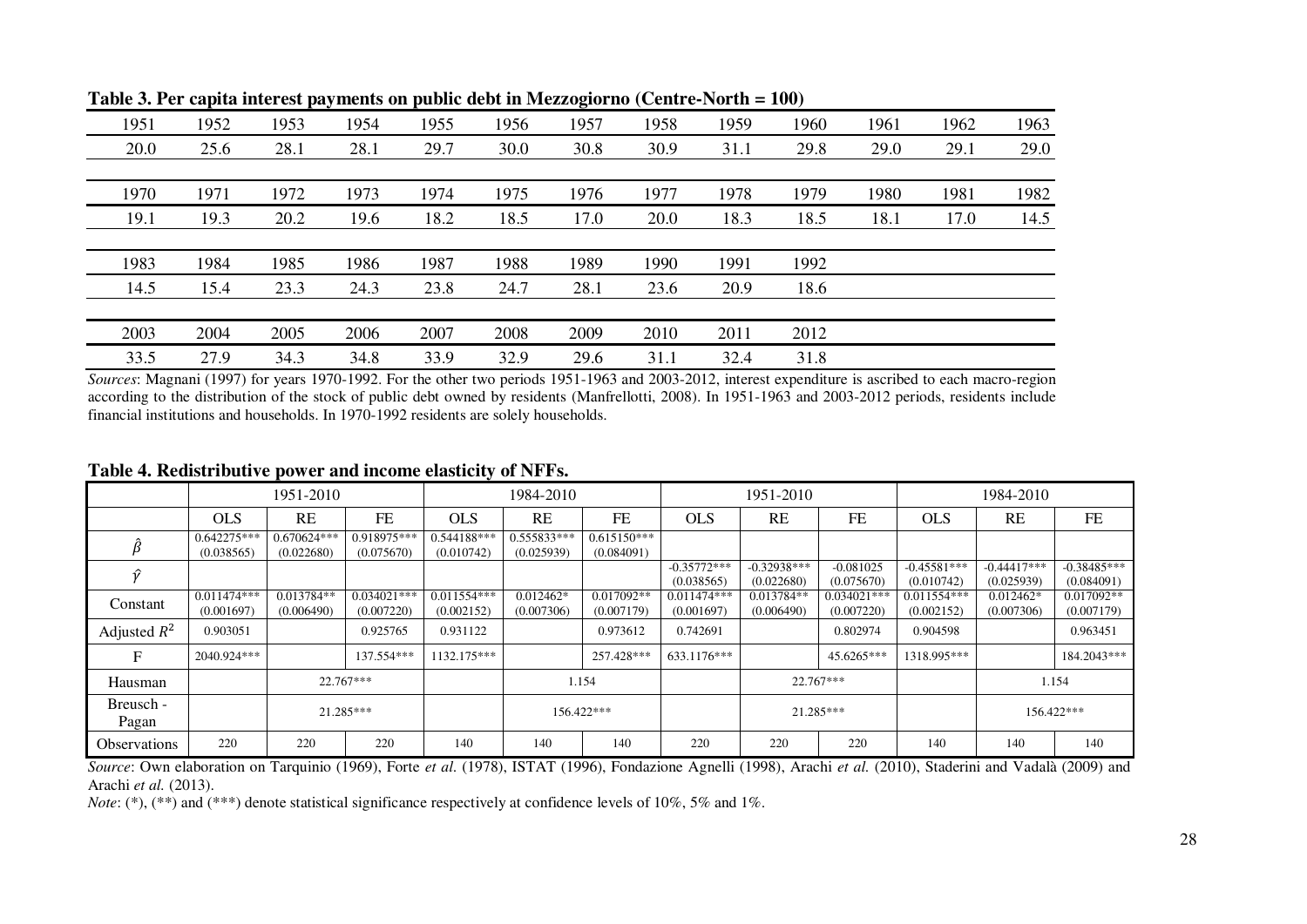| Years | Productivity<br>(Euros) | <b>Accumulation Rate</b><br>$(\%)$ | Industrialization<br>Rate $(\%_0)$ |
|-------|-------------------------|------------------------------------|------------------------------------|
| 1951  | 64.2                    | 120.0                              | 48.7                               |
| 1961  | 65.7                    | 156.4                              | 45.0                               |
| 1971  | 93.7                    | 219.6                              | 49.6                               |
| 1981  | 89.7                    | 145.1                              | 50.1                               |
| 1991  | 88.5                    | 170.6                              | 49.6                               |
| 2001  | 85.8                    | 133.1                              | 50.4                               |
| 2009  | 83.9                    | 128.4                              | 51.2                               |

**Table 5. Productivity, accumulation rate and industrialization rate in Mezzogiorno (Italy = 100)** 

*Source:* SVIMEZ (2011).

*Notes*: Productivity is the ratio value added / units of labor x 1000; the accumulation rate is the ratio gross physical investment / value added; industrialization rate is the ratio units of labor employed in industry / population.

**Table 6. Households in poverty (% of total population)** 

|              | 1931 | 1967 | 1971 | 1978 | 1981 | 1991 | 2008 |
|--------------|------|------|------|------|------|------|------|
| Italy        | 29.7 | 17 Q | 20.1 |      | 4.5  | 3.4  |      |
| Centre-North | 26.9 |      | 14.4 | 4.2  |      |      |      |
| Mezzogiorno  | 35.0 | 32.8 | 32.8 |      |      |      | 9.2  |
|              |      |      |      |      |      |      |      |

*Source*: Vecchi (2011).

#### **Table 7. Human Development Index**

|                          | 1951  | 1961  | 1971  | 1981  | 1991  | 2001  | 2007  |
|--------------------------|-------|-------|-------|-------|-------|-------|-------|
| Italy                    | 0.631 | 0.709 | 0.778 | 0.817 | 0.850 | 0.883 | 0.899 |
| Centre-North             | 0.659 | 0.726 | 0.792 | 0.828 | 0.860 | 0.894 | 0.909 |
| Mezzogiorno              | 0.574 | 0.671 | 0.749 | 0.794 | 0.831 | 0.862 | 0.877 |
| Mezzogiorno/Centre-North | 0.87  | 0.92  | 0.95  | 0.96  | 0.97  | 0.96  | 0.96  |

*Source*: Felice and Vasta (2012).

*Note*: The synthetic HDI index, varying between 0 and 1, is constructed so as to capture three variables salient to human life quality (i.e. longevity, knowledge and income).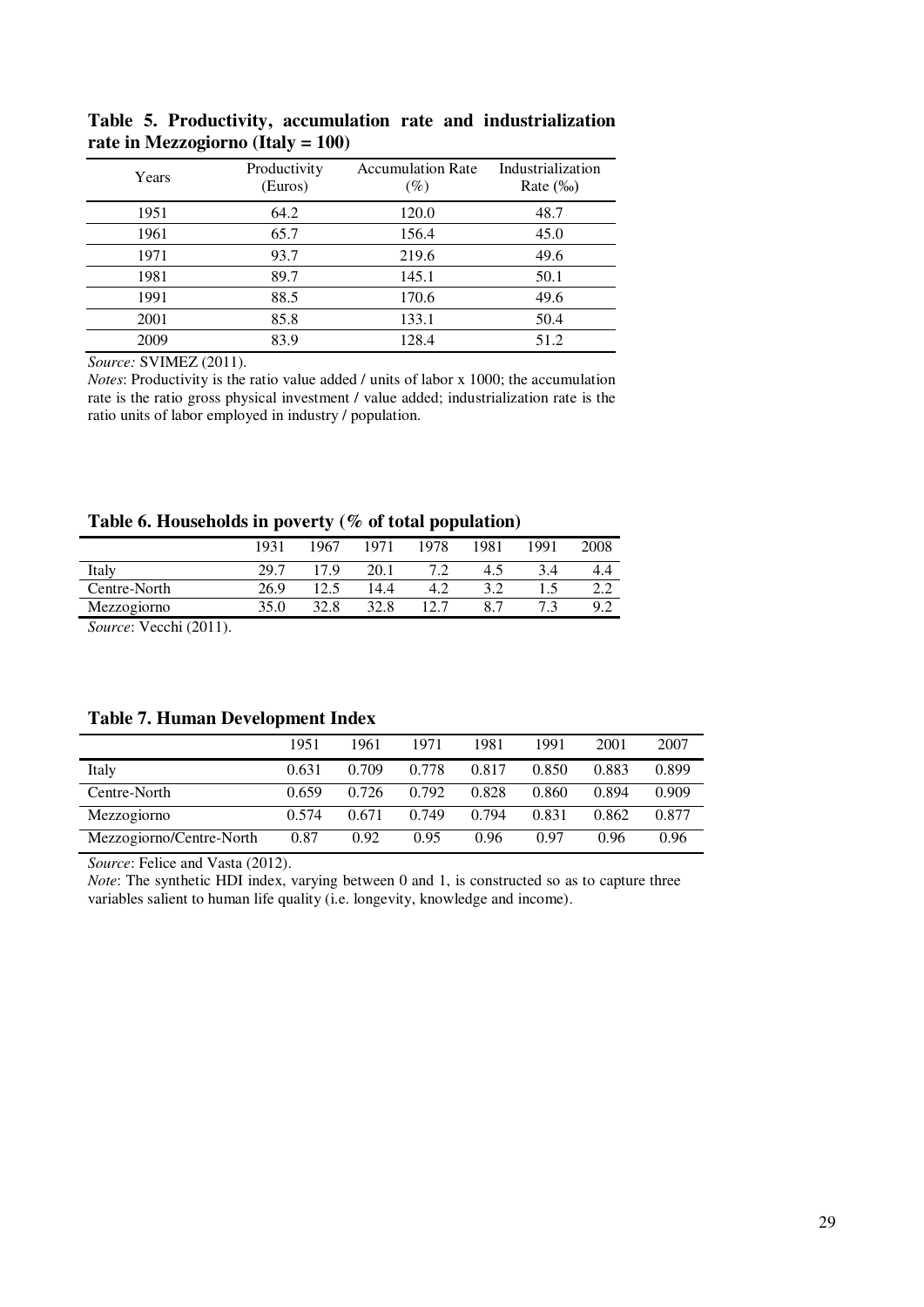| Years     |               | Public investment and business<br>incentives (a) |               | Payroll tax reductions (b) | Total         |                |  |
|-----------|---------------|--------------------------------------------------|---------------|----------------------------|---------------|----------------|--|
|           | in 2008       | as $%$                                           | in 2008       | as $%$                     | in 2008       | as $%$         |  |
|           | million Euros | of Italian GDP                                   | million Euros | of Italian GDP             | million Euros | of Italian GDP |  |
| 1951-1957 | 1,519         | 0.73                                             |               |                            | 1,519         | 0.73           |  |
| 1958-1965 | 2,321         | 0.74                                             |               | $\overline{\phantom{a}}$   | 2,321         | 0.74           |  |
| 1966-1970 | 2,329         | 0.74                                             | 361           | 0.13                       | 3,607         | 0.80           |  |
| 1971-1975 | 5,808         | 0.90                                             | 1,969         | 0.33                       | 7,777         | 1.27           |  |
| 1976-1980 | 7,119         | 0.90                                             | 3,643         | 0.46                       | 10,762        | 1.32           |  |
| 1981-1986 | 5,974         | 0.65                                             | 5,089         | 0.55                       | 11,063        | 1.19           |  |
| 1987-1993 | 6,305         | 0.57                                             | 6,215         | 0.55                       | 12,521        | 1.10           |  |
| 1994-1998 | 6,081         | 0.49                                             | 3,331         | 0.26                       | 9,412         | 0.74           |  |

#### **Table 8. Financial resources devoted to regional policies in Italy 1951-1998**

*Source*: Bianchi *et al.* (2012).

*Notes*: From 1951 to 1993: total expenditure for the Special Aid Program in the Southern regions by Mezzogiorno National Agency plus total payments by central government for other programs. Data include expenditure for: general infrastructures, sector-specific infrastructures, support to private investment in the form of both capital and interest subsidies. From 1994 to 1998: total payments by central government for intervention in all depressed areas of the country (data do not include programs financed by European funds); (b) introduced from 1968 onward.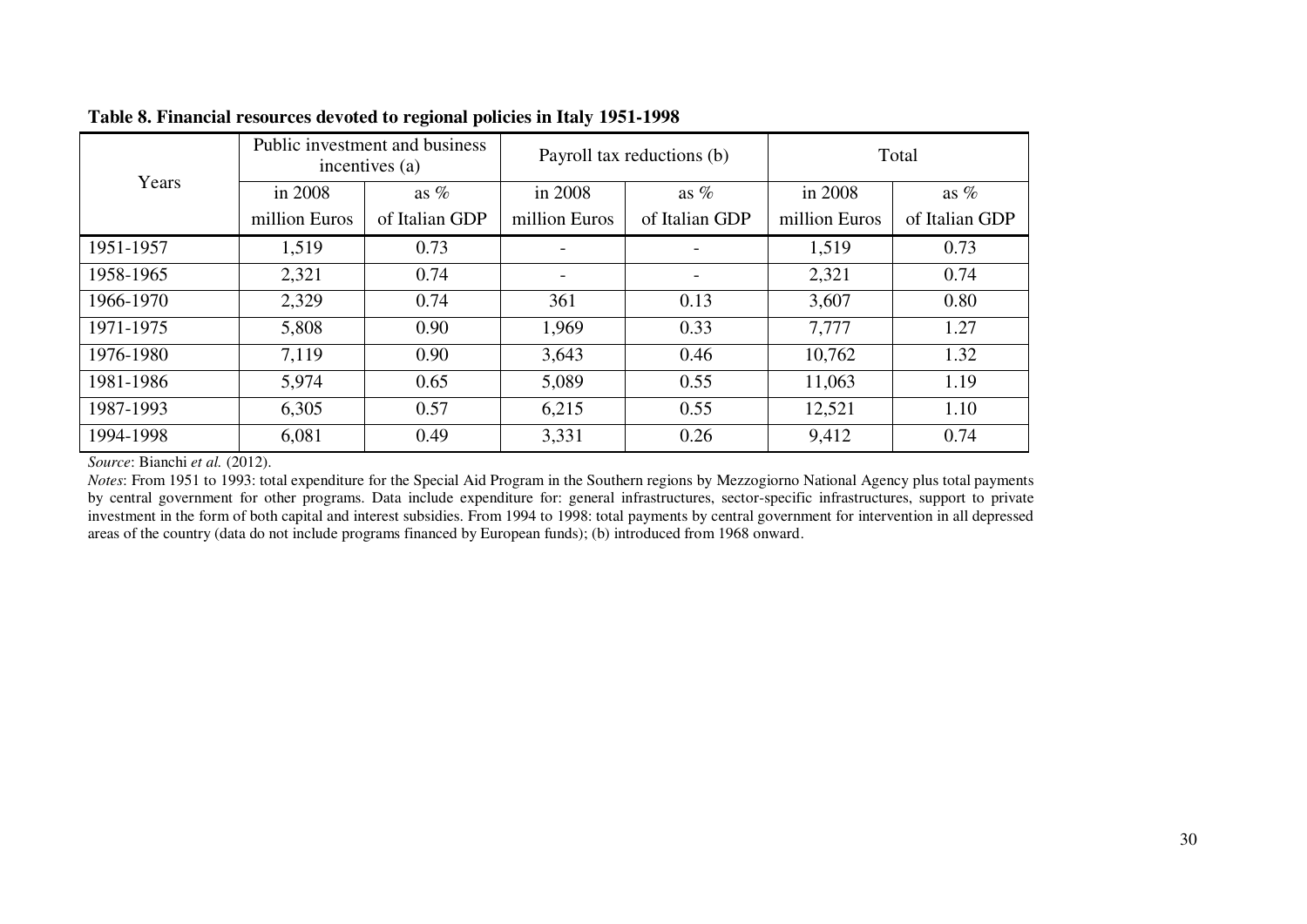| Years | <b>Public Investment</b> | <b>Business incentives</b> | Total   |
|-------|--------------------------|----------------------------|---------|
| 2001  | 657.2                    | 598.9                      | 1,256.1 |
| 2002  | 607.2                    | 636.7                      | 1,243.9 |
| 2003  | 564.0                    | 587.2                      | 1,151.2 |
| 2004  | 639.9                    | 518.6                      | 1,158.6 |
| 2005  | 630.3                    | 476.6                      | 1,106.9 |
| 2006  | 604.9                    | 487.6                      | 1,092.5 |
| 2007  | 613.1                    | 442.5                      | 1,055.6 |
| 2008  | 618.9                    | 428.8                      | 1,047.7 |
| 2009  | 622.3                    | 468.2                      | 1,090.4 |
| 2010  | 560.0                    | 322.7                      | 882.7   |

**Table 9. Capital public expenditure in Mezzogiorno (in per capita 2013 euro, 2001- 2010)** 

*Source*: Own elaboration on "Sistema Conti Pubblici Territoriali" (Regional Public Accounts System)[, http://www.dps.gov.it/it/cpt/index.html](http://www.dps.gov.it/it/cpt/index.html)

|  |  | Table 10. NFFs and the North-South gap. Coefficients of linear correlation |  |  |
|--|--|----------------------------------------------------------------------------|--|--|
|--|--|----------------------------------------------------------------------------|--|--|

|                                       |             | (a)                |                                     | (b)                                               | (c)                                     |                                                 |  |
|---------------------------------------|-------------|--------------------|-------------------------------------|---------------------------------------------------|-----------------------------------------|-------------------------------------------------|--|
|                                       | $-NFF_{it}$ | $-(NFF_{it})_{-1}$ | $NFF_{it}$<br>$\overline{GDP_{it}}$ | $NFF_{it}$<br>$\overline{GDP_{it}}$ <sub>-1</sub> | $\frac{NFF_{it}}{GDP_{it}}$<br>$ln(1 -$ | $ln\left(1-\frac{NFF_{it}}{GDP_{it}}\right)$ -1 |  |
| $GDP_{it}$                            | 0.0538      | 0.0649             | $0.0962*$                           | $0.0922*$                                         | $0.1035*$                               | $0.1017*$                                       |  |
| $\overline{GDP_{at}}$                 | (.2246)     | (.1806)            | (.0877)                             | (.0971)                                           | (.0724)                                 | (.0759)                                         |  |
| $\Delta ln \frac{GDP_{it}}{GDP_{at}}$ | 0.0414      | 0.0420             | 0.0792                              | 0.0716                                            | 0.0859                                  | 0.0791                                          |  |
|                                       | (.2803)     | (.2774)            | (.1325)                             | (.1568)                                           | (.1132)                                 | (.1328)                                         |  |

*Source*: Own elaboration on Tarquinio (1969), Forte *et al*. (1978), ISTAT (1996), Fondazione Agnelli (1998), Arachi *et al.* (2010), Staderini and Vadalà (2009) and Arachi *et al.* (2013).

*Note*: In parentheses p-levels; one asterisk (\*) stands for significant at 10% level.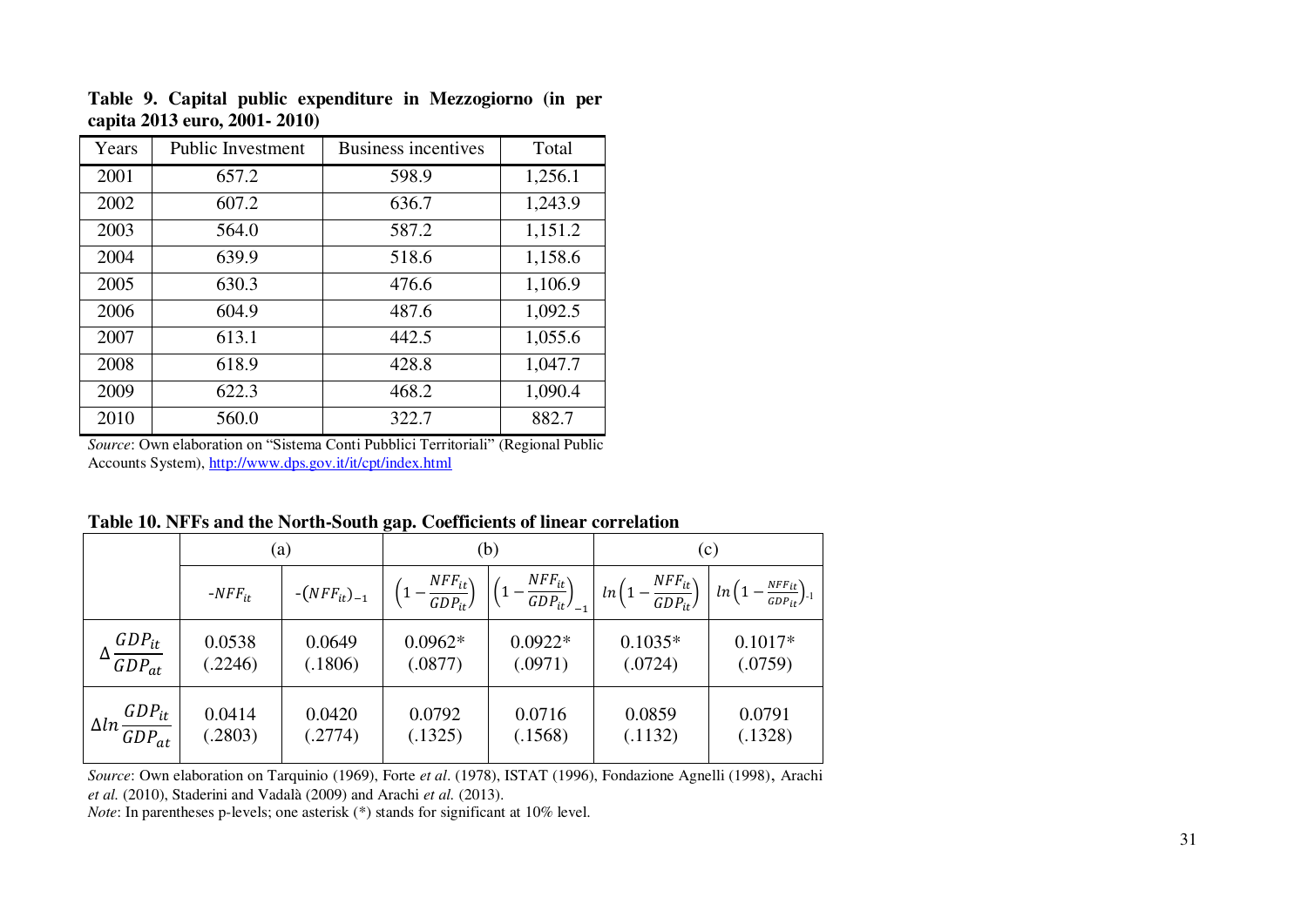

**Figure 1a. Macro-regions' NFFs (2010 billion Euros), 1951-2010.** 

*Source*: Own elaboration on Tarquinio (1969), Forte *et al*. (1978), ISTAT (1996), Fondazione Agnelli (1998), Arachi *et al.* (2010), Staderini and Vadalà (2009) and Arachi *et al.* (2013).



**Figure 1b. Macro-regions' NFFs (2010 billion Euros), 1951-2010, Kernel Smoothing** 

*Note:* Graphs are obtained by using Kernel-weighted local polynomial smoothing for each macro-region separately.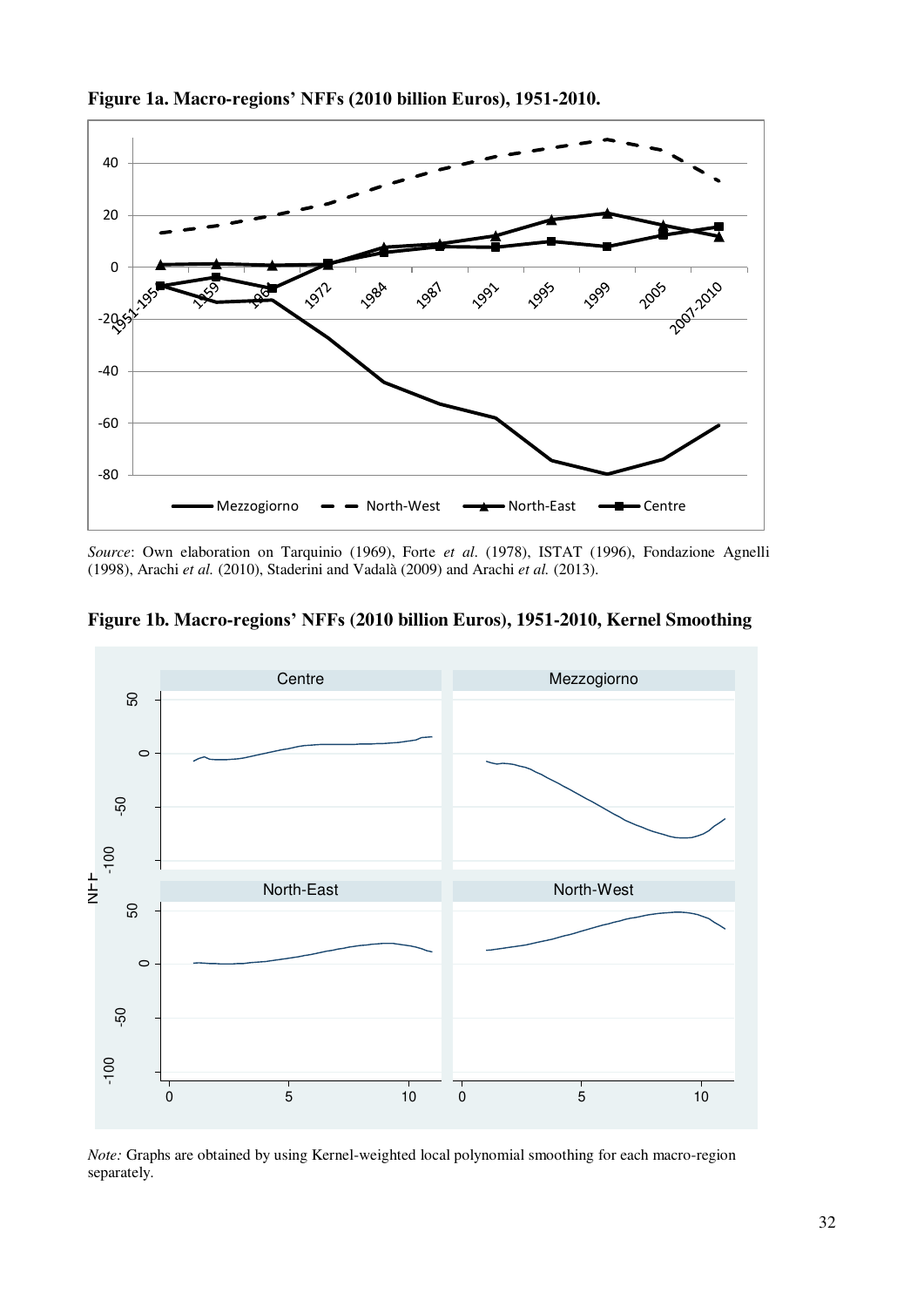

**Figure 2a. Macro-regions' per capita NFFs (2010 Euros), 1951-2010.** 

*Source*: Own elaboration on Tarquinio (1969), Forte *et al*. (1978), ISTAT (1996), Fondazione Agnelli (1998), Arachi *et al.* (2010), Staderini and Vadalà (2009) and Arachi *et al.* (2013).



**Figure 2b. Macro-regions' per capita NFFs (2010 Euros), 1951-2010, Kernel Smoothing** 

*Note:* Graphs are obtained by using Kernel-weighted local polynomial smoothing for each macro-region separately.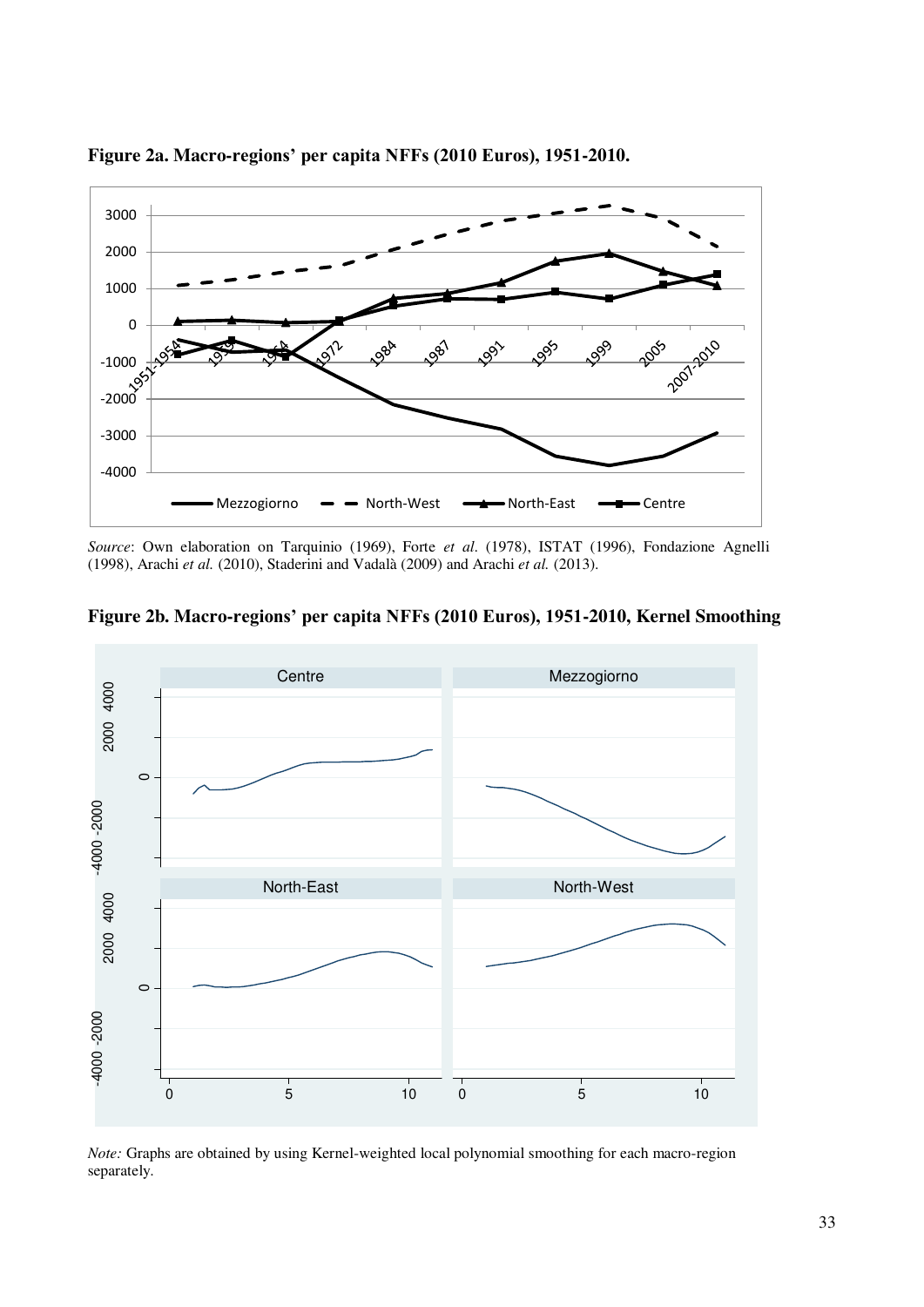

*Source*: Own elaboration on Tarquinio (1969), Forte *et al*. (1978), ISTAT (1996), Fondazione Agnelli (1998), Arachi *et al.* (2010), Staderini and Vadalà (2009) and Arachi *et al.* (2013).

*Note*:  $y = per$  capita NFFs;  $x = per$  capita GDP.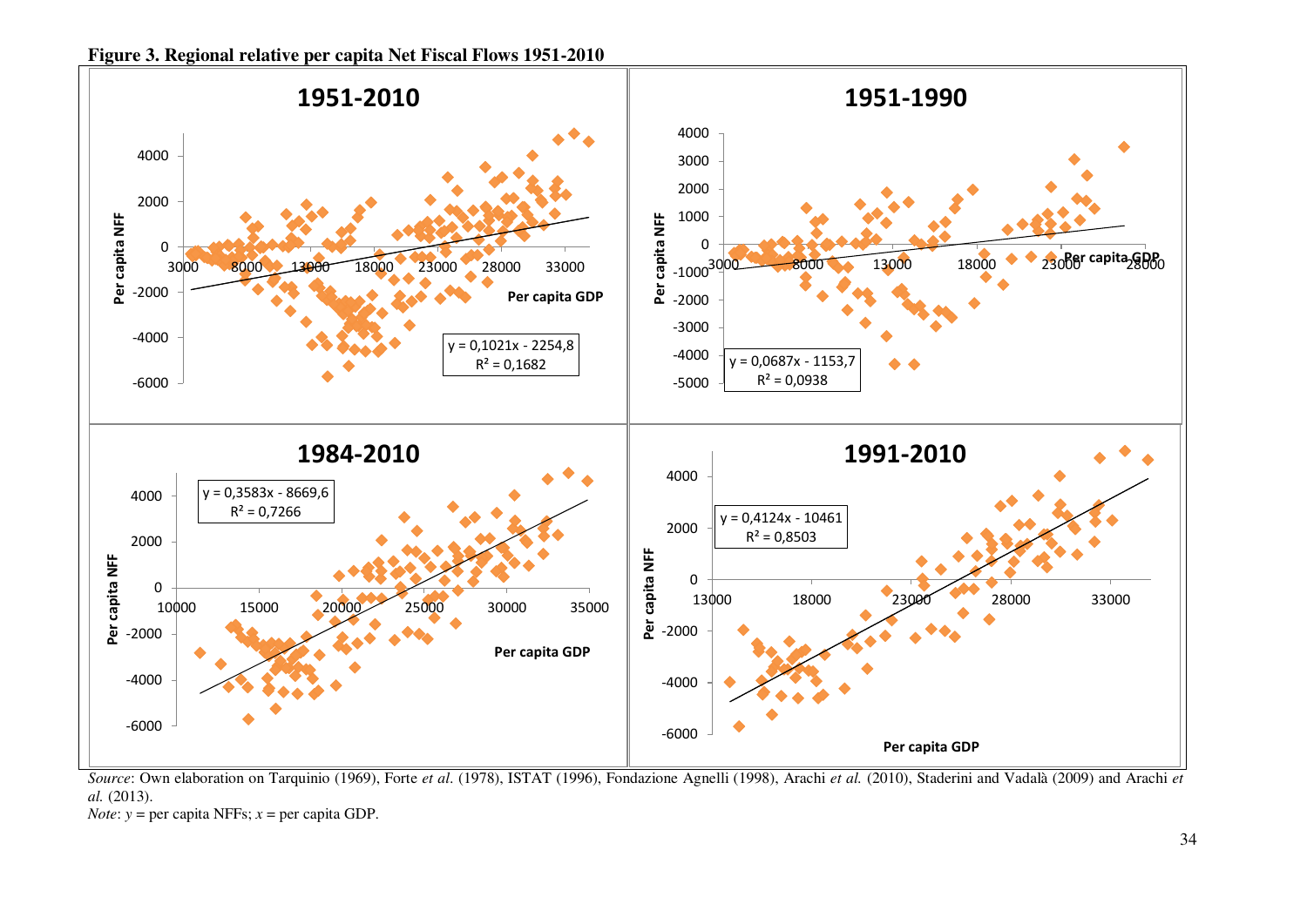

**Figure 4a. NFF/GDP ratios (%) in macro-regions, 1951-2010.** 

*Source*: Own elaboration on Tarquinio (1969), Forte *et al*. (1978), ISTAT (1996), Fondazione Agnelli (1998), Arachi *et al.* (2010), Staderini and Vadalà (2009) and Arachi *et al.* (2013).



**Figure 4b. NFF/GDP ratios (%) in macro-regions, 1951-2010, Kernel Smoothing** 

*Note:* Graphs are obtained by using Kernel-weighted local polynomial smoothing for each macroregion separately.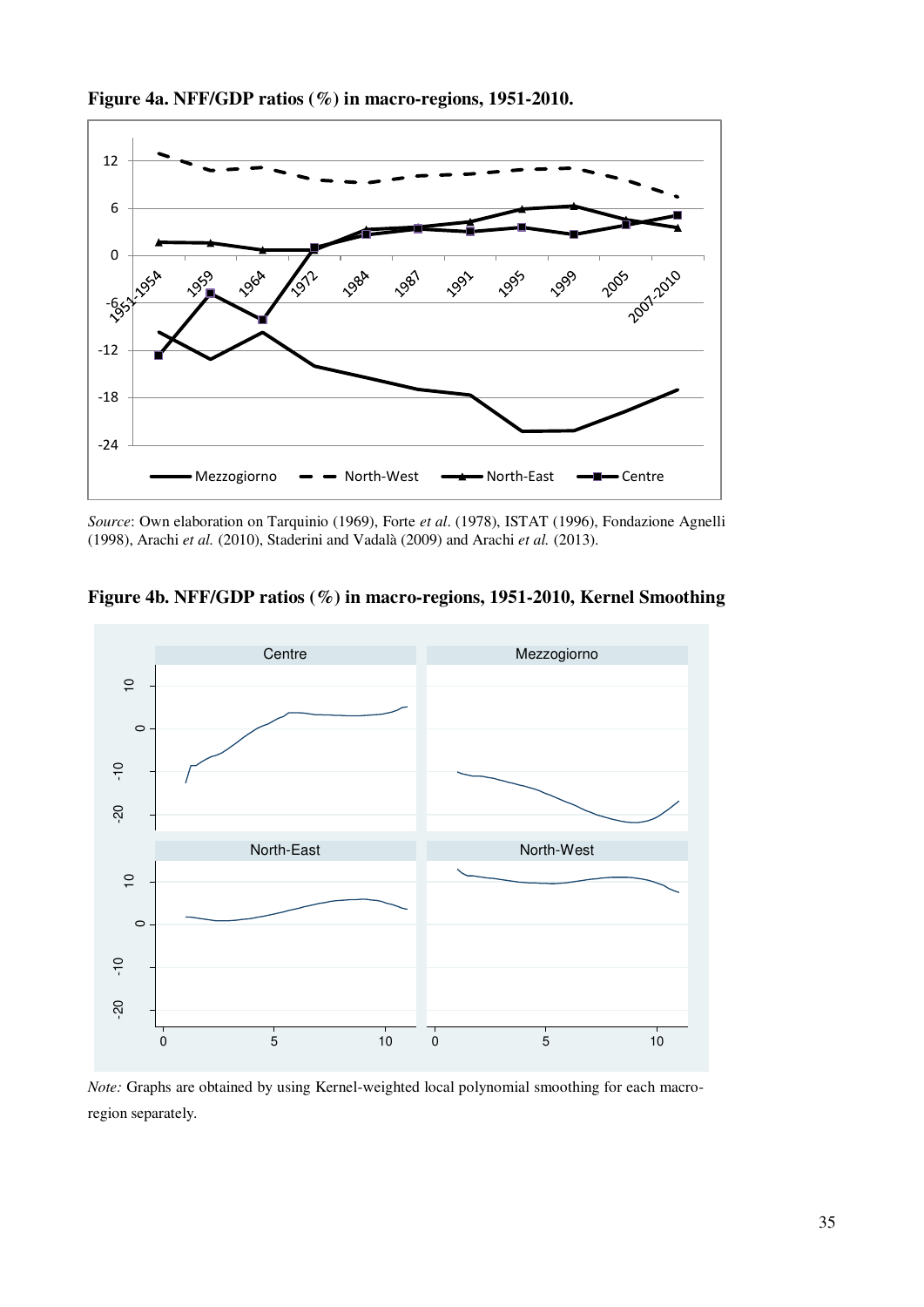

**Figure 5. Per capita public expenditures in macro-regions, 1971-2006 (Italy = 1).** 

*Source*: Own elaboration on Tarquinio (1969), Forte *et al*. (1978), ISTAT (1996), Fondazione Agnelli (1998), Arachi *et al.* (2010), Staderini and Vadalà (2009) and Arachi *et al.* (2013).

**Figure 6. Per capita revenues in macro-regions. Ratios actual/normal, 1971- 2006 (Italy = 1)** 



*Source*: Own elaboration on Tarquinio (1969), Forte *et al*. (1978), ISTAT (1996), Fondazione Agnelli (1998), Arachi *et al.* (2010), Staderini and Vadalà (2009) and Arachi *et al.* (2013).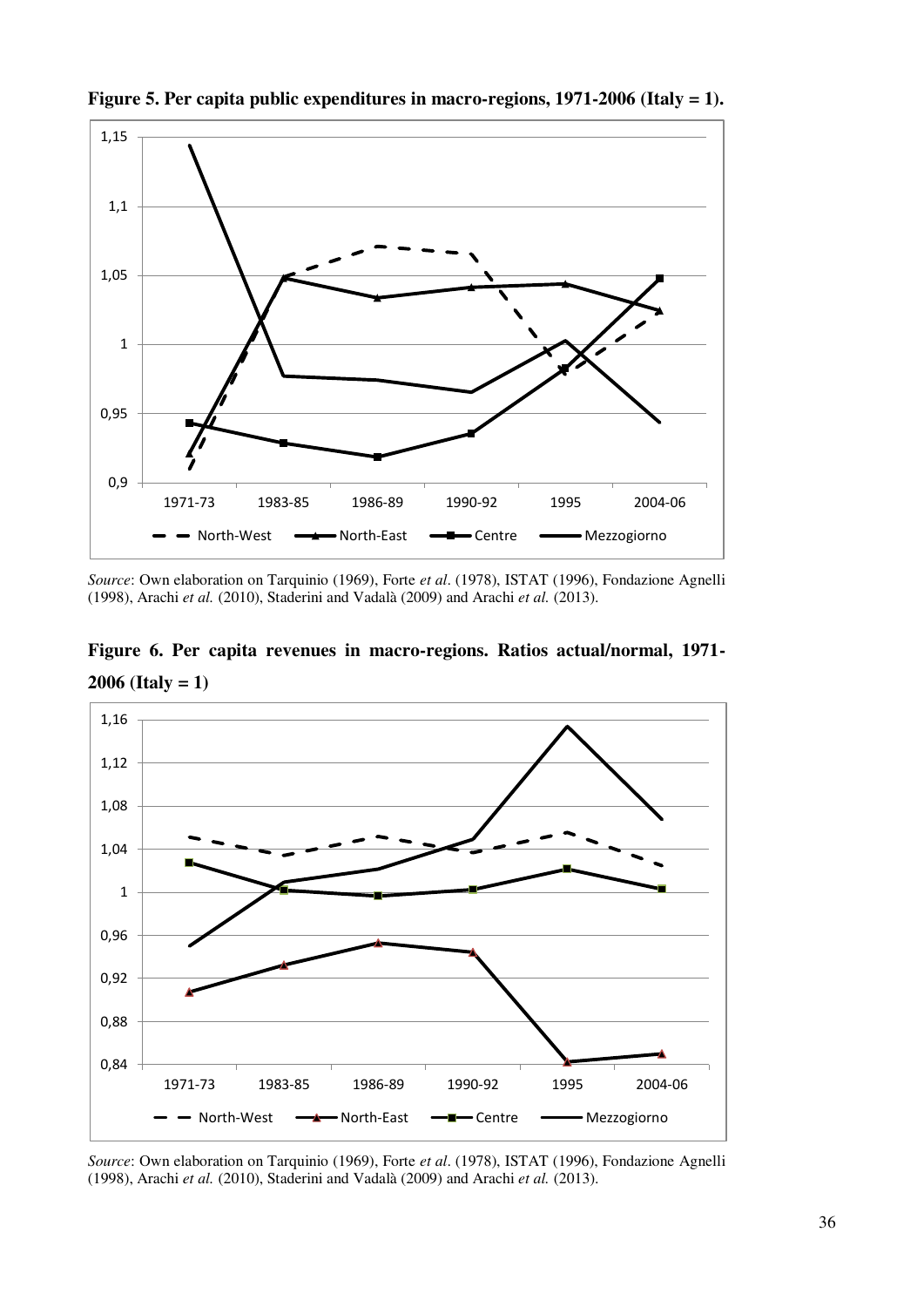

**Figure 7. Mezzogiorno per capita GDP (Italy = 100), 1951-2010.** 

*Source*: Own elaboration on Vecchi (2011)

**Figure 8. NFFs and the North-South gap. Scatter plots.** 



*Note*:  $d_n$  ln\_RRII = % change in RRII; NFF\_1 = one period lagged values of NFF; ln\_NFF\_GDP\_1 = one period lagged values of NFF to GDP ratio.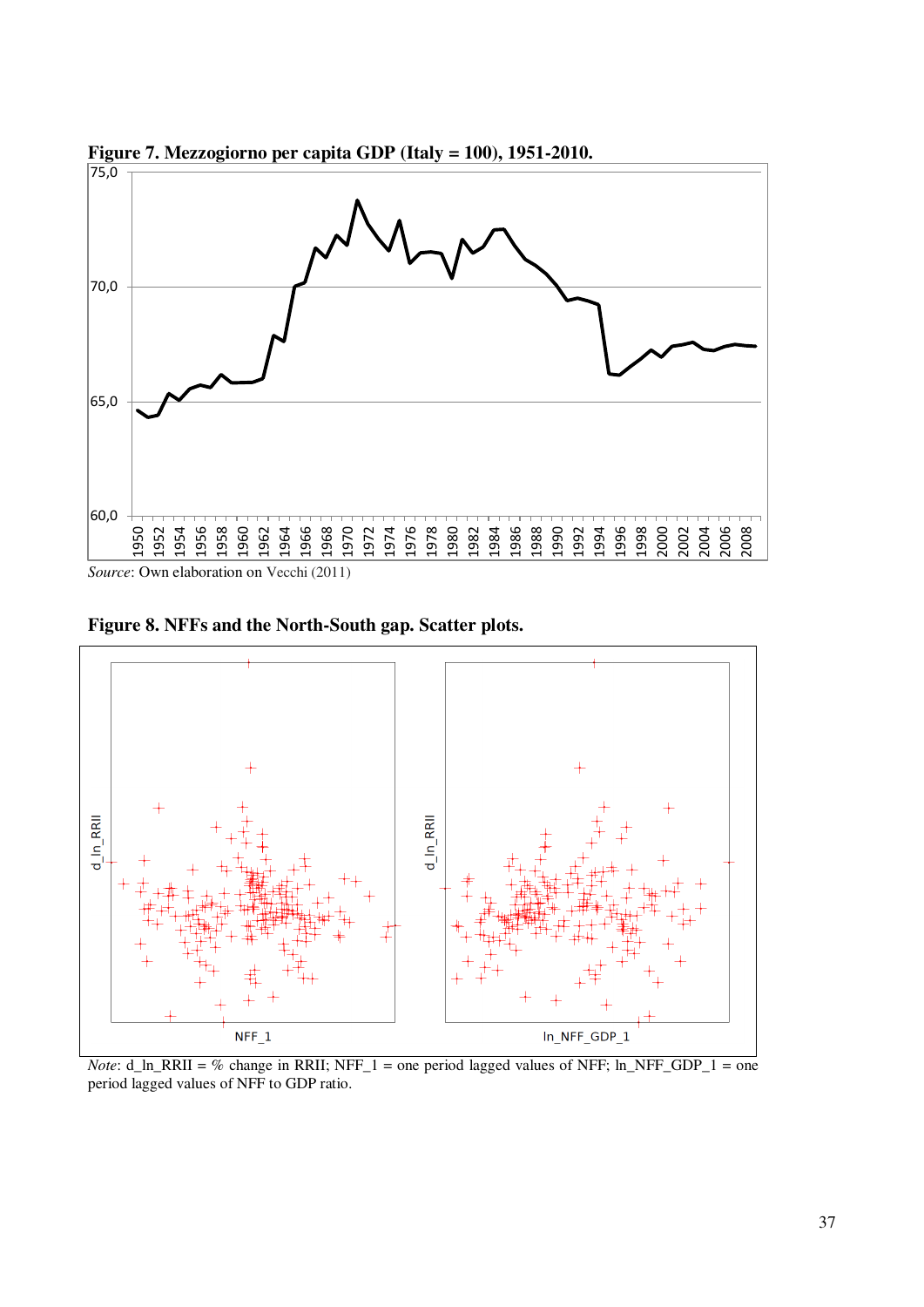### **DATA APPENDIX**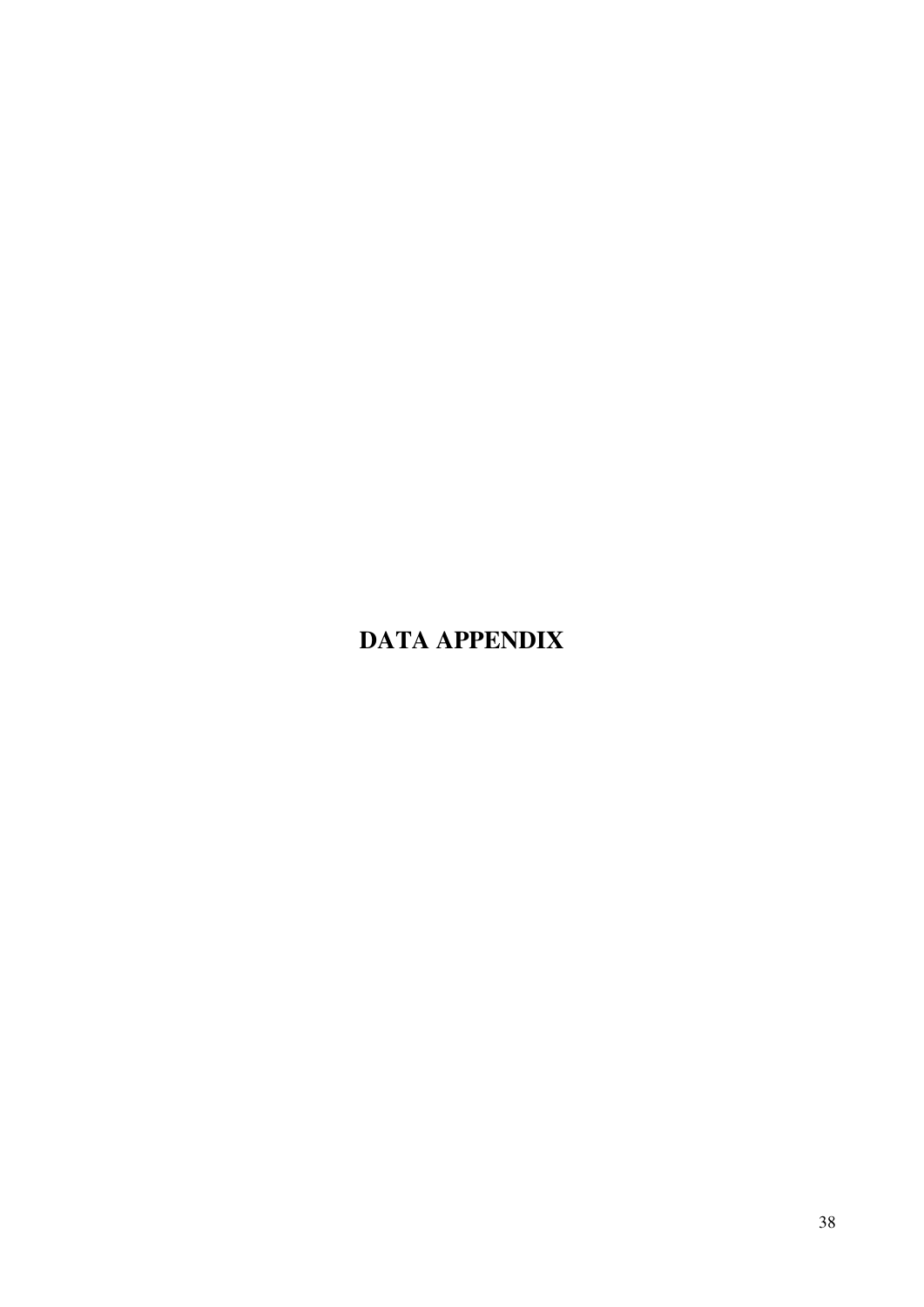| <b>Regions</b>    |          | 1951-1957    |             |          | 1958-1961    |             |          | 1962-1965    |             |
|-------------------|----------|--------------|-------------|----------|--------------|-------------|----------|--------------|-------------|
|                   | Revenues | Expenditures | <b>NFFs</b> | Revenues | Expenditures | <b>NFFs</b> | Revenues | Expenditures | <b>NFFs</b> |
| Piedmont          | 1297     | 1407         | $-110$      | 1861     | 2001         | $-140$      | 2528     | 2150         | 379         |
| Aosta Valley      | 591      | 3000         | $-2410$     | 641      | 3633         | $-2993$     | 909      | 2763         | $-1853$     |
| Lombardy          | 1599     | 1236         | 363         | 2176     | 1767         | 408         | 2784     | 1752         | 1033        |
| Trentino A. A.    | 706      | 1788         | $-1082$     | 852      | 2029         | $-1177$     | 1121     | 2138         | $-1017$     |
| Veneto            | 982      | 1597         | $-615$      | 1307     | 2010         | $-703$      | 1473     | 2049         | $-576$      |
| Friuli V. G.      | 331      | 1078         | $-747$      | 913      | 1888         | $-974$      | 1695     | 2110         | $-415$      |
| Liguria           | 2605     | 2264         | 341         | 3199     | 2763         | 436         | 3810     | 2881         | 929         |
| Emilia Romagna    | 867      | 1741         | $-874$      | 1200     | 2107         | $-907$      | 1521     | 2043         | $-522$      |
| Tuscany           | 877      | 1710         | $-833$      | 1140     | 2236         | $-1096$     | 1416     | 2091         | $-675$      |
| Umbria            | 260      | 1178         | $-918$      | 330      | 1554         | $-1225$     | 435      | 1767         | $-1332$     |
| Marche            | 499      | 1682         | $-1183$     | 685      | 1769         | $-1084$     | 980      | 1662         | $-681$      |
| Lazio             | 2325     | 5160         | $-2835$     | 3555     | 5379         | $-1824$     | 3843     | 6283         | $-2439$     |
| Abruzzi-Molise    | 281      | 1614         | $-1333$     | 363      | 2157         | $-1793$     | 479      | 1759         | $-1280$     |
| Campania          | 615      | 1690         | $-1075$     | 784      | 2149         | $-1364$     | 1006     | 2023         | $-1017$     |
| Apulia            | 435      | 1450         | $-1015$     | 508      | 1782         | $-1274$     | 656      | 1717         | $-1061$     |
| <b>Basilicata</b> | 115      | 2091         | $-1976$     | 145      | 2825         | $-2681$     | 187      | 2254         | $-2067$     |
| Calabria          | 186      | 1200         | $-1013$     | 258      | 2192         | $-1934$     | 312      | 2025         | $-1712$     |
| Sicily            | 231      | 1586         | $-1355$     | 305      | 2156         | $-1850$     | 377      | 1718         | $-1340$     |
| Sardinia          | 257      | 2477         | $-2220$     | 322      | 3214         | $-2892$     | 409      | 2497         | $-2087$     |

**Table A1. Regional public revenues, expenditures and net fiscal flows in Italy, 1951-1965, yearly averages, per capita values in 2010 Euros.** 

*Source:* Own elaboration on Tarquinio (1969).

*Notes:* Original data (in current Liras values) were first transformed in current euro values and then converted in constant 2010 Euros using a national-wide GDP deflator. Regional revenues are constituted by cash inflows to Provincial Treasuries of the Ministry of Economy and Finance, i.e. taxes on personal income, business activities, production, consumption and customs; revenues from lotteries and public monopolies. Expenditures are calculated as the regional sum of the payments made by Provincial Treasuries of the Ministry of Economy and Finance. Data are also adjusted to take into account the payments settled by the Central Treasury of the Ministry of Economy and Finance and capital expenditures (for details, see the main text).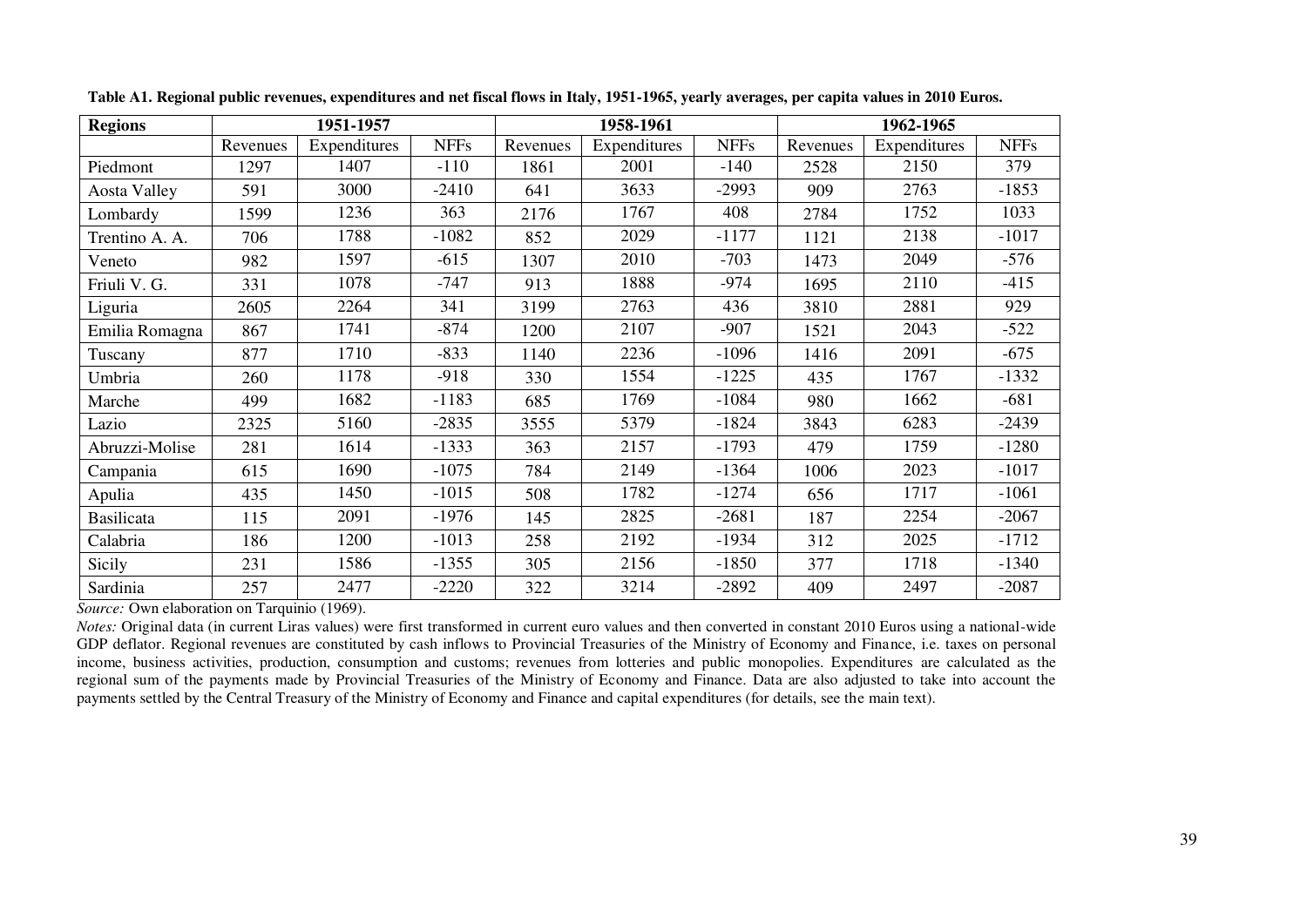|                      |                        | Revenues                         |              |                                | Expenditures                        | <b>NFFs</b>            |              |                    |                                                |
|----------------------|------------------------|----------------------------------|--------------|--------------------------------|-------------------------------------|------------------------|--------------|--------------------|------------------------------------------------|
| Regions              | Tax<br>revenues<br>(1) | Social security<br>Contributions | Total<br>(2) | Social<br>Security<br>payments | Exp. for<br>collective goods<br>(3) | Capital<br>Exp.<br>(4) | Total<br>(5) | Total<br>$(2)-(5)$ | Net of Social<br>Security<br>$(1) - (3) - (4)$ |
| Piedmont             | 2898                   | 2064                             | 4962         | 2286                           | 828                                 | 549                    | 3658         | 1303               | 1521                                           |
| Aosta Valley         | 2748                   | 2052                             | 4800         | 2230                           | 1235                                | 1452                   | 4918         | $-118$             | 61                                             |
| Lombardy             | 3109                   | 2208                             | 5317         | 2099                           | 733                                 | 548                    | 3381         | 1935               | 1828                                           |
| TrentinoAlto Adige   | 2086                   | 1512                             | 3598         | 1609                           | 1481                                | 523                    | 3614         | $-16$              | 82                                             |
| Veneto               | 2008                   | 1399                             | 3407         | 1800                           | 983                                 | 487                    | 3270         | 137                | 538                                            |
| FriuliVenezia Giulia | 2234                   | 1703                             | 3937         | 2321                           | 1695                                | 505                    | 4520         | $-583$             | 34                                             |
| Liguria              | 3010                   | 1980                             | 4990         | 2443                           | 1227                                | 540                    | 4211         | 779                | 1243                                           |
| Emilia Romagna       | 2450                   | 1614                             | 4064         | 2294                           | 946                                 | 577                    | 3817         | 247                | 927                                            |
| Tuscany              | 2340                   | 1471                             | 3811         | 2214                           | 1140                                | 539                    | 3893         | $-82$              | 661                                            |
| Umbria               | 1867                   | 1268                             | 3136         | 2320                           | 1068                                | 703                    | 4091         | $-955$             | 96                                             |
| Marche               | 1851                   | 1131                             | 2982         | 1825                           | 1057                                | 612                    | 3495         | $-512$             | 182                                            |
| Lazio                | 3027                   | 1652                             | 4679         | 1809                           | 1645                                | 608                    | 4062         | 617                | 774                                            |
| Abruzzo              | 1438                   | 816                              | 2254         | 1736                           | 1090                                | 1129                   | 3954         | $-1700$            | $-781$                                         |
| Molise               | 1135                   | 668                              | 1803         | 1860                           | 1162                                | 936                    | 3959         | $-2156$            | $-963$                                         |
| Campania             | 1408                   | 926                              | 2334         | 1585                           | 963                                 | 667                    | 3215         | $-881$             | $-222$                                         |
| Apulia               | 1311                   | 944                              | 2256         | 1649                           | 1171                                | 1001                   | 3822         | $-1566$            | $-861$                                         |
| Basilicata           | 1189                   | 773                              | 1962         | 1692                           | 1065                                | 1607                   | 4364         | $-2402$            | $-1483$                                        |
| Calabria             | 1003                   | 750                              | 1754         | 1543                           | 1216                                | 890                    | 3649         | $-1895$            | $-1103$                                        |
| Sicily               | 1390                   | 986                              | 2375         | 1642                           | 1066                                | 1060                   | 3770         | $-1394$            | $-736$                                         |
| Sardinia             | 1475                   | 933                              | 2408         | 1617                           | 1520                                | 1347                   | 4482         | $-2074$            | $-1392$                                        |

**Table A2. Regional public revenues, expenditures and net fiscal flows in Italy, 1971-1973, yearly averages, per capita values in 2010 Euros.** 

*Source*: Own elaboration on Forte *et al*. (1978).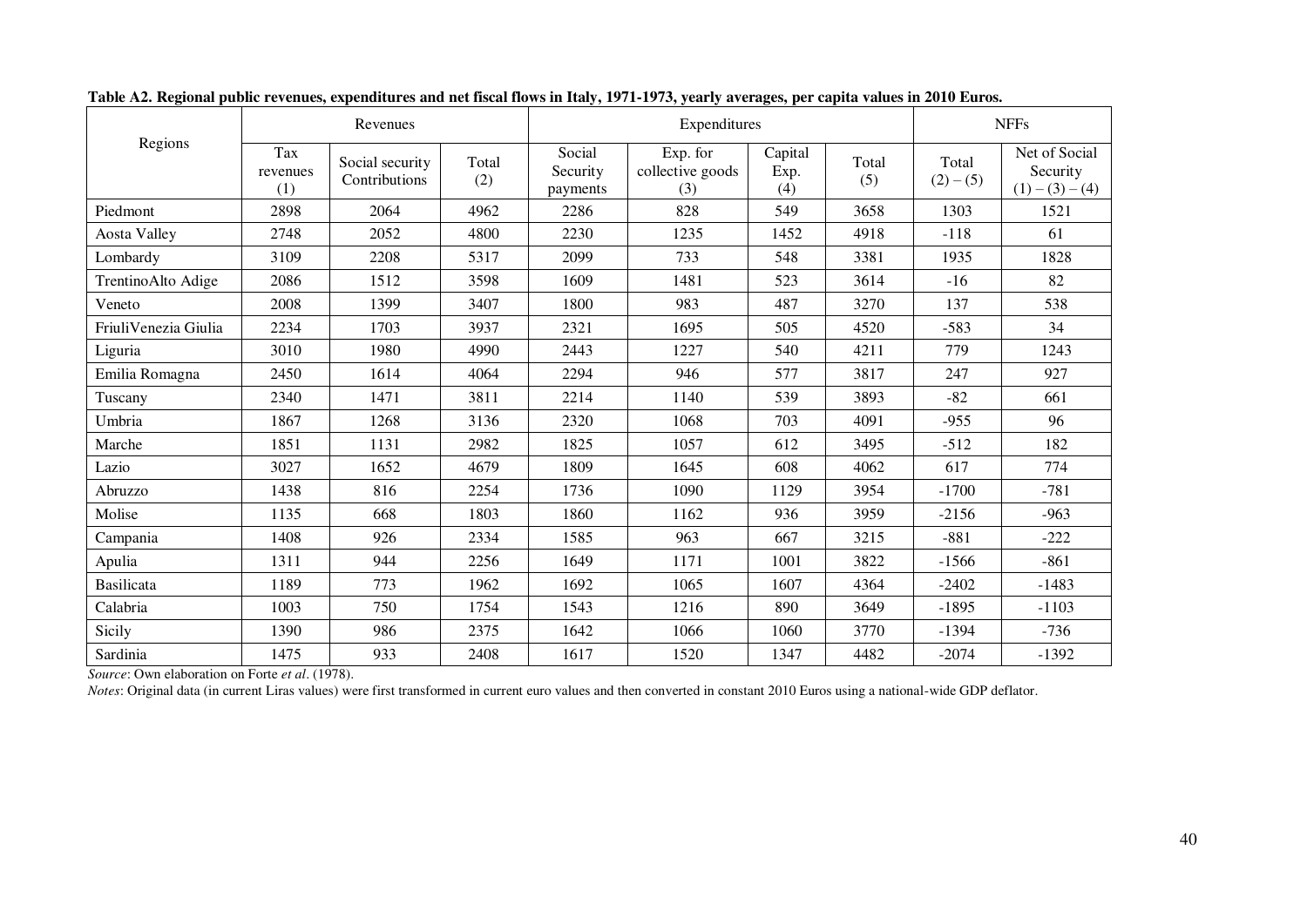|                      |                        | Revenues                         |              |                                | Expenditures           | <b>NFFs</b>         |              |                    |                                                |
|----------------------|------------------------|----------------------------------|--------------|--------------------------------|------------------------|---------------------|--------------|--------------------|------------------------------------------------|
| Regions              | Tax<br>revenues<br>(1) | Social security<br>contributions | Total<br>(2) | Social<br>security<br>payments | Current<br>Exp.<br>(3) | Capital Exp.<br>(4) | Total<br>(5) | Total<br>$(2)-(5)$ | Net of Social<br>security<br>$(1) - (3) - (4)$ |
| Piedmont             | 5354                   | 3504                             | 8857         | 4420                           | 3229                   | 775                 | 8424         | 434                | 1350                                           |
| Aosta Valley         | 6106                   | 3287                             | 9393         | 4780                           | 4362                   | 3936                | 13078        | $-3685$            | $-2192$                                        |
| Lombardy             | 6191                   | 3857                             | 10048        | 3807                           | 3196                   | 751                 | 7754         | 2294               | 2244                                           |
| TrentinoAlto Adige   | 5114                   | 3253                             | 8367         | 3808                           | 4193                   | 2952                | 10953        | $-2586$            | $-2031$                                        |
| Veneto               | 4806                   | 3103                             | 7909         | 3286                           | 3393                   | 801                 | 7480         | 429                | 612                                            |
| FriuliVenezia Giulia | 5126                   | 3449                             | 8575         | 4448                           | 3916                   | 1374                | 9739         | $-1163$            | $-164$                                         |
| Liguria              | 5344                   | 3216                             | 8561         | 4781                           | 3887                   | 1110                | 9779         | $-1218$            | 347                                            |
| Emilia Romagna       | 5655                   | 3437                             | 9092         | 4107                           | 3651                   | 952                 | 8710         | 382                | 1052                                           |
| Tuscany              | 5254                   | 3253                             | 8507         | 4140                           | 3596                   | 805                 | 8542         | $-35$              | 853                                            |
| Umbria               | 4016                   | 2892                             | 6907         | 4014                           | 3752                   | 1086                | 8852         | $-1944$            | $-822$                                         |
| Marche               | 4301                   | 2972                             | 7273         | 3680                           | 3707                   | 995                 | 8381         | $-1108$            | $-401$                                         |
| Lazio                | 5407                   | 3350                             | 8756         | 3760                           | 3366                   | 1508                | 8634         | 122                | 533                                            |
| Abruzzo              | 3576                   | 1603                             | 5178         | 3385                           | 3474                   | 1537                | 8397         | $-3218$            | $-1435$                                        |
| Molise               | 2824                   | 1888                             | 4712         | 3281                           | 3498                   | 2017                | 8796         | $-4083$            | $-2691$                                        |
| Campania             | 2946                   | 1902                             | 4847         | 2935                           | 3217                   | 1258                | 7410         | $-2563$            | $-1529$                                        |
| Apulia               | 2847                   | 1875                             | 4722         | 3007                           | 3220                   | 871                 | 7099         | $-2377$            | $-1244$                                        |
| <b>Basilicata</b>    | 2651                   | 1768                             | 4419         | 3167                           | 3574                   | 2755                | 9496         | $-5077$            | $-3678$                                        |
| Calabria             | 2496                   | 1552                             | 4047         | 2940                           | 3415                   | 1285                | 7640         | $-3592$            | $-2204$                                        |
| Sicily               | 2863                   | 1718                             | 4581         | 3134                           | 3251                   | 1179                | 7564         | $-2983$            | $-1567$                                        |
| Sardinia             | 3126                   | 2005                             | 5131         | 3245                           | 3556                   | 1484                | 8286         | $-3154$            | $-1914$                                        |

**Table A3. Regional public revenues, expenditures and net fiscal flows in Italy,1983-1985, yearly averages, per capita values in 2010 Euros.**

*Source*: Own elaboration on ISTAT (1996).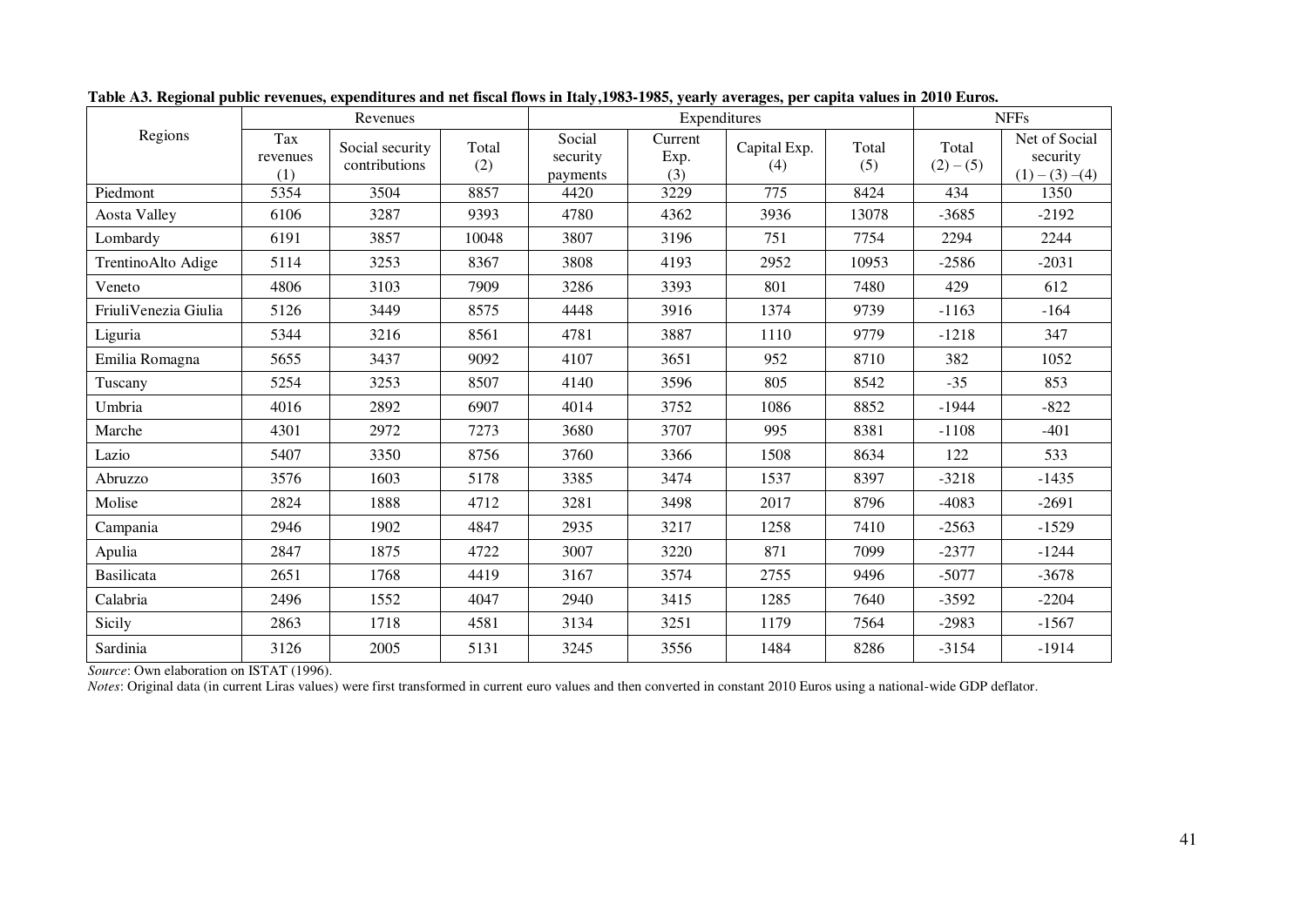|                      |                        | Revenues                         |              |                                | Expenditures        | <b>NFFs</b>         |              |                      |                                                |
|----------------------|------------------------|----------------------------------|--------------|--------------------------------|---------------------|---------------------|--------------|----------------------|------------------------------------------------|
| Regions              | Tax<br>revenues<br>(1) | Social security<br>Contributions | Total<br>(2) | Social<br>Security<br>Payments | Current Exp.<br>(3) | Capital Exp.<br>(4) | Total<br>(5) | Total<br>$(2) - (5)$ | Net of Social<br>security<br>$(1) - (3) - (4)$ |
| Piedmont             | 6142                   | 3738                             | 9880         | 4405                           | 3470                | 816                 | 8691         | 1189                 | 1856                                           |
| <b>Aosta Valley</b>  | 7278                   | 3580                             | 10857        | 5305                           | 5060                | 4130                | 14496        | $-3638$              | $-1912$                                        |
| Lombardy             | 7155                   | 4120                             | 11276        | 4107                           | 3407                | 748                 | 8262         | 3014                 | 3000                                           |
| TrentinoAlto Adige   | 5816                   | 3475                             | 9291         | 3957                           | 4525                | 2396                | 10878        | $-1586$              | $-1105$                                        |
| Veneto               | 5492                   | 3347                             | 8839         | 3563                           | 3630                | 870                 | 8063         | 776                  | 992                                            |
| FriuliVenezia Giulia | 5677                   | 3643                             | 9320         | 4731                           | 4179                | 1460                | 10370        | $-1050$              | 38                                             |
| Liguria              | 5777                   | 3426                             | 9203         | 5210                           | 4037                | 920                 | 10168        | $-965$               | 820                                            |
| Emilia Romagna       | 6389                   | 3634                             | 10023        | 4505                           | 3854                | 880                 | 9239         | 785                  | 1655                                           |
| Tuscany              | 5622                   | 3344                             | 8966         | 4460                           | 3810                | 801                 | 9072         | $-106$               | 1011                                           |
| Umbria               | 4552                   | 3001                             | 7553         | 4412                           | 4049                | 1053                | 9514         | $-1961$              | $-550$                                         |
| Marche               | 4813                   | 3113                             | 7926         | 4000                           | 3981                | 967                 | 8950         | $-1023$              | $-135$                                         |
| Lazio                | 6074                   | 3673                             | 9747         | 3904                           | 3514                | 1192                | 8611         | 1137                 | 1368                                           |
| Abruzzo              | 4014                   | 2308                             | 6323         | 3709                           | 3633                | 1325                | 8668         | $-2345$              | $-944$                                         |
| Molise               | 3235                   | 2100                             | 5335         | 3407                           | 3770                | 1862                | 9039         | $-3704$              | $-2397$                                        |
| Campania             | 3172                   | 1965                             | 5137         | 3085                           | 3476                | 1419                | 7980         | $-2843$              | $-1723$                                        |
| Apulia               | 3159                   | 1980                             | 5139         | 3240                           | 3396                | 727                 | 7364         | $-2225$              | $-964$                                         |
| Basilicata           | 2880                   | 1929                             | 4809         | 3305                           | 3855                | 2476                | 9636         | $-4826$              | $-3451$                                        |
| Calabria             | 2683                   | 1662                             | 4345         | 3143                           | 3626                | 1383                | 8151         | $-3807$              | $-2326$                                        |
| Sicily               | 3141                   | 1833                             | 4975         | 3513                           | 3624                | 1297                | 8433         | $-3459$              | $-1780$                                        |
| Sardinia             | 3499                   | 2179                             | 5678         | 3402                           | 3856                | 1361                | 8619         | $-2941$              | $-1718$                                        |

**Table A4. Regional public revenues, expenditures and net fiscal flows in Italy,1986-1989, yearly averages, per capita values in 2010 Euros.**

*Source*: Own elaboration on ISTAT (1996).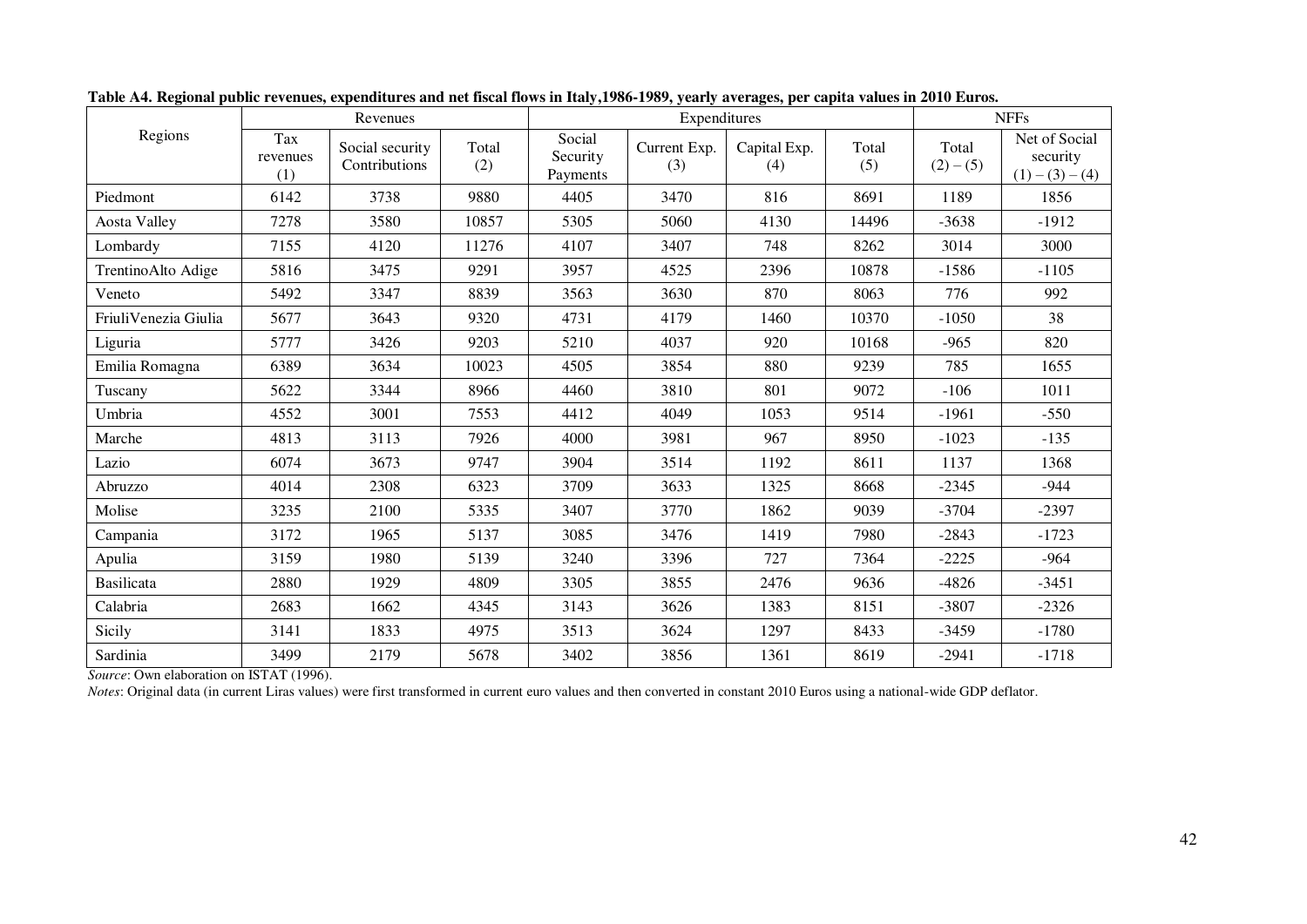|                      |                        | Revenues                         |              |                                | Expenditures       | <b>NFFs</b>         |              |                      |                                                |
|----------------------|------------------------|----------------------------------|--------------|--------------------------------|--------------------|---------------------|--------------|----------------------|------------------------------------------------|
| Regions              | Tax<br>revenues<br>(1) | Social security<br>Contributions | Total<br>(2) | Social<br>Security<br>Payments | CurrentExp.<br>(3) | Capital Exp.<br>(4) | Total<br>(5) | Total<br>$(2) - (5)$ | Net of Social<br>security<br>$(1) - (3) - (4)$ |
| Piedmont             | 7057                   | 4283                             | 11341        | 4955                           | 3873               | 864                 | 9693         | 1648                 | 2320                                           |
| <b>Aosta Valley</b>  | 8607                   | 3973                             | 12579        | 5542                           | 6218               | 3423                | 15183        | $-2604$              | $-1034$                                        |
| Lombardy             | 8445                   | 4578                             | 13023        | 4683                           | 3786               | 774                 | 9243         | 3780                 | 3885                                           |
| TrentinoAlto Adige   | 6758                   | 4047                             | 10805        | 4651                           | 5249               | 2758                | 12657        | $-1852$              | $-1249$                                        |
| Veneto               | 6564                   | 3859                             | 10423        | 4110                           | 4024               | 841                 | 8975         | 1447                 | 1699                                           |
| FriuliVenezia Giulia | 6860                   | 4221                             | 11081        | 5353                           | 4577               | 1384                | 11313        | $-232$               | 899                                            |
| Liguria              | 6936                   | 3836                             | 10771        | 5934                           | 4517               | 1082                | 11533        | $-762$               | 1337                                           |
| Emilia Romagna       | 7543                   | 4124                             | 11667        | 5185                           | 4371               | 784                 | 10340        | 1327                 | 2388                                           |
| Tuscany              | 6569                   | 3771                             | 10340        | 5004                           | 4255               | 923                 | 10182        | 158                  | 1391                                           |
| Umbria               | 5392                   | 3401                             | 8793         | 5003                           | 4572               | 1043                | 10619        | $-1826$              | $-223$                                         |
| Marche               | 5637                   | 3496                             | 9133         | 4542                           | 4414               | 856                 | 9812         | $-679$               | 367                                            |
| Lazio                | 7127                   | 4188                             | 11315        | 4461                           | 3997               | 1488                | 9947         | 1369                 | 1642                                           |
| Abruzzo              | 4790                   | 2719                             | 7509         | 4247                           | 4073               | 1221                | 9541         | $-2032$              | $-504$                                         |
| Molise               | 3859                   | 2440                             | 6298         | 4021                           | 4300               | 1715                | 10036        | $-3738$              | $-2156$                                        |
| Campania             | 3719                   | 2242                             | 5962         | 3446                           | 4008               | 1235                | 8690         | $-2728$              | $-1524$                                        |
| Apulia               | 3723                   | 2287                             | 6010         | 3755                           | 3737               | 707                 | 8200         | $-2190$              | $-721$                                         |
| Basilicata           | 3383                   | 2148                             | 5532         | 3687                           | 4260               | 2188                | 10135        | $-4603$              | $-3065$                                        |
| Calabria             | 3138                   | 1866                             | 5004         | 3757                           | 4135               | 1327                | 9219         | $-4215$              | $-2324$                                        |
| Sicily               | 3779                   | 2211                             | 5990         | 4097                           | 4351               | 1271                | 9718         | $-3728$              | $-1843$                                        |
| Sardinia             | 4225                   | 2597                             | 6822         | 3847                           | 4456               | 1487                | 9791         | $-2969$              | $-1718$                                        |

**Table A5. Regional public revenues, expenditures and net fiscal flows in Italy, 1990-1992, yearly averages, per capita values in 2010 Euros.**

*Source*: Own elaboration on ISTAT (1996).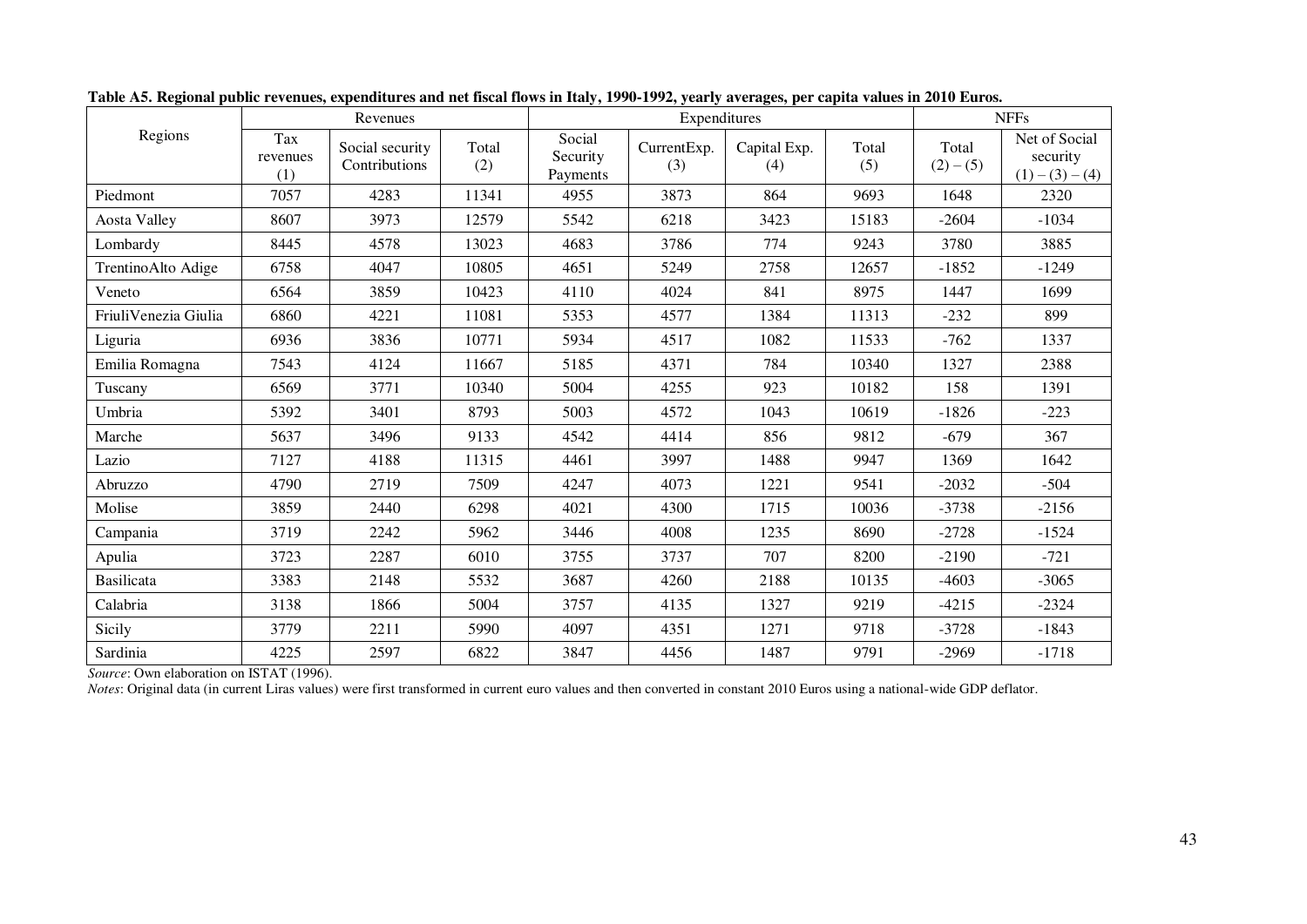| <b>Regions</b>    |          | 1995         |             | 1996-2002   |          | 2004-2006<br>Expenditures<br><b>NFFs</b><br>1539<br>12649<br>$-4034$<br>20922<br>5164<br>11196<br>$-1435$<br>14655<br>2446<br>10690<br>123<br>13834<br>$-1027$<br>14077<br>2824<br>12299<br>1239<br>12219<br>$-1702$<br>13346<br>406<br>11451<br>2772<br>12346<br>$-1316$<br>11248<br>$-4104$<br>12522<br>$-2665$<br>10340 |         | 2007-2010   |
|-------------------|----------|--------------|-------------|-------------|----------|----------------------------------------------------------------------------------------------------------------------------------------------------------------------------------------------------------------------------------------------------------------------------------------------------------------------------|---------|-------------|
|                   | Revenues | Expenditures | <b>NFFs</b> | <b>NFFs</b> | Revenues |                                                                                                                                                                                                                                                                                                                            |         | <b>NFFs</b> |
| Piedmont          | 11821    | 10915        | 906         | 2581        | 14187    |                                                                                                                                                                                                                                                                                                                            |         | 1458        |
| Aosta Valley      | 13031    | 18272        | $-5241$     | $-4175$     | 16887    |                                                                                                                                                                                                                                                                                                                            |         | $-708$      |
| Lombardy          | 13293    | 9410         | 3883        | 6014        | 16361    |                                                                                                                                                                                                                                                                                                                            |         | 2585        |
| Trentino A. A.    | 11723    | 15874        | $-4151$     | $-776$      | 13220    |                                                                                                                                                                                                                                                                                                                            |         | $-1158$     |
| Veneto            | 11350    | 9260         | 2090        | 3492        | 13137    |                                                                                                                                                                                                                                                                                                                            |         | 764         |
| Friuli V. G.      | 11272    | 13269        | $-1997$     | 894         | 13957    |                                                                                                                                                                                                                                                                                                                            |         | 722         |
| Liguria           | 11201    | 13957        | $-2756$     | $-285$      | 13050    |                                                                                                                                                                                                                                                                                                                            |         | 1703        |
| Emilia Romagna    | 12676    | 11032        | 1644        | 3908        | 15122    |                                                                                                                                                                                                                                                                                                                            |         | 2080        |
| Tuscany           | 10895    | 10414        | $-519$      | 1289        | 13458    |                                                                                                                                                                                                                                                                                                                            |         | 693         |
| Umbria            | 9248     | 11357        | $-3109$     | $-980$      | 11643    |                                                                                                                                                                                                                                                                                                                            |         | 34          |
| Marche            | 9501     | 9570         | $-1069$     | 661         | 11857    |                                                                                                                                                                                                                                                                                                                            |         | $-364$      |
| Lazio             | 13217    | 10935        | 1282        | 2768        | 15118    |                                                                                                                                                                                                                                                                                                                            |         | 2586        |
| Abruzzo           | 7817     | 10755        | $-2938$     | $-957$      | 9932     |                                                                                                                                                                                                                                                                                                                            |         | $-1234$     |
| Molise            | 6860     | 11767        | $-4907$     | $-3037$     | 8418     |                                                                                                                                                                                                                                                                                                                            |         | $-1987$     |
| Campania          | 5998     | 9632         | $-3634$     | $-2368$     | 7675     |                                                                                                                                                                                                                                                                                                                            |         | $-3174$     |
| Apulia            | 6473     | 9964         | $-3491$     | $-2076$     | 7692     | 10266                                                                                                                                                                                                                                                                                                                      | $-2574$ | $-2398$     |
| <b>Basilicata</b> | 6326     | 11088        | -4762       | $-3593$     | 7840     | 12275                                                                                                                                                                                                                                                                                                                      | -4435   | $-2912$     |
| Calabria          | 5208     | 11752        | -6544       | $-4228$     | 7266     | 11844                                                                                                                                                                                                                                                                                                                      | $-4578$ | $-3479$     |
| Sicily            | 6188     | 11490        | $-5302$     | $-3498$     | 7902     | 11282                                                                                                                                                                                                                                                                                                                      | $-3380$ | $-3437$     |
| Sardinia          | 7044     | 11821        | -4777       | $-3217$     | 9504     | 12799                                                                                                                                                                                                                                                                                                                      | $-3295$ | $-2658$     |

**Table A6. Regional public revenues, expenditures and net fiscal flows in Italy, 1995-2010, yearly averages, per capita values in 2010 Euros.**

*Source*: Own elaboration on Fondazione Agnelli (1998) for 1995, Arachi *et al.* (2010) for 1996-2002, Staderini and Vadalà (2009) for 2004-2006 and Arachi *et al.*  (2013) for 2007-2010.

*Notes*: Original data (in current Liras values) were first transformed in current Euro values and then converted in constant 2010 Euros using a national-wide GDP deflator. Since Fondazione Agnelli (1998) does not supply data on social security payments, these are supposed to be equal in per capita terms to the values of 1990-1992. Arachi *et al.* (2010) presents only data on net fiscal flows. The data in Arachi *et al.* (2013) regard only net fiscal flows as well; also, in this latter case data are adjusted so that the aggregate NFF is zero.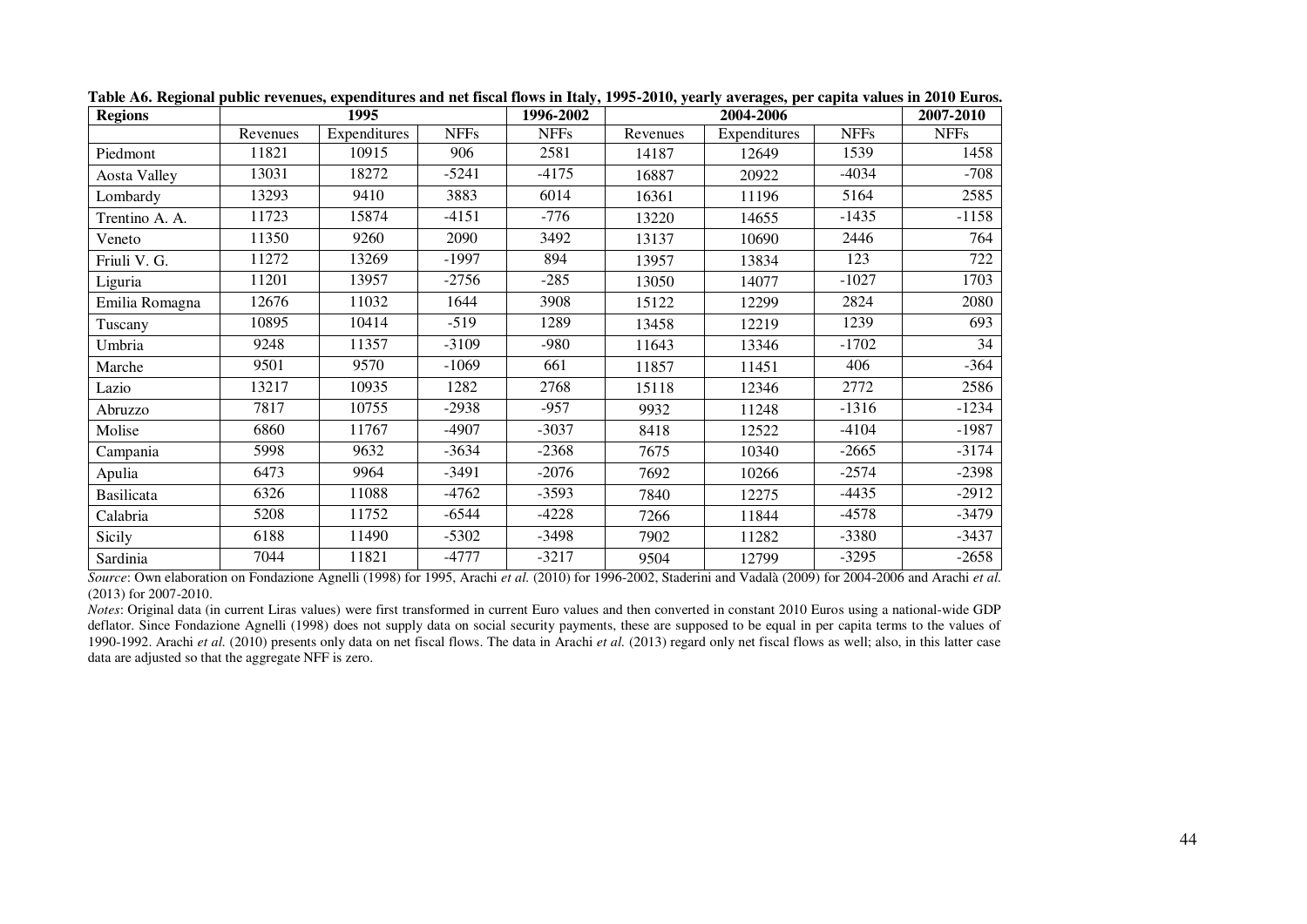#### **References**

- Ambrosanio M.F. Bordignon M. Cerniglia F. (2010), Constitutional Reforms, Fiscal Decentralization and Regional Flows in Italy, in N. Bosch, M. Espasa and A. Solé Ollé (eds.), *The Political Economy of Interregional Fiscal Flows. Measurement, Determinants and Effects on Country Stability*, Edward Elgar, Cheltenham, pp. 25-50.
- Arachi G. Ferrario C. Zanardi A. (2010), Regional Redistribution and Risk Sharing in Italy: The Role of Different Tiers of Government, in *Regional Studies*, 44 (1), pp. 55-69.
- Arachi G. Ferrario C. Zanardi A. (2013), Il programma di Lega-Pdl contro il Sud, in Lavoce.info, March 21,<http://www.lavoce.info/il-programma-di-lega-pdl-contro-il-sud/>
- Barberán R. Bosch N. Castells A. Espasa M. (2000), *The Redistributive Power of the Central Government Budget*, IEB Working Paper 2000/6.
- Bayoumi T. Masson P. (1995), Fiscal Flows in the United States and Canada: Lessons for Monetary Union in Europe, in *European Economic Review*, 39 (2), pp. 253-274.
- Bernardino A. (1928), *Pressione tributaria dell'Italia e delle sue regione (prima e dopo la guerra)*, Bocca, Torino.
- Bianchi L. Miotti D. Padovani R. Pellegrini G. Provenzano G. (2012), 150 anni di crescita, 150 anni di divari: sviluppo, trasformazioni, politiche, in *Nord e Sud a 150 anni dall'Unità d'Italia*, Quaderni SVIMEZ, special issue, March 2012.
- Bird R.M. Tarasov A.V. (2004), Closing the Gap: Fiscal Imbalances and Intergovernmental Transfers in Developed Federations, in *Environment and Planning C: Government and Policy*, 22(1), pp. 77-102.
- Bordignon M. (2000), *Problems of Soft Budget Constraints in Intergovernmental Relationships: The Case of Italy*, Inter American Development Bank Research Working Paper n. R-398.
- Bosch N. Espasa M. Solé Ollé A. (2010), *The Political Economy of Interregional Fiscal Flows.Measurement, Determinants and Effects on Country Stability*, Edward Elgar, Cheltenham.
- Bosch N. Espasa M. Sorribas P. (2002), *The Redistributive, Stabiliser and Insurance Effects at Territorial Level of Federal Government Budgets*, IEB Working Paper 2002/5.
- Buiatti C. Carmeci G. Mauro L. (2014), The origins of the public debt of Italy: Geographically dispersed interests, in *Journal of Policy Modeling*, 36, pp.43-62.
- Castells A. Costas J.C. Parellada M. (1981), Efectos redistributivos regionales de lasfinanzas del Gobierno central y flujos de mercancías y servicios en España, in *Investigaciones Económicas*, 16, September-December, pp. 151-170.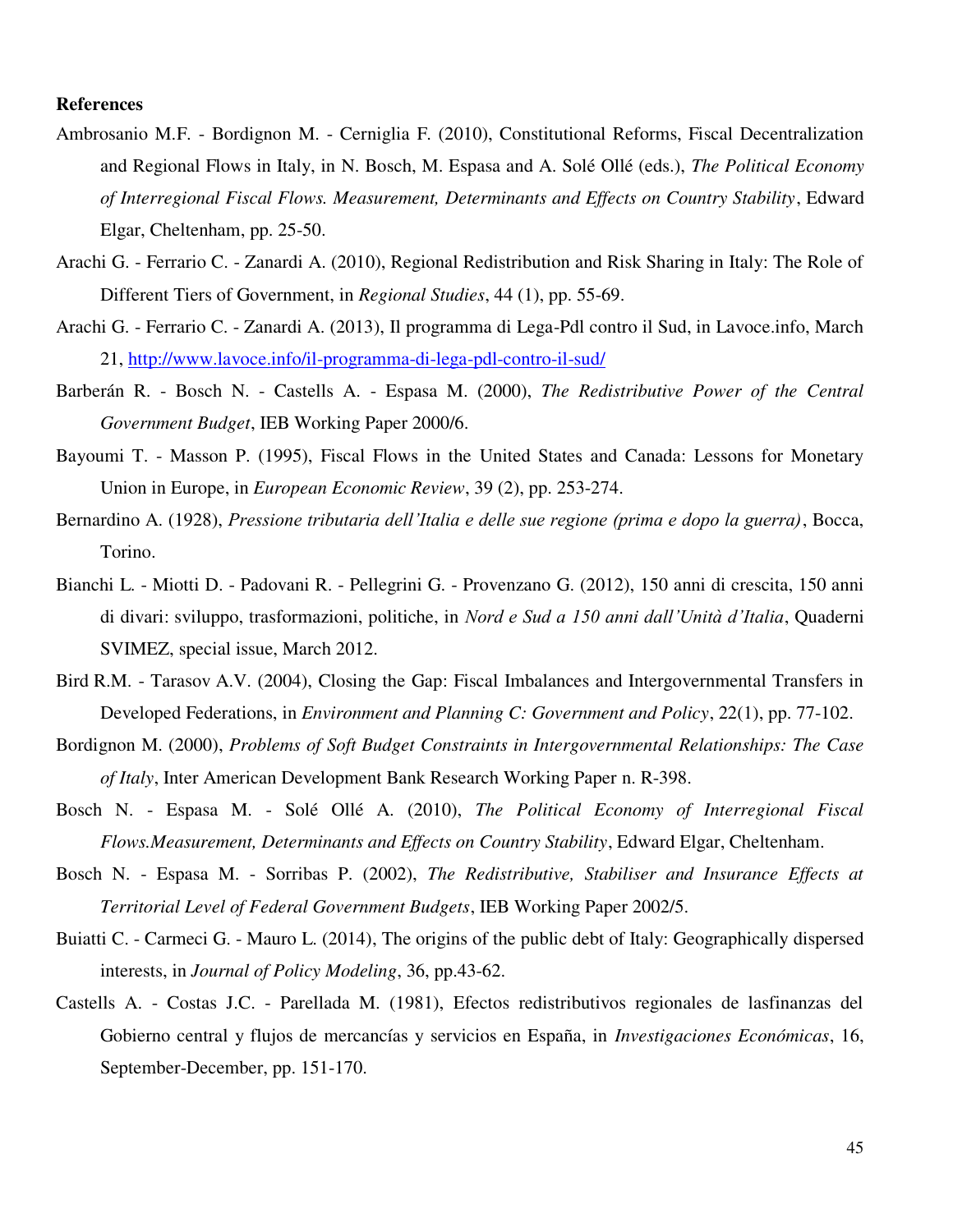- Castells A. (1998), Integració monetària i desequilibris territorials a la Unió Europea, in *Revista Econòmica de Banca Catalana*, 114, pp. 19-45.
- Cerea G. (2013), *Le autonomie speciali. L'atra versione del regionalismo, fra squilibri finanziari e possibile equità*, Franco Angeli, Milano.
- Decressin J. (2002), Regional income redistribution and risk sharing: how does Italy compare in Europe? In *Journal of Public Economics*, 86 (2), pp. 287-306.
- De Meo G. (1955), Un tentativo di determinazione del carico tributario nelle regioni italiane, in *Moneta e Credito*, 29-30 (8), pp. 62-92.
- Deutsche Bank Research (2011), *German finances: Federal level masks importance of Länder*, Current issues, May 27,<http://www.dbresearch.com/>
- Di Liberto A. Pigliaru F. Mura R. (2008), How to measure the unobservable: a panel technique for the analysis of TFP convergence, in *Oxford Economic Papers*, 60 (2), pp. 343-368.
- Dow S. Montagnoli A. Napolitano O. (2012), Interest rates and convergence across Italian regions, in *Regional Studies*, 46 (7), pp. 839-905.
- Duboz M.L. Nicot B. (1998), Fédéralisme budgétaire et union monétaire européenne: lesenseignements de l'expérience allemande, in *Revue d'Economie Politique*, 108(1), pp. 37-51.
- Economic Outlook (2008), *Regional winners and losers in UK public finance*, 32(3), pp. 5-15, John Wiley & Sons, Hoboken.
- Eden S. (2011), United Kingdom, in G. Bizioli and C. Sacchetto (eds.), *Tax Aspects of Fiscal Federalism. A comparative Analysis*, IBFD, Amsterdam, pp. 541-579.
- Erbetta F. Petraglia C. (2011), Drivers of regional efficiency differential in Italy: technical inefficiencies or allocative distortions? in *Growth and Change*, 42(3), pp. 351-375.
- Espasa M. (2001), *Territorial redistribution through the EU budget. Empirical evidence at national and regional levels*, IEB Working Paper 2001/1.
- Felice E. Vasta M. (2012), *Passive Modernization? The New Human Development Index and Its Components in Italy's Regions (1871-2007)*, UHE Working Paper 2012/10.
- Ferrario C. Zanardi A. (2011), What happens to interregional redistribution upon fiscal decentralization? Evidence from the Italian NHS, in *Health Policy*, 100, pp. 71-80.
- Fondazione Agnelli (1998), *Il residuo fiscale nelle Regioni italiane: confronto 1989-1995*, Torino.
- Forte F. Bevolo M. Clerico G. Rosso L. (1978), *La redistribuzione assistenziale. Costi e benefici della spesa pubblica nelle regioni italiane*, Etas, Milano.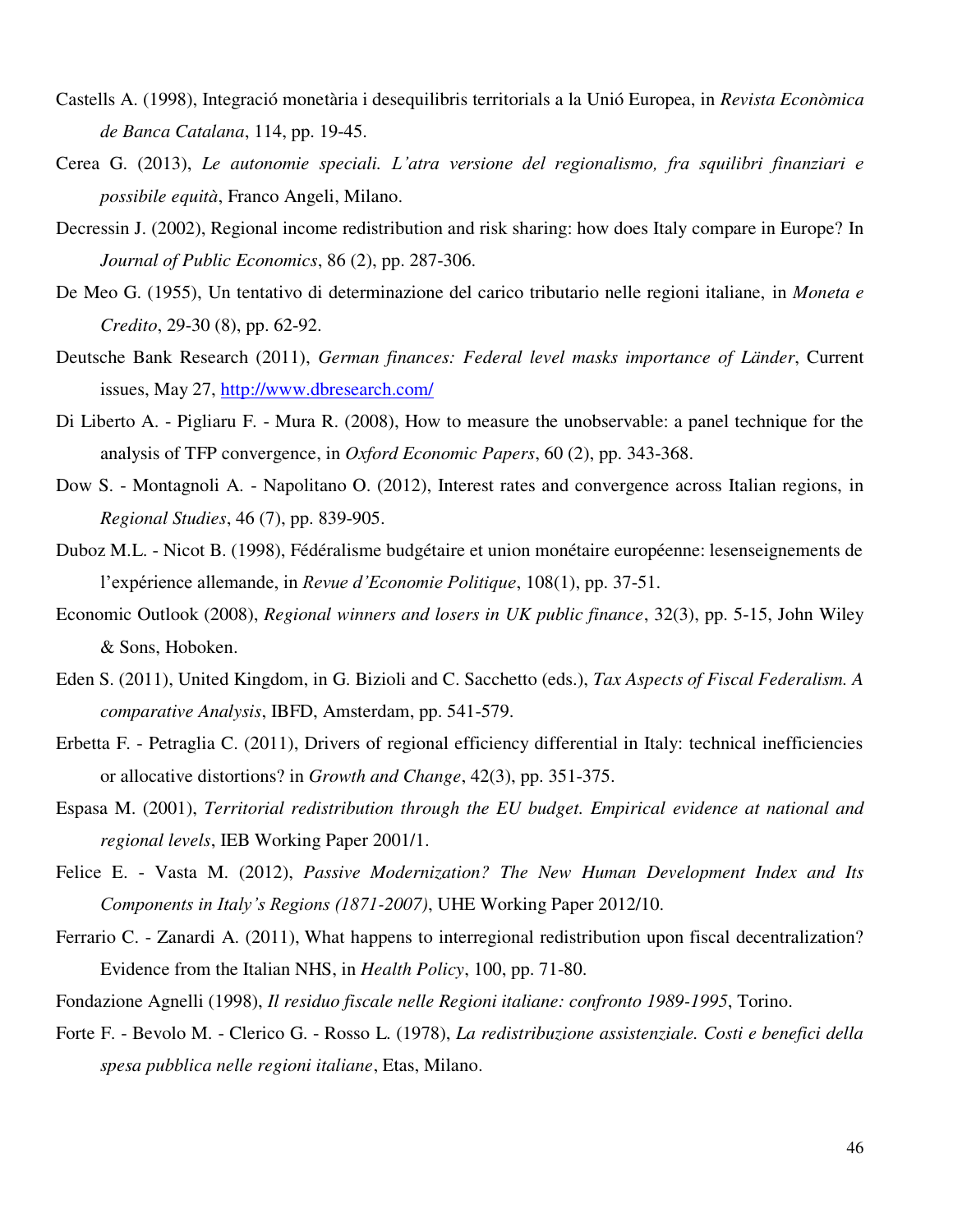- Geri M. Volpe M. (1985), La distribuzione regionale della spesa pubblica, inBrancati R. (ed.), *Politiche regionali e politiche macroeconomiche: l'interdipendenza degli obiettivi e degli strumenti*, [Franco](javascript:open_window(%22http://143.225.172.65:80/F/9LIFLA587D1B8Q2CJ4YIQJS3C3VMQV59Q8FCK59ELYR8R6LXBI-07953?func=service&doc_number=000315968&line_number=0009&service_type=TAG%22);)  [Angeli,](javascript:open_window(%22http://143.225.172.65:80/F/9LIFLA587D1B8Q2CJ4YIQJS3C3VMQV59Q8FCK59ELYR8R6LXBI-07953?func=service&doc_number=000315968&line_number=0009&service_type=TAG%22);) Milano, pp. 225-329.
- Giannola A. Petraglia C. Scalera D. (2011), Residui fiscali regionali e riforma federalista. Quanto residuerà delle politiche regionali e redistributive? in *Rivista Economica del Mezzogiorno*, 25(1-2), pp. 29-56.
- Giannola A. Scalera D. (1995), L'autonomia finanziaria delle regioni e gli effetti delle politiche di riequilibrio della finanza pubblica, in *Studi Economici*, 55, pp. 153-171.
- Giarda P. (1982), *Finanza locale. Idee per una riforma*, Vita e Pensiero, Milano.
- Giarda P. (2011), *Dinamica, struttura e governo della spesa pubblica: un rapporto preliminare*, Quaderni dell'Istituto di Economia e Finanza, n. 104, Università Cattolica del Sacro Cuore, Milano.
- Gini C. (1962), *L'ammontare e la composizione della ricchezza della nazione*, UTET, Torino.
- Grasso A. Garganese R. (2010), La distribuzione funzionale della spesa delle amministrazioni locali: un'analisi attraverso I conti pubblici territoriali, in IRES - IRPET- SRM - IRER - IPRES, *La finanza locale in Italia, Rapporto 2010*, Franco Angeli, Milano.
- ISTAT (1996), *Conti economici regionali delle amministrazioni pubbliche e delle famiglie: anni 1983- 1992*, Rome.
- ISTAT (2010), *Conti ed aggregati economici delle Amministrazioni pubbliche Anni 1980-2009*, Rome.
- Iuzzolino G. Pellegrini G. Viesti G. (2011) *Convergence among Italian Regions, 1861-2011*, Economic History Working Papers n. 22, Banca d'Italia.
- Kyriacou A.P. Muinelo-Gallo L. Roca-Sagalés O. (2013), Fiscal decentralization and regional disparities: The importance of good governance, in *Papers in Regional Science*, Early View, DOI: 10.1111/pirs.12061, [http://onlinelibrary.wiley.com/doi/10.1111/pirs.12061/abstract.](http://onlinelibrary.wiley.com/doi/10.1111/pirs.12061/abstract)
- Lambert P.J. Nesbakken R. -Thoresen T.O. (2011), *On the meaning and measurement of redistribution in cross-country comparisons*, Discussion Paper n. 649, Statistics Norway, Research Department.
- MacDougall D. (1977), *Rapport du groupe de réflexion sur le rôle des finances publiques dans l'integration européenne, Commission des Communautes Europeennes*, Serie Economie et Finances, n. A13 and B13, Luxemburg.
- Magnani M. (1997), La ricchezza finanziaria delle famiglie e la bilancia dei pagamenti di parte corrente Nord-Sud (1970-92), in *Rivista Economica del Mezzogiorno*, 11(1), pp. 29-55.
- Malanima P. Zamagni V. (2010), 150 years of the Italian economy, 1861–2010, *Journal of Modern Italian Studies*, 15(1), pp. 1-20.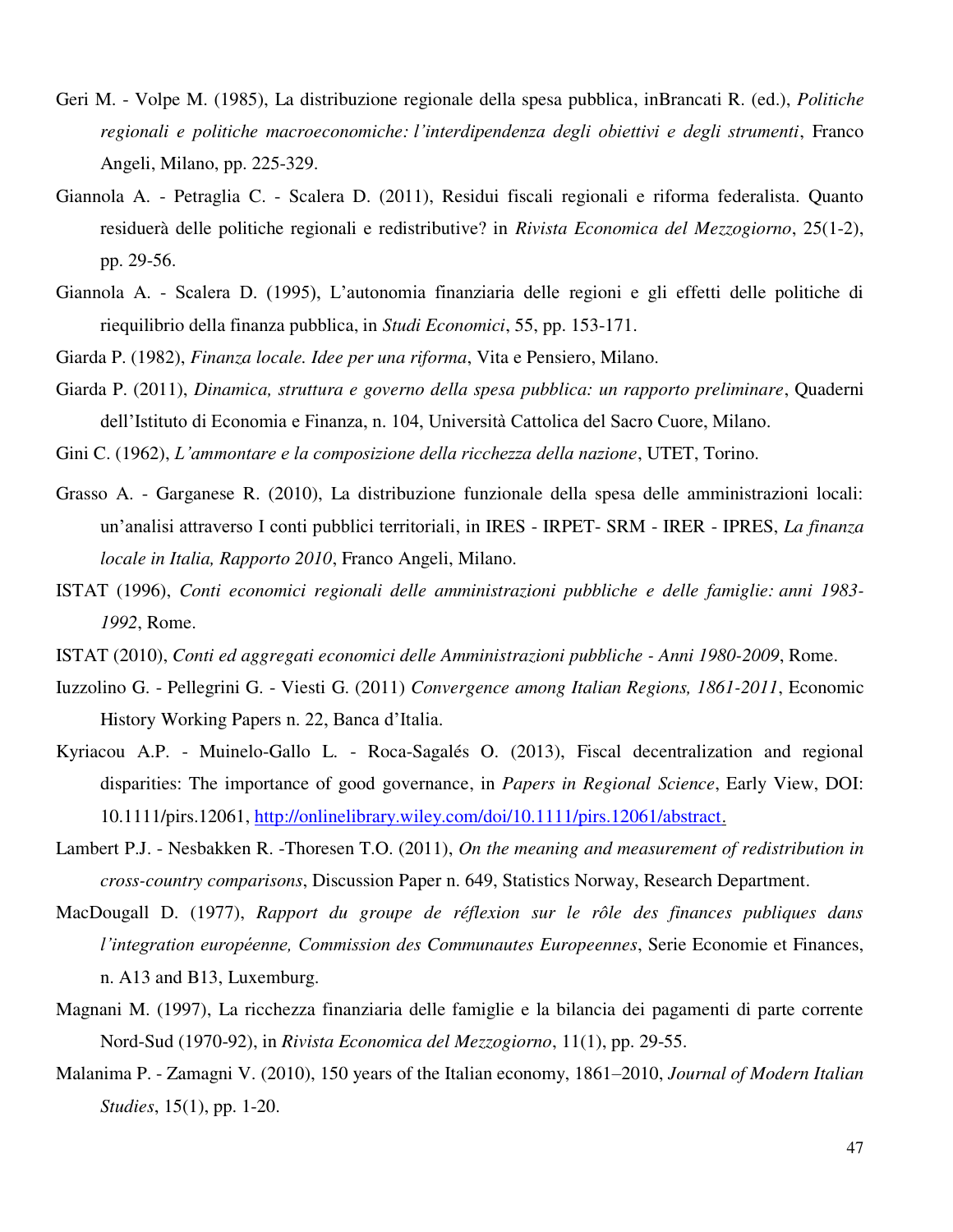- Manfrellotti S. (2008), *Debito pubblico in Italia fra Ricostruzione e sviluppo. Analisi della ripartizione regionale dei buoni del Tesoro poliennali (1945-1963)*, FrancoAngeli, Milano.
- Mansell R. Schlenker R. (1995), The provincial distribution of federal fiscal balances, in *Canadian Business Economics*, 3, pp. 3-19.
- Mauro L. Pigliaru F. (2013), *Decentralization, social capital and regional convergence*, Nota di lavoro 57, Fondazione ENI Enrico Mattei, Milano.
- Mauro L. Podrecca E. (1994), The case of Italian regions: convergence ordualism?, in *Economic Notes*, 23, pp. 447-472.
- McCracken M.C. (1993), *The Distribution of Federal Spending and Revenue by Province: Implications for Ontario and Other Provinces*, Ontario Ministry of Intergovernmental Affairs,Toronto.
- Mélitz J. Zumer F. (1998), Redistribution régionale et stabilisation par le gouvernement central, in *Économie Internationale*, 75, (3), pp. 3-31.
- Ministero dell'Economia e delle Finanze (2011), *La spesa dello stato dall'unità d'Italia. Anni 1862-2009*, Department of State General Accountancy, Rome.
- Nitti F.S. (1900), *Nord e Sud. Prime linee di un'inchiesta sulla ripartizione territoriale delle entrate e delle spese dello Stato in Italia*, Roux e Viarengo, Torino.
- Northern Ireland Department of Finance and Personnel (2014), *Northern Ireland net fiscal balance report 2011-12*, November,<http://www.dfpni.gov.uk/ni-net-fiscal-balance-report-2011-12.pdf>
- Paci R. Saba A. (1997), *The empirics of regional economic growth in Italy. 1951-1993*, CRENOS Working Paper n. 1997\_1
- Padovano F. (2012), The drivers of interregional policy choices: Evidence from Italy*,* in *European Journal of Political Economy*, 28 (3), pp. 324-340.
- Pantaleoni M. (1891), Delle regioni d'Italia in ordine alla loro ricchezza e al loro carico tributario, in *Giornale degli Economisti*, January, pp. 48-88.
- Persson T. Tabellini G. (2000), *Political economics: Explaining economic policy*, MIT Press.
- Picci L. (2002), Le opere pubbliche dall'Unità d'Italia: l'informazione statistica, in *Rivista di Politica Economica*, 92(3), pp. 29-82.
- Piperno S. (2013), *La finanza decentrata in Italia*, il Mulino, Bologna.
- Pisauro G. (2001), Intergovernmental relations and fiscal discipline: Between commons and soft budget constraints, IMF Working Paper n. 65.
- Pisauro G. (2009), Federalismo fiscale, questione settentrionale e questione meridionale, in *Italianieuropei*, n.1,<http://www.italianieuropei.it/italianieuropei-7-8-2013/itemlist/user/742-giuseppepisauro.html>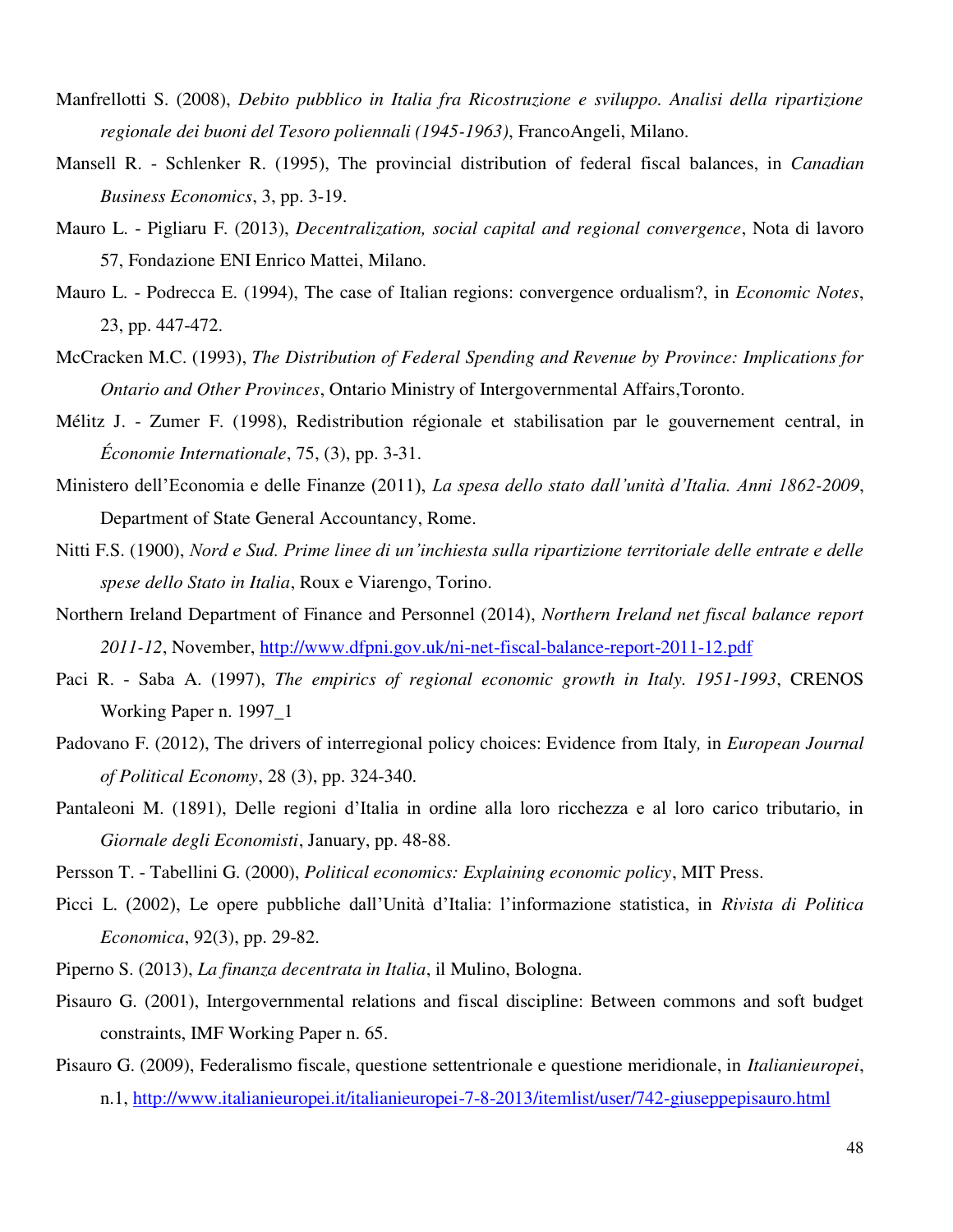- Rodden J.A. Eskeland G.S. Litvack J. (2003), *Fiscal Decentralization and the Challenge of Hard Budget Constraints*, MIT Press, Cambridge.
- Rodden J.A. (2006), Fiscal discipline in federations: Germany and the EMU, in P. Wierts, S. Deroose, E. Flores and A. Turrini (eds.), *Fiscal Policy Surveillance in Europe*, Palgrave McMillan, Basingstoke.
- Rodden J.A. (2010), Federalism and Inter-Regional Redistribution, in N. Bosch, M. Espasa and A. Solé Ollé (eds.), *The Political Economy of Interregional Fiscal Flows. Measurement, Determinants and Effects on Country Stability*, Edward Elgar, Cheltenham, pp. 191-219.
- Ruggeri G.C. Yu W. (2000), Federal Fiscal Balances andRedistribution in Canada, 1992-1997, in *Canadian Tax Journal/ Revue Fiscale Canadienne*, 48(3), pp. 626-655.
- Ruggeri G.C. (2010), Interregional Fiscal Flows: Measurement Tools, in N. Bosch, M. Espasa and A. Solé Ollé (eds.), *The Political Economy of Interregional Fiscal Flows. Measurement, Determinants and Effects on Country Stability*, Edward Elgar, Cheltenham, pp. 13-38.
- Savona P. (2010), Uno schema logico per l'analisi delle economie regionali, in R. De Bonis, Z. Rotondi and P. Savona (eds.), *Sviluppo, rischio e conti con l'esterno delle regioni italiane*, Laterza, Rome, pp. 3- 10.
- Scalera D. Zazzaro A. (2010), L'economia del Mezzogiorno. Nuova politica regionale, crisi globale e federalismo fiscale, in M.C. Guerra and A. Zanardi (eds.), *La finanza pubblica italiana. Rapporto 2010*, il Mulino, Bologna, pp. 375-410.
- Sistema Conti Pubblici Territoriali (Regional Public Accounts System), [http://www.dps.gov.it/it/cpt/index.html.](http://www.dps.gov.it/it/cpt/index.html)
- Staderini A. Vadalà E. (2009), Bilancio pubblico e flussi redistributivi interregionali: ricostruzione e analisi dei residui fiscali nelle regioni italiane, in *Mezzogiorno e politiche regionali*, Banca d'Italia, Rome.
- Stammati G. (1955), Pressione tributaria nel Mezzogiorno, *Prospettive Meridionali*, August-September.

SVIMEZ (2011), *150 anni di statistiche italiane: Nord e Sud 1861-2011*, Il Mulino, Bologna.

- Tarquinio O. (1969), *Significati delle entrate e delle spese dello Stato per regioni (1951-1965)*, UTET, Torino.
- Terrasi M. (1999), Convergence and divergence across Italian regions, *Annals of Regional Science*, 33, pp. 491-510.
- Vecchi G. (2011), *In ricchezza e in povertà. Il benessere degli italiani dall'Unità a oggi*, Il Mulino, Bologna.